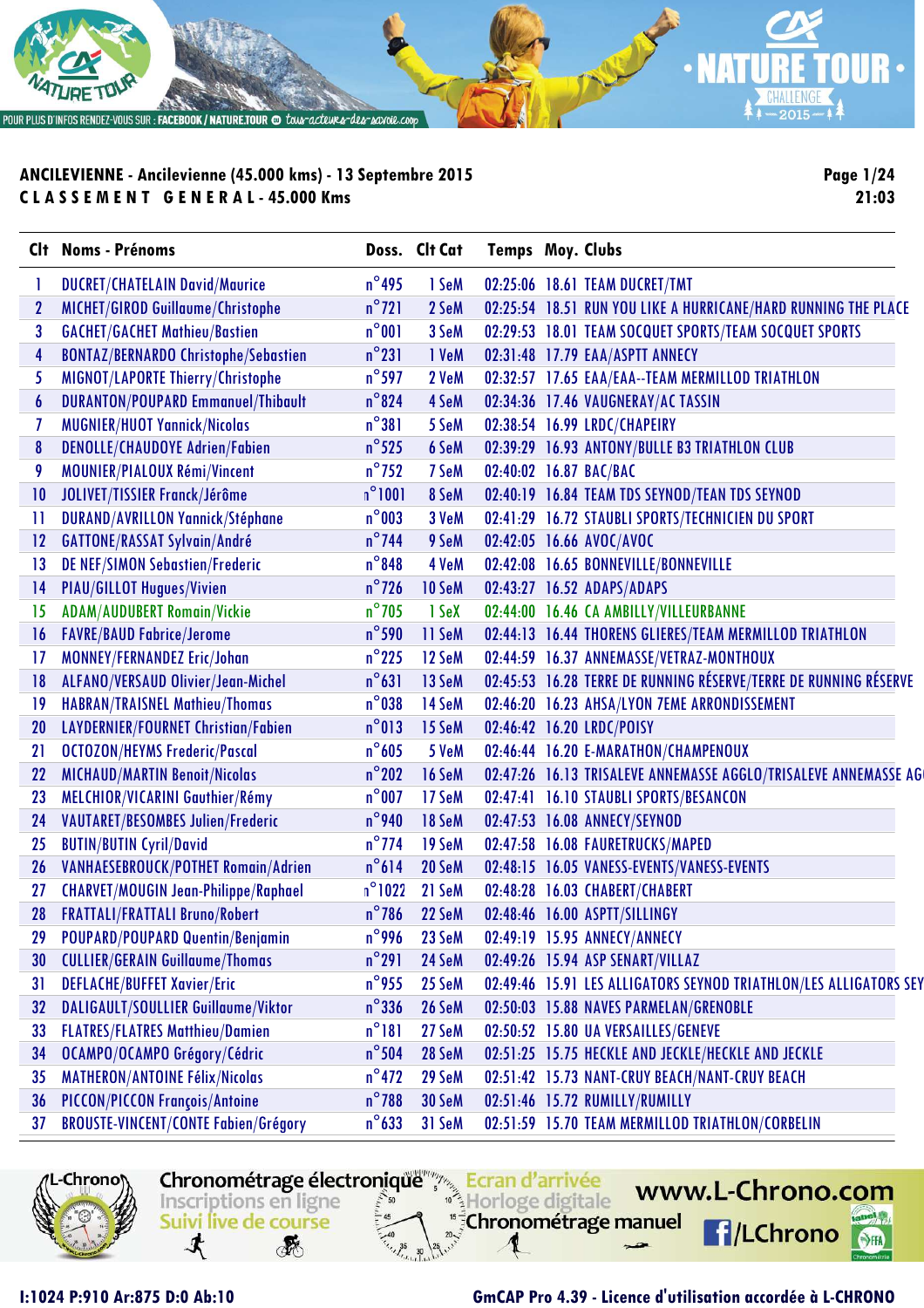

**Page 2/24 21:03**

|    | Clt Noms - Prénoms                         |                 | Doss. Clt Cat | <b>Temps Moy. Clubs</b> |                                                        |
|----|--------------------------------------------|-----------------|---------------|-------------------------|--------------------------------------------------------|
| 38 | <b>DUCHENE/DUCHENE Bernard/Guillaume</b>   | $n^{\circ}$ 294 | 32 SeM        |                         | 02:52:13 15.68 ANNECY LE VIEUX/ANNECY LE VIEUX         |
| 39 | DROBAC/VEYRAT-DUREBEX Rémi/François        | $n^{\circ}$ 990 | 33 SeM        |                         | 02:52:19 15.67 ANNECY/ANNECY-LE-VIEUX                  |
| 40 | <b>CULLIER/CULLIER Antoine/Hélène</b>      | $n^{\circ}$ 245 | 2 SeX         |                         | 02:52:25 15.66 LILLE/VILLAZ                            |
| 41 | ROUICHI/SABAT Mehdi/Didier                 | $n^{\circ}$ 179 | 6 VeM         |                         | 02:52:30 15.65 LA FOULÉE MUROISE/LA FOULÉE MUROISE     |
| 42 | <b>SORIANO/PERRATONE Olivier/Frédéric</b>  | $n^{\circ}041$  | 7 VeM         |                         | 02:52:37 15.64 ENDURANCE SHOP ECHIROLLES/LA RIVIERE    |
| 43 | MELCHIOR/MELCHIOR Thibault/Cyrille         | $n^{\circ}$ 533 | 34 SeM        |                         | 02:52:41 15.64 VETRAZ MONTHOUX/CHATRES                 |
| 44 | MATHEZ/FLEURY Simon/Paul-Henri             | $n^{\circ}$ 250 | 35 SeM        |                         | 02:53:27 15.57 RUMILLY/GARGAS                          |
| 45 | DUQUESNAY/SABATIER Jean-Baptiste/David     | $n^{\circ}$ 737 | 36 SeM        |                         | 02:53:47 15.54 CRAN-GEVRIER/ANNECY                     |
| 46 | <b>CHELMIS/FILIOL Jonathan/Luc</b>         | $n^{\circ}$ 844 | 37 SeM        |                         | 02:53:56 15.52 ST MAURICE DE BEYNOST/ASC BALAN         |
| 47 | <b>CHAMBRU/MAINI Fabrice/Romain</b>        | $n^{\circ}1011$ | 38 SeM        |                         | 02:54:02 15.51 CA NATURE TOUR/CA NATURE TOUR           |
| 48 | <b>DAVIS/MOLLARD Glenn/Thomas</b>          | $n^{\circ}$ 324 | 8 VeM         |                         | 02:54:16 15.49 CS BOURGOIN JALLLIEU/RUY                |
| 49 | LENON/DRUEL Guillaume/Thibault             | $n^{\circ}$ 158 | 39 SeM        |                         | 02:54:33 15.47 GRUFFY/GRUFFY                           |
| 50 | ATTALBIOUI/JOASSARD Rachid/Lionel          | $n^{\circ}$ 520 | 40 SeM        |                         | 02:54:35 15.47 AJC FLEURIEUX/EVEUX                     |
| 51 | <b>LAROUBLE/JACOB Flavien/Boris</b>        | $n^{\circ}$ 134 | 41 SeM        |                         | 02:54:51 15.44 HAPPY RUNNING/AUXON                     |
| 52 | SAHUC/BOUGNOT Audrey/Igor                  | $n^{\circ}$ 133 | 3 SeX         |                         | 02:54:56 15.43 MEZV-DALL/MEZV-DALL                     |
| 53 | <b>GUILBERT/RACT GRAS Bruno/Jean-Luc</b>   | $n^{\circ}$ 139 | 42 SeM        |                         | 02:55:03 15.42 CHAMBERY/CHAMBERY                       |
| 54 | <b>COPPEL/BIND Maud/Julien</b>             | $n^{\circ}$ 147 | 4 SeX         |                         | 02:55:14 15.41 ESL FRANCHEVILLE/ESL FRANCHEVILLE       |
| 55 | <b>BAOUZ/CAZES Vincent/Flavien</b>         | $n^{\circ}$ 058 | 43 SeM        |                         | 02:55:33 15.38 ANNECY/SEYNOD                           |
| 56 | <b>PACLET/EGMAN Fabien/Gilles</b>          | $n^{\circ}$ 900 | 9 VeM         |                         | 02:55:37 15.37 MARCELLAZ ALBANAIS/ST MARTIN BELLEVUE   |
| 57 | ZOTEMELK/BALULA Karl/Mathilde              | $n^{\circ}1010$ | 5 SeX         |                         | 02:55:43 15.37 CA NATURE TOUR/CA NATURE TOUR           |
| 58 | MAISONOBE/MAISONOBE Pascal/Patrick         | $n^{\circ}$ 166 | <b>10 VeM</b> |                         | 02:55:50 15.36 PARIS UC/LEVIS SAINT NOM                |
| 59 | SIMONIN/SIMONIN Jean-Luc/Sophie            | $n^{\circ}$ 054 | 1 VeX         |                         | 02:55:53 15.35 EARV/EARV                               |
| 60 | LACOTE/LAGRANGE Thomas/Emmanuel            | $n^{\circ}$ 948 | 44 SeM        |                         | 02:55:56 15.35 CHOISY/MARCELLAZ ALBANAIS               |
| 61 | <b>BOUCHER/VASSALO Raphael/Christophe</b>  | $n^{\circ}$ 217 | 11 VeM        |                         | 02:55:58 15.34 SEYNOD/SEYNOD                           |
| 62 | <b>GRILLET/GRILLET Alain/Clément</b>       | $n^{\circ}$ 255 | 45 SeM        |                         | 02:56:17 15.32 ST JORIOZ/ST JORIOZ                     |
| 63 | <b>BAUD/DUTRUEL Nicolas/Stephane</b>       | $n^{\circ}522$  | <b>12 VeM</b> |                         | 02:56:21 15.31 SEYNOD/SERVENS                          |
| 64 | <b>POULAT/ROCHE Jean-Philippe/Emmanuel</b> | $n^{\circ}$ 505 | 46 SeM        |                         | 02:56:26 15.30 CHAMBERY/SATHONAY CAMP                  |
| 65 | POUGET/STEBE Bruno/Grégory                 | $n^{\circ}$ 277 | 47 SeM        |                         | 02:56:30 15.30 ANNECY/PARIS SPORT CLUB                 |
| 66 | VENDETTI/ABELLO Stéphane/Etienne           | $n^{\circ}467$  | 48 SeM        |                         | 02:56:35 15.29 SEYNOD/ANNECY                           |
| 67 | HOURCADE/MARCOVICI Thierry/Jean-Baptiste   | $n^{\circ}$ 476 | 49 SeM        |                         | 02:56:38 15.29 CRAN GEVRIER/PARIS 17EME ARRONDISSEMENT |
| 68 | <b>FAUVAIN/POILVE Lauris/Sebastien</b>     | $n^{\circ}$ 338 | 50 SeM        |                         | 02:56:38 15.29 ANNECY LE VIEUX/ANNECY LE VIEUX         |
| 69 | JACOPE/MEVEL Fabrice/Olivier               | $n^{\circ}$ 063 | 51 SeM        |                         | 02:56:41 15.28 REIMS TRIATHLON/WITRY LES REIMS         |
| 70 | ROUSSEAU/DELAVALLADE Fabrice/Cédric        | $n^{\circ}$ 574 | 52 SeM        |                         | 02:56:45 15.28 AS FONTAINE/CRAN GEVRIER                |
| 71 | <b>BLOT/PASTUREL Olivier/Thomas</b>        | $n^{\circ}531$  | 53 SeM        |                         | 02:57:13 15.24 ANNECY LE VIEUX/ANNECY LE VIEUX         |
| 72 | <b>BERRICHI/FORESTIER Nordine/Sylvain</b>  | $n^{\circ}$ 693 | 54 SeM        |                         | 02:57:18 15.23 AVOC/DASSAULT OF COURSE                 |
| 73 | <b>SIVIGNON/SIVIGNON Marc/Eric</b>         | $n^{\circ}$ 262 | 55 SeM        |                         | 02:57:28 15.22 VILLEFRANCHE-SUR-SAÔNE/MÔTIERS          |
| 74 | <b>CASCARINO/MURARD Paul/Quentin</b>       | $n^{\circ}$ 764 | 56 SeM        |                         | 02:57:36 15.20 LYON/LYON                               |

-Chrono

**RE** 

Inscriptions en ligne

Suivi live de course

寸

Chronométrage électronique Ecran d'arrivée

Horloge digitale

"<sup>5</sup>Chronométrage manuel

**I:1024 P:910 Ar:875 D:0 Ab:10 GmCAP Pro 4.39 - Licence d'utilisation accordée à L-CHRONO**

www.L-Chrono.com

**f**/LChrono

 $\mathbf{e}$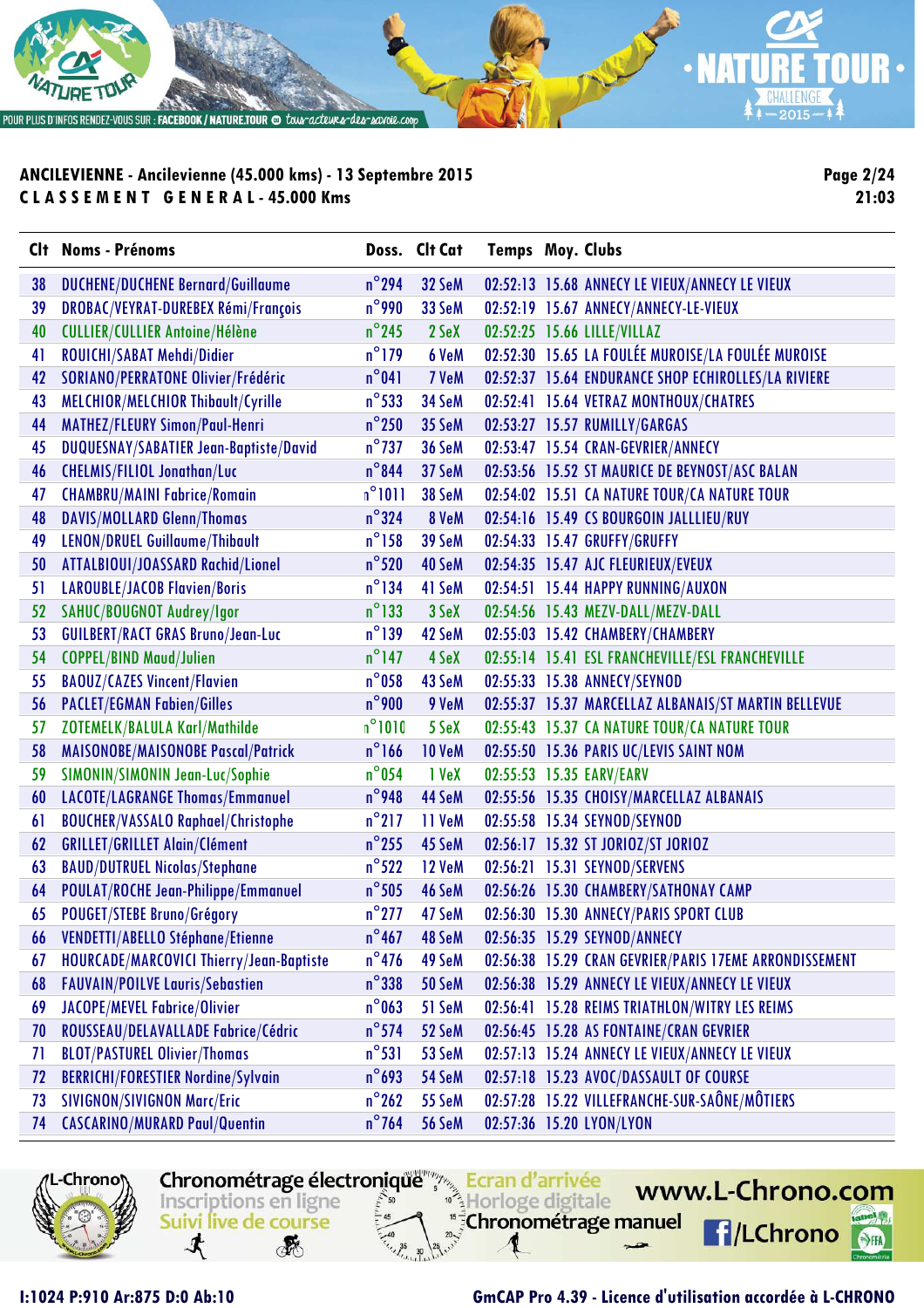

**Page 3/24 21:03**

|     | Clt Noms - Prénoms                         |                 | Doss. Clt Cat | <b>Temps Moy. Clubs</b>                                           |  |
|-----|--------------------------------------------|-----------------|---------------|-------------------------------------------------------------------|--|
| 75  | <b>CHOULI/HICKLIN Ramdane/Luc</b>          | $n^{\circ}$ 396 | <b>13 VeM</b> | 02:57:39 15.20 PETIT-LANCY/VESSY                                  |  |
| 76  | <b>GROSS/GROSS François/Stéphanie</b>      | $n^{\circ}323$  | 2 VeX         | 02:57:50 15.18 AVOC/AVOC                                          |  |
| 77  | <b>TESSIER/DUPONT ROC Bruno/Thierry</b>    | $n^{\circ}$ 642 | <b>14 VeM</b> | 02:57:54 15.18 TRAILEUR DES ARAVIS/TEAM CRAFT                     |  |
| 78  | <b>MOPTY/GUESTIN Patrice/Philippe</b>      | $n^{\circ}109$  | 57 SeM        | 02:58:01 15.17 TEAM MERMILLOD TRIATHLON/ANNECY                    |  |
| 79  | VISERY/VISERY Grégory/Caroline             | $n^{\circ}$ 403 | 6 SeX         | 02:58:08 15.16 SILLINGY/POISY                                     |  |
| 80  | <b>PERRIN/PERRIN Lucie/Philippe</b>        | $n^{\circ}$ 232 | 3 VeX         | 02:59:00 15.08 SAINT MARTIN D'ARC/LES COUREURS DU PERRON          |  |
| 81  | LEDENT/HODIN Grégory/Jérôme                | $n^{\circ}$ 540 | <b>15 VeM</b> | 02:59:12 15.07 LES ALLIGATORS SEYNOD/LES ALLIGATORS SEYNOD        |  |
| 82  | <b>DIMANCHE/MOLLARD Stéphane/Audrey</b>    | $n^{\circ}$ 178 | 7 SeX         | 02:59:45 15.02 TRESSERVE/TRESSERVE                                |  |
| 83  | ROUPIOZ/FUENTES Jean-Noel/Serge            | $n^{\circ}1002$ | <b>16 VeM</b> | 03:00:18 14.98 TEAM TDS SEYNOD/TEAM TDS SEYNOD                    |  |
| 84  | <b>TOUR/MERLO Christian/Franck</b>         | $n^{\circ}$ 845 | 58 SeM        | 03:00:24 14.97 SEYSSINS/ST NAZAIRE LES EYMES                      |  |
| 85  | <b>DUMAS/CARMINATI Morgan/Axel</b>         | $n^{\circ}$ 326 | 59 SeM        | 03:00:33 14.96 BONNEVILLE/BONNEVILLE                              |  |
| 86  | MARIN/MARIN Jérémie/Sophie                 | $n^{\circ}$ 126 | 8 SeX         | 03:00:38 14.95 D-Q CITY/D-Q CITY                                  |  |
| 87  | <b>ZANARDI/DUMAS Christophe/Jeremy</b>     | $n^{\circ}$ 432 | 60 SeM        | 03:00:43 14.94 CURIENNE/CURIENNE                                  |  |
| 88  | <b>DAUCOURT/GENTIEU Chantal/Sabine</b>     | $n^{\circ}151$  | 1 VeF         | 03:00:44 14.94 MOLLIE-MARGOT/MOLLIE-MARGOT                        |  |
| 89  | <b>BIGOT/GARROT Manu/Tof</b>               | $n^{\circ}213$  | 17 VeM        | 03:00:52 14.93 GROISY/GROISY                                      |  |
| 90  | <b>VULLIET/VULLIET Sylvain/Bertrand</b>    | $n^{\circ}118$  | 61 SeM        | 03:01:08 14.91 LES CASTORS DU GRAND-BO / DASSAULT OF CO/LES CASTO |  |
| 91  | RICHARD/RODRIGUEZ Ludovic/Thierry          | $n^{\circ}$ 652 | <b>18 VeM</b> | 03:01:11 14.90 MORZINE/MORZINE                                    |  |
| 92  | <b>MEVEL/PIGEON Pierre/Julien</b>          | $n^{\circ}$ 052 | 62 SeM        | 03:01:25 14.88 WITRY LES REIMS/PLOUGOUMELEN                       |  |
| 93  | <b>ACCAMBRAY/PERRILLAT Thierry/Didier</b>  | $n^{\circ}841$  | <b>19 VeM</b> | 03:01:36 14.87 LRDC/LRDC                                          |  |
| 94  | RINAUDO/PEREIRA Raphael/Jeremie            | $n^{\circ}369$  | 63 SeM        | 03:01:55 14.84 CHAPONNAY/ST SYMPHORIEN D OZON                     |  |
| 95  | PICHEREAU/LEFEBVRE Mickael/Nicolas         | $n^{\circ}800$  | 64 SeM        | 03:02:03 14.83 EAA LA FOULÉE D'ANNEMASSE/TRISALÈVE                |  |
| 96  | SOKOLOWSKI/GUILLOT Vincent/Désiré          | $n^{\circ}$ 457 | 65 SeM        | 03:02:12 14.82 POISY/POISY                                        |  |
| 97  | <b>BRIERE/DOLLEANS Patrick/Baptiste</b>    | $n^{\circ}410$  | 66 SeM        | 03:02:23 14.80 NOVONORDISK/NOVONORDISK                            |  |
| 98  | GAY PERRET/PERRILLAT-COLLOMB Joel/Aurélien | $n^{\circ}285$  | 67 SeM        | 03:02:38 14.78 THONES/THÔNES                                      |  |
| 99  | <b>VACHER/GENIN Christelle/Florence</b>    | $n^{\circ}$ 746 | 1 SeF         | 03:02:47 14.77 STAUBLI SPORTS/TOULOUSE                            |  |
| 100 | MARGUERON/MARGUERON Damien/Céline          | $n^{\circ}$ 782 | 9 SeX         | 03:02:54 14.76 TEAM ALTECSPORT/VILLARODIN BOURGET                 |  |
| 101 | <b>CHIOLLAZ/SERVANT Anne-Cécile/Julien</b> | $n^{\circ}$ 129 | 10 SeX        | 03:03:03 14.75 SAINT MARTIN D'HERES/AVOC                          |  |
|     | 102 MARGUERET/CASTAGNETTI Adrien/Florian   | $n^{\circ}687$  | 68 SeM        | 03:03:05 14.75 TRAILBU74/TRAILBU74                                |  |
| 103 | <b>VIVET/VIVET Pierre/Arthur</b>           | $n^{\circ}113$  | 69 SeM        | 03:03:09 14.74 LRDC/LRDC                                          |  |
| 104 | <b>LENNOZ GRATIN/PASSAT Cécile/Antoine</b> | $n^{\circ}$ 869 | 4 VeX         | 03:03:14 14.74 VERSAILLES TRIATHLON/VERSAILLES TRIATHLON          |  |
| 105 | MARGUERETTAZ/CHATEL Karine/Jean-Claude     | $n^{\circ}$ 008 | 5 VeX         | 03:03:18 14.73 ASPTT ANNECY/LES ALLIGATORS                        |  |
| 106 | <b>GONZALEZ/BLOSSIER André/James</b>       | $n^{\circ}322$  | <b>20 VeM</b> | 03:03:37 14.71 LA RONDE DE CHAVANOD/LA RONDE DE CHAVANOD          |  |
| 107 | APFFEL/GIORA Julien/Alexandre              | $n^{\circ}822$  | 70 SeM        | 03:03:39 14.70 LYON 5EME ARRONDISSEMENT/PARIS 15EME ARRONDISSEM   |  |
| 108 | <b>GAC/LILLAZ Cedric/Pascal</b>            | $n^{\circ}$ 747 | 71 SeM        | 03:03:43 14.70 AVOC/VILLAZ                                        |  |
| 109 | <b>CARBILLET/FONTANIVE Benoît/Olivier</b>  | $n^{\circ}$ 634 | 21 VeM        | 03:03:49 14.69 CHARVONNEX/CHARVONNEX                              |  |
| 110 | <b>COMMUNAL/MONPEZAT Nicolas/Quentin</b>   | $n^{\circ}516$  | 72 SeM        | 03:03:55 14.68 POISY/ANNECY LE VIEUX                              |  |
| Ш   | <b>SOARES/ANCIAN Francisco/Denis</b>       | $n^{\circ}884$  | <b>22 VeM</b> | 03:03:59 14.68 VILLES/VILLES                                      |  |



Chronométrage électronique Ecran d'arrivée www.L-Chrono.com Inscriptions en ligne Horloge digitale Suivi live de course "<sup>5</sup>Chronométrage manuel **f**/LChrono 寸 感

#### **I:1024 P:910 Ar:875 D:0 Ab:10 GmCAP Pro 4.39 - Licence d'utilisation accordée à L-CHRONO**

 $\mathbf{e}$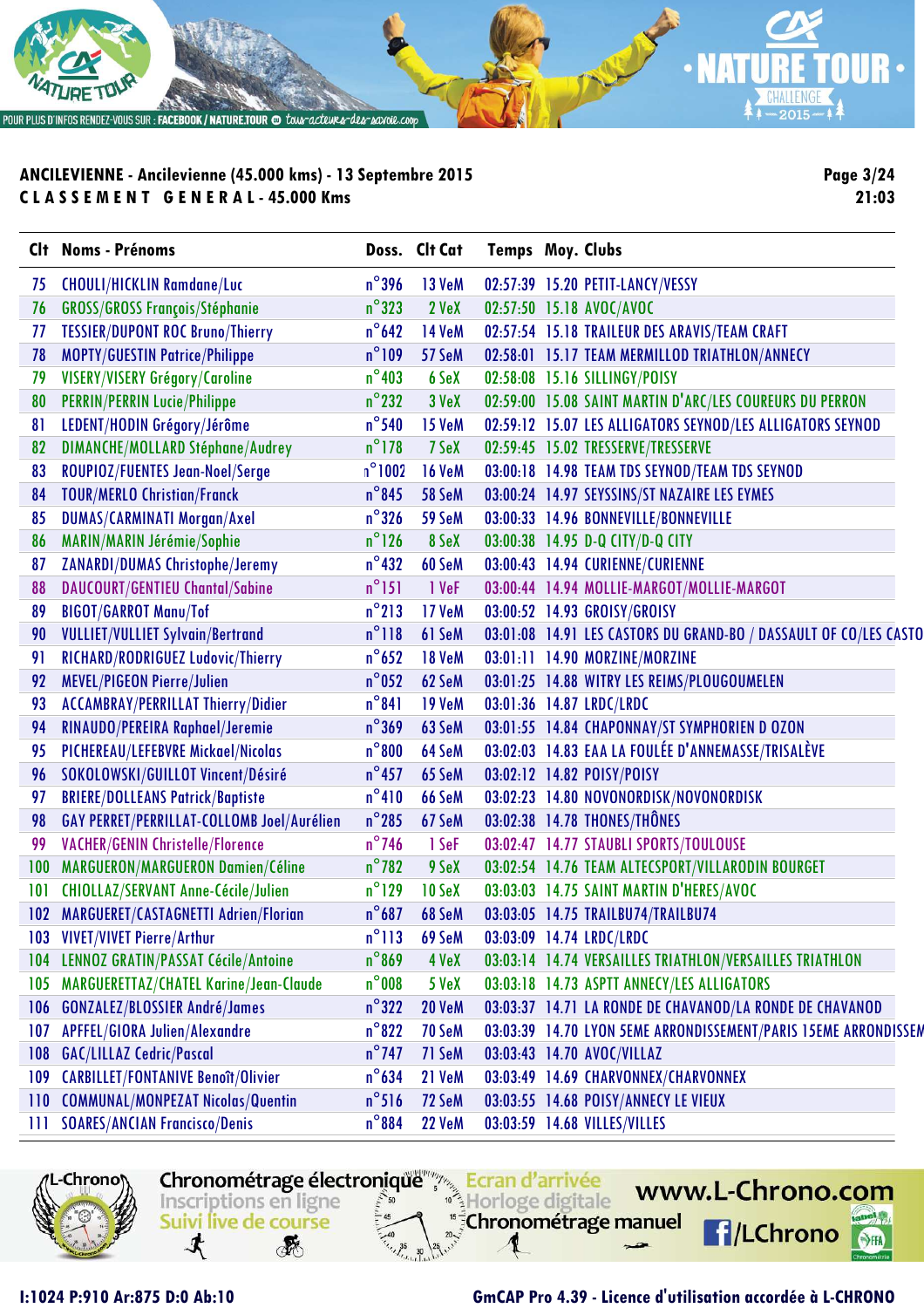

**Page 4/24 21:03**

|     | Clt Noms - Prénoms                        |                 | Doss. Clt Cat          | <b>Temps Moy. Clubs</b> |                                                            |
|-----|-------------------------------------------|-----------------|------------------------|-------------------------|------------------------------------------------------------|
|     | 112 JEAN/TREUIL Marc/Philippe             | $n^{\circ}$ 964 | 23 VeM                 |                         | 03:04:14 14.66 SPAC/NOGENT/MARNE                           |
|     | 113 WOZNICA/RIVAIL Julien/Lucie           | $n^{\circ}$ 426 | 11 SeX                 |                         | 03:04:32 14.63 TEAM RUNNING PLANET GENEVE/ASJ 74           |
|     | 114 DAVAL POMMIER/MOMBAZET Pascal/Thierry | $n^{\circ}$ 567 | <b>24 VeM</b>          |                         | 03:04:36 14.63 DOMMARTIN/CUC ATHLETISME CLERMONT FERRAND   |
| 115 | <b>RIETSCH/SANNER Damien/Pierre</b>       | $n^{\circ}$ 984 | 73 SeM                 |                         | 03:04:40 14.62 FEGERSHEIM/ERGERSHEIM                       |
|     | 116 PIETRI/FOURNIER Franck/Denis          | $n^{\circ}$ 905 | <b>25 VeM</b>          |                         | 03:04:54 14.60 ANNECY LE VIEUX/ANNECY LE VIEUX             |
| 117 | RINALDO/MALARD Jennifer/Nathalie          | $n^{\circ}491$  | 2 SeF                  |                         | 03:04:58 14.60 LES ALLIGATORS SEYNOD TRIATHLON/PRINGY      |
|     | 118 PIETRI/SAILLET Stéphane/Serge         | $n^{\circ}$ 358 | <b>26 VeM</b>          |                         | 03:05:03 14.59 VILLEURBANNE/BRON                           |
|     | 119 TURBIL/EYMANN Damien/Fabrice          | $n^{\circ}$ 720 | 74 SeM                 |                         | 03:05:08 14.58 VILLAZ/PRINGY                               |
|     | 120 BERTONNIER/GILLET Alain/Cédric        | $n^{\circ}$ 939 | 75 SeM                 |                         | 03:05:14 14.58 SALEVE TRAIL/LRDC                           |
| 121 | SONNEVILLE/VESIN Maurice/Raphaël          | $n^{\circ}$ 187 | 27 VeM                 |                         | 03:05:26 14.56 ROLEX SPORT/NEUVECELLE                      |
|     | 122 POENCIER/POENCIER Cyril/Paul          | $n^{\circ}002$  | 76 SeM                 |                         | 03:05:38 14.54 SEYTHENEX/SEYTHENEX                         |
|     | 123 LAURAIN/DEMICHELIS Robert/Nicolas     | $n^{\circ}230$  | <b>28 VeM</b>          |                         | 03:05:47 14.53 AVOC/VIEUGY                                 |
| 124 | GUILLAUMIN/TEYSSANDIER Carole/Frédéric    | $n^{\circ}$ 768 | 12 SeX                 |                         | 03:05:52 14.53 ANNECY LE VIEUX/ANNECY                      |
| 125 | <b>ANSELMO/VERNEY Cindell/Charly</b>      | $n^{\circ}$ 125 | $13$ SeX               |                         | 03:05:58 14.52 GRAND BORNAND/GRAND BORNAND                 |
| 126 | <b>BEUCHER/CAGNON Bruno/Fabien</b>        | $n^{\circ}$ 713 | 77 SeM                 |                         | 03:06:10 14.50 ANNECY/EPAGNY                               |
| 127 | <b>DENIZOT/GASSE Guillaume/Julien</b>     | $n^{\circ}391$  | 78 SeM                 |                         | 03:06:11 14.50 SUPER ET ZERO/SUPER ET ZERO                 |
|     | 128 VELLARD/COLAS Maxime/Pascal           | $n^{\circ}$ 785 | 79 SeM                 |                         | 03:06:26 14.48 VALLIERES/LES HYDROCYCLOPEDS                |
| 129 | RAGUENEAU/GUYONNAUD Julien/Stéphane       | $n^{\circ}$ 991 | 80 SeM                 |                         | 03:06:31 14.48 MENTHON ST BERNARD/MENTHON ST BERNARD       |
|     | 130 PLANES/NEUBURGER Nicolas/David        | $n^{\circ}$ 727 | <b>29 VeM</b>          |                         | 03:06:33 14.47 LA TERRASSE/LA COMBE DE LANCEY              |
|     | 131 PALMIER/PALMIER Eric/Jean-Philippe    | $n^{\circ}184$  | <b>30 VeM</b>          |                         | 03:06:43 14.46 EPAGNY/CHAINAZ LES FRASSES                  |
| 132 | MARULLAZ/BUET Serge/Emmanuel              | $n^{\circ}$ 595 | 31 VeM                 |                         | 03:06:48 14.45 LES GETS/MORZINE                            |
| 133 | <b>FAVRE/GALBAN Serge/Stéphane</b>        | $n^{\circ}070$  | 32 VeM                 |                         | 03:06:51 14.45 SAINT SYLVESTRE/SAINT GERMAIN LA CHAMBOTTE  |
| 134 | <b>BECK/VUILLECARD Anissa/Damien</b>      | $n^{\circ}$ 044 | 14 SeX                 |                         | 03:06:53 14.45 LE LUC/LE THORONET                          |
|     | 135 GOURJU/URLI Thierry/Sylvain           | $n^{\circ}$ 349 | 81 SeM                 |                         | 03:07:02 14.44 POISY/PRINGY                                |
| 136 | <b>GOMBERT/MAISON Laurent/Johanne</b>     | $n^{\circ}$ 527 | 6 VeX                  |                         | 03:07:07 14.43 AVOC/AVOC                                   |
| 137 | <b>MOLLARD/MACHET Frederik/Vincent</b>    | $n^{\circ}$ 279 | 82 SeM                 |                         | 03:07:08 14.43 LYON/LE VERSOUD                             |
| 138 | <b>INACIO/POETTOZ Manuel/Christine</b>    | $n^{\circ}$ 922 | 7 VeX                  |                         | 03:07:11 14.42 CHAVANOD/LRDC                               |
|     | 139 LE DIOURON/FERRARIS Cédric/Hervé      | $n^{\circ}$ 914 | 83 SeM                 |                         | 03:07:15 14.42 GGB/GGB                                     |
|     | 140 PAILHA/SCARABELLI Denis/Claire-Lyse   |                 | $n^{\circ}1000$ 15 SeX |                         | 03:07:16 14.42 ANNONAY TRIATHLON/LYON 6EME ARRONDISSEMENT  |
| 141 | LEGENDRE/LEGENDRE Stéphane/Jéremy         | $n^{\circ}$ 123 | 84 SeM                 |                         | 03:07:39 14.39 SILLINGY/SILLINGY                           |
| 142 | <b>RECOUR/MAGNAT Guillaume/Laurent</b>    | $n^{\circ}833$  | 85 SeM                 |                         | 03:07:40 14.39 ESPERANCE FAVERGIENNE/ESPERANCE FAVERGIENNE |
| 143 | AUTAJON/AGUILAR Jérémie/Ninioska          | $n^{\circ}$ 354 | $16$ SeX               |                         | 03:07:43 14.38 STAUBLI SPORTS/STAUBLI SPORTS               |
| 144 | <b>BOITTE/DEGRANGE Eric/Raphaël</b>       | $n^{\circ}$ 120 | 33 VeM                 |                         | 03:07:50 14.37 SEVRIER/SEVRIER                             |
| 145 | MEZANGE/LESUEUR Landry/Juliette           | $n^{\circ}$ 951 | 17 SeX                 |                         | 03:08:00 14.36 VÉLO CLUB ROMANAIS PEAGEOIS/EAC             |
| 146 | <b>GARNIER/LOMBARDI Franck/Serge</b>      | $n^{\circ}$ 114 | 34 VeM                 |                         | 03:08:04 14.36 LA FOULEE MUROISE/LA FOULEE MUROISE         |
| 147 | TANZILLI/VOCCIA Raphael/Sylvain           | $n^{\circ}$ 353 | 86 SeM                 |                         | 03:08:22 14.33 SEYNOD/SEYNOD                               |
| 148 | <b>BARBE/DANIEL Mickael/Emmanuel</b>      | $n^{\circ}610$  | <b>35 VeM</b>          |                         | 03:08:23 14.33 NEYDENS/LA ROCHE SUR FORON                  |



Chronométrage électronique Ecran d'arrivée Inscriptions en ligne Horloge digitale "<sup>5</sup>Chronométrage manuel Suivi live de course

www.L-Chrono.com  $\mathbf{e}$ 

**f**/LChrono

SHA

寸

**RE**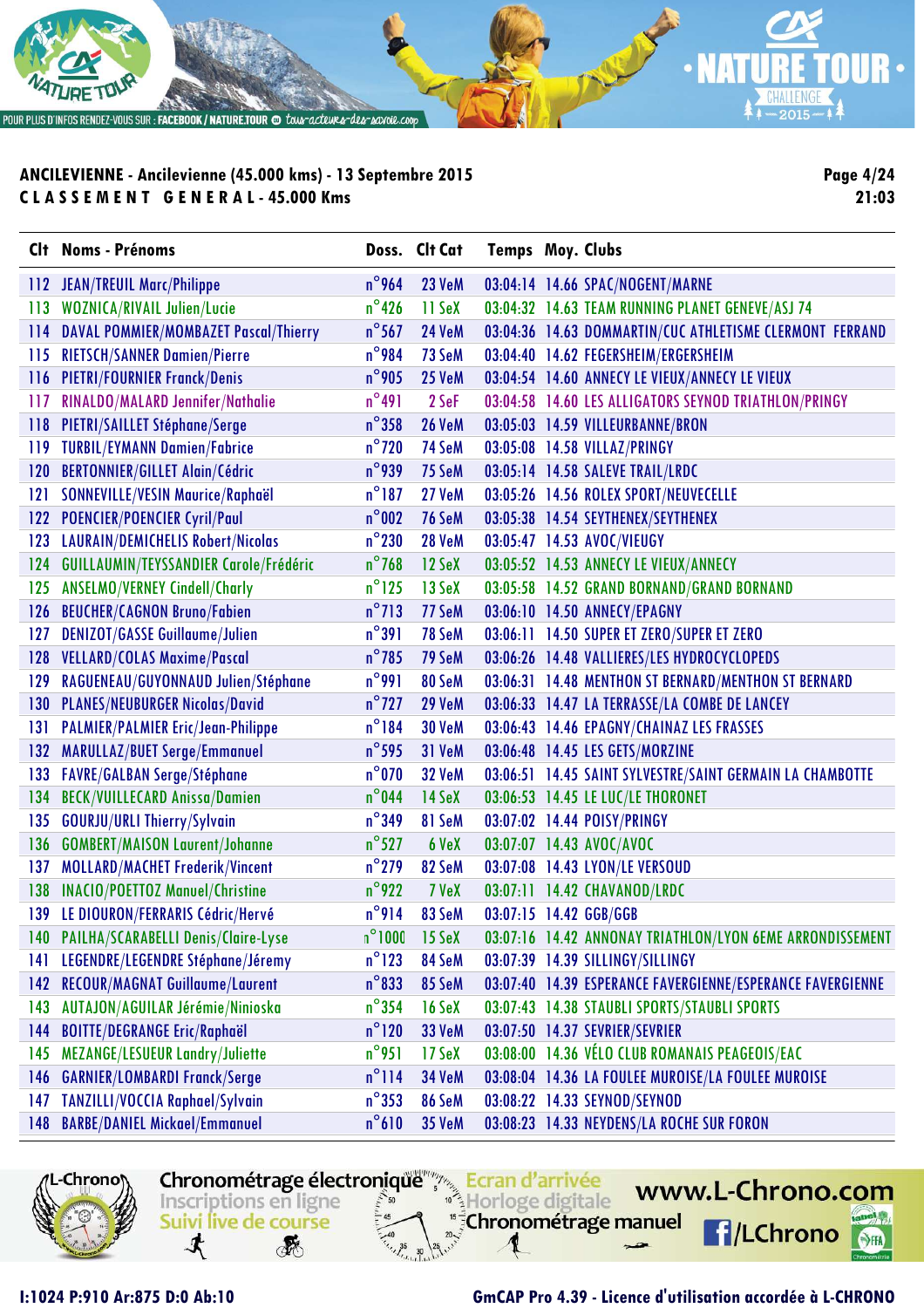

**Page 5/24 21:03**

|     | Clt Noms - Prénoms                               |                 | Doss. Clt Cat              | <b>Temps Moy. Clubs</b> |                                                                |
|-----|--------------------------------------------------|-----------------|----------------------------|-------------------------|----------------------------------------------------------------|
| 149 | <b>QUEVAL/ROLLIN Marc/Daniel</b>                 | $n^{\circ}$ 148 | <b>36 VeM</b>              |                         | 03:08:37 14.31 ESL FRANCHEVILLE/ESL FRANCHEVILLE               |
| 150 | <b>COQUET/ISTIER Thierry/Luc</b>                 | $n^{\circ}$ 064 | 37 VeM                     |                         | 03:08:39 14.31 CHATILLON D'AZERGUES/DINGY ST CLAIR             |
| 151 | MOULART/MICHELI Alexandre/Jerome                 | $n^{\circ}$ 475 | 87 SeM                     |                         | 03:08:42 14.31 ECHIROLLES/VIF                                  |
| 152 | <b>PEREZ/PERROT Clement/Cedric</b>               | $n^{\circ}411$  | 88 SeM                     |                         | 03:08:43 14.31 ST JEOIRE/CRAN GEVRIER                          |
| 153 | <b>DALMAZ/DE MARCHI Ludovic/Sebastien</b>        | $n^{\circ}307$  | 89 SeM                     |                         | 03:08:56 14.29 CHARVONNEX/ARGONAY                              |
| 154 | <b>RULIERE/BONNET Frederic/Williams</b>          | $n^{\circ}$ 698 | <b>38 VeM</b>              |                         | 03:09:01 14.29 ST CHAMOND/MONTAGNY                             |
| 155 | <b>HEBERT/HEBERT Eric/Béatrice</b>               | $n^{\circ}$ 592 | 8 VeX                      |                         | 03:09:06 14.28 EAA/ARVE ATHLETISME/EAA/ ARVE ATHLETISME        |
| 156 | <b>LUCAS/BAU Pierrick/Stephane</b>               | $n^{\circ}$ 683 | 90 SeM                     |                         | 03:09:08 14.28 VIUZ LA CHIESAZ/MOYE                            |
| 157 | LEPRETRE/LEPRETRE Eric/Loic                      | $n^{\circ}$ 546 | 91 SeM                     |                         | 03:09:10 14.27 ANNECY/ANNECY                                   |
| 158 | <b>DELAGE/COLLOMBET Clement/Benjamin</b>         | $n^{\circ}$ 465 | 92 SeM                     |                         | 03:09:12 14.27 ANNECY/ANNECY                                   |
| 159 | LUNARDI/ROSSERO Gérard/Johan                     | $n^{\circ}$ 212 | 93 SeM                     |                         | 03:09:22 14.26 LA BIOLLE/SEYNOD                                |
| 160 | <b>PEREZ/PATOUT Pascal/Jacques</b>               | $n^{\circ}352$  | <b>39 VeM</b>              |                         | 03:09:28 14.25 TEAM MERMILLOD TRIATHLON/TEAM MERMILLOD TRIATHL |
| 161 | LENNOZ-GRATIN/BONCOMPAIN Guy/Marime              | $n^{\circ}$ 740 | 18 SeX                     |                         | 03:09:31 14.25 ALBERTVILLE TARANTAISE TRIATHLON/CAS SEDAN      |
| 162 | <b>GODDARD/BALMAIN Ludovic/David</b>             | $n^{\circ}851$  | 94 SeM                     |                         | 03:09:32 14.25 EPAGNY/ARGONNAY                                 |
| 163 | <b>ROUYER/NEUVENS Vincent/Hervé</b>              | $n^{\circ}$ 934 | 95 SeM                     |                         | 03:09:34 14.24 FAUCIGNY ATHLETIC CLUB/FAUCIGNY ATHLETIC CLUB   |
| 164 | <b>TRANCHANT/ROUPIOZ Stephan/Fabien</b>          | $n^{\circ}$ 580 | 96 SeM                     |                         | 03:09:43 14.23 AIX LES BAINS/SILLINGY                          |
| 165 | HOLT/BEGUIN Christophe/Frédéric                  | $n^{\circ}$ 575 | 97 SeM                     |                         | 03:09:47 14.23 ANNECY/PRINGY                                   |
| 166 | <b>ZANARDO/CHAIX Denis/Bruno</b>                 | $n^{\circ}$ 425 | 98 SeM                     |                         | 03:09:51 14.22 AVOC/AVOC                                       |
| 167 | <b>LUGAN/BERESTOFF Patrice/Johan</b>             | $n^{\circ}$ 779 | 99 SeM                     |                         | 03:09:52 14.22 SEYNOD/MEYTHET                                  |
| 168 | <b>CHALMANDRIER/TORRENT Aurélie/David</b>        | $n^{\circ}$ 552 | 19 SeX                     |                         | 03:10:00 14.21 MEYTHET/MODANE                                  |
| 169 | PERROUX/BONNIN Philippe/Elodie                   | $n^{\circ}301$  | 9 VeX                      |                         | 03:10:21 14.18 CHAMEAUX DE BEZIERS/CHAMEAUX DE BEZIERS         |
| 170 | LATINI/PERRIN Christophe/Marc                    | $n^{\circ}$ 692 | <b>100 SeM</b>             |                         | 03:10:25 14.18 LA ROCHE SUR FORON/ALLONZIER LA CAILLE          |
| 171 | LAPLACE D'OLONDE/OUHMID Patrick/Driss            | $n^{\circ}$ 959 | 40 VeM                     |                         | 03:10:33 14.17 CRAN-GEVRIER/ANNECY                             |
| 172 | DEKKIL/DEBONNAIRE Guillaume/Romain               | $n^{\circ}$ 846 | <b>101 SeM</b>             |                         | 03:10:51 14.15 THONON LES BAINS/ANNECY                         |
| 173 | HANNEQUIN/CALLIES Timothée/Matthieu              | $n^{\circ}384$  | <b>102 SeM</b>             |                         | 03:10:59 14.14 MENTHON ST BERNARD/MENTHON ST BERNARD           |
| 174 | <b>SARNEL/TRIVINO Guillaume/Yohann</b>           |                 | n°402 103 SeM              |                         | 03:11:09 14.13 ANNECY/SAUVE                                    |
| 175 | JOURDIA/JOURDIA Didier/Sébastien                 |                 | n°591 104 SeM              |                         | 03:11:12 14.12 MARSEILLE 4EME ARRONDISSE/SEVRIER               |
| 176 | <b>DUJARDIN/DELAPORTE Christophe/Ludovic</b>     |                 | n°441 105 SeM              |                         | 03:11:21 14.11 PEROUGES/GRENAY                                 |
| 177 | <b>GERMAIN/CAILLET Florent/David</b>             |                 | n°852 106 SeM              |                         | 03:11:25 14.11 VIUZ-EN-SALLAZ/TRISALÈVE ANNEMASSE AGGLO        |
| 178 | PECORARO/PERILLA BOITEUX Pascal/Felix            |                 | n°860 107 SeM              |                         | 03:11:29 14.10 STAUBLI SPORTS/SEYNOD                           |
| 179 | <b>FABBRI/WAUQUIER Sebastien/Guillaume</b>       |                 | $n^{\circ}413$ 108 SeM     |                         | 03:11:33 14.10 EMBE/EMBE                                       |
| 180 | <b>CROTTET FALCOT/COURT Matthieu/Kevin</b>       |                 | n <sup>o</sup> 497 109 SeM |                         | 03:11:34 14.10 VILLEURBANNE/FERNEY VOLTAIRE                    |
| 181 | LAVAUD/HERVE Josselin/Gwenn                      |                 | $n^{\circ}$ 725 110 SeM    |                         | 03:11:54 14.07 PREVESSIN MOENS/EVIAN LES BAINS                 |
| 182 | <b>CHARDON/GAUDARD Celin-Emanuelle/Sebastien</b> | $n^{\circ}$ 035 | 20 SeX                     |                         | 03:11:59 14.06 MARIGNIER/MARIGNIER                             |
| 183 | <b>ZUCCALLI/LOURDES Florian/Fabrice</b>          |                 | n°350 111 SeM              |                         | 03:11:59 14.06 LES PRINCES EN FOULÉES/ETREMBIERES              |
| 184 | <b>PEARSON/LALLY Chris/Duncan</b>                | $n^{\circ}$ 393 | 41 VeM                     |                         | 03:12:02 14.06 CONFIGNON/PERON                                 |
| 185 | <b>BARONI/GOBIN Julien/Mathieu</b>               |                 | n°428 112 SeM              |                         | 03:12:06 14.06 ANNECY/ANNECY                                   |

Chronométrage électronique Ecran d'arrivée

Horloge digitale

"<sup>5</sup>Chronométrage manuel

Inscriptions en ligne

Suivi live de course

**RE** 

寸

-Chrono

**I:1024 P:910 Ar:875 D:0 Ab:10 GmCAP Pro 4.39 - Licence d'utilisation accordée à L-CHRONO**

www.L-Chrono.com

**f**/LChrono

 $\mathbf{e}$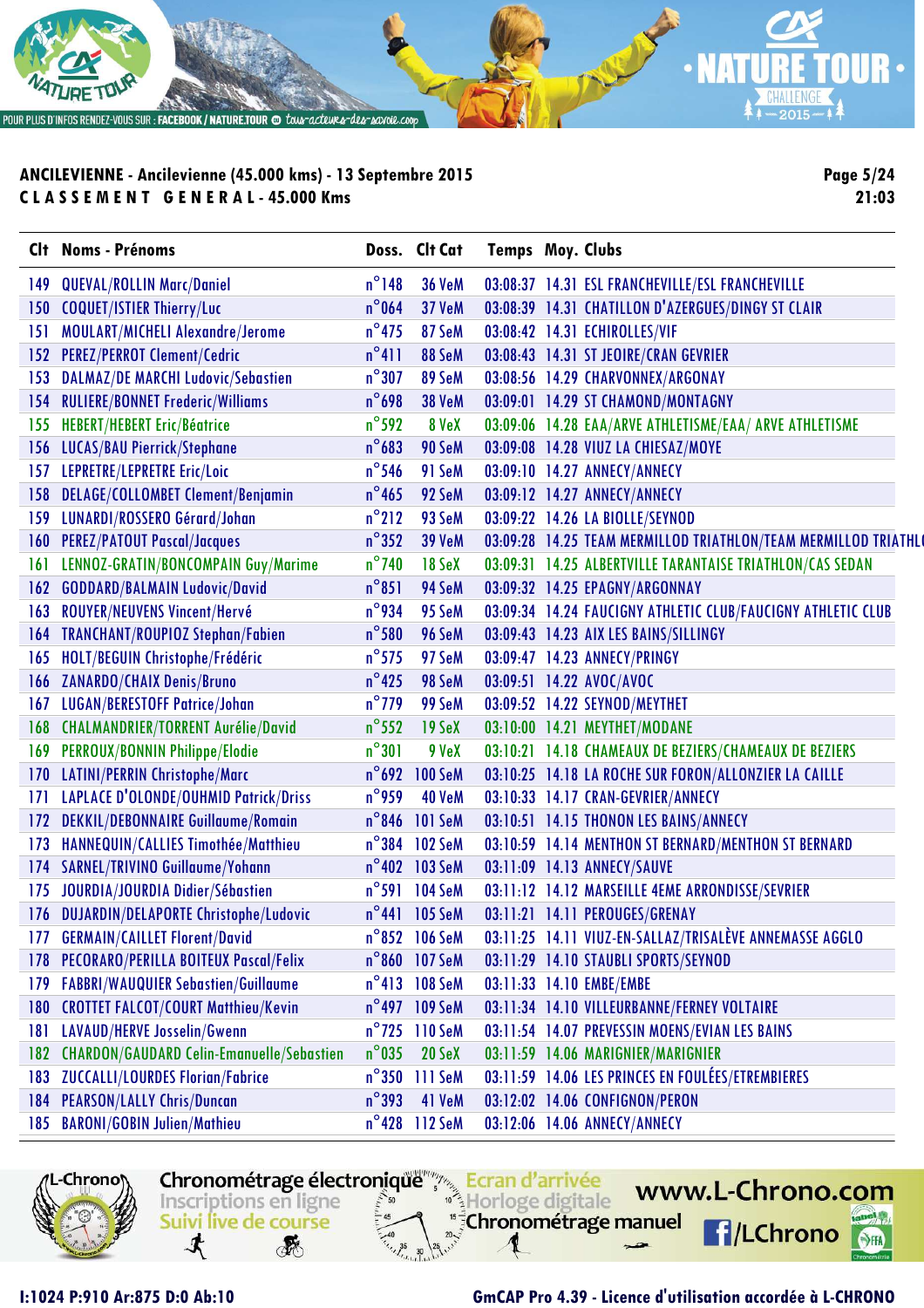

**Page 6/24 21:03**

| CI+ | <b>Noms - Prénoms</b>                                 |                 | Doss. Clt Cat           | <b>Temps Moy. Clubs</b> |                                                                    |
|-----|-------------------------------------------------------|-----------------|-------------------------|-------------------------|--------------------------------------------------------------------|
| 186 | <b>LONGUEVRE/MONIN Pierre/Alexis</b>                  |                 | $n^{\circ}$ 468 113 SeM |                         | 03:12:18 14.04 AVOC/ANNECY                                         |
| 187 | <b>VOISIN/BACHELLIER Baptiste/Paul</b>                |                 | $n^{\circ}$ 057 114 SeM |                         | 03:12:20 14.04 SILLINGY/VIRY                                       |
| 188 | <b>BARBE/DEMICHEL Nicolas/Julien</b>                  |                 | n°056 115 SeM           |                         | 03:12:39 14.02 GRENOBLE/ANNECY LE VIEUX                            |
| 189 | ROUDIER/KERANGUEVEN Jérôme/Audrey                     | $n^{\circ}1017$ | 21 SeX                  |                         | 03:12:43 14.01 CA NATURE TOUR/CA NATURE TOUR                       |
| 190 | <b>SAVEY/MEUGNIER Jean-Marc/Patrick</b>               | $n^{\circ}$ 047 | 42 VeM                  |                         | 03:12:49 14.00 SAINT EUSÈBE/LE MONTCEL                             |
| 191 | <b>CORNUT/CORNUT Olivier/Marie-Sophie</b>             | $n^{\circ}1004$ | 22 SeX                  |                         | 03:12:53 14.00 OLNESS/OLNESS                                       |
|     | 192 PASSAQUIN/LETRANCHANT Jean-Christophe/Emmar n°556 |                 | 43 VeM                  |                         | 03:13:04 13.99 MORZINE/LA CÔTE D'ARBROZ                            |
| 193 | <b>BARAGGIA/BRUYERE Guillaume/Erick</b>               |                 | $n^{\circ}1013$ 116 SeM |                         | 03:13:14 13.97 CA NATURE TOUR/CA NATURE TOUR                       |
| 194 | <b>DIGOIN/ZAMPIN David/Olivier</b>                    | $n^{\circ}$ 424 | <b>44 VeM</b>           |                         | 03:13:15 13.97 NONGLARD/VAULX                                      |
| 195 | <b>FAVRE/JOMARD Ludovic/Aurélien</b>                  |                 | n°658 117 SeM           |                         | 03:13:20 13.97 MEYTHET/MEYTHET                                     |
|     | 196 IRLES/IRLES Didier/Florian                        | $n^{\circ}$ 049 | 118 SeM                 |                         | 03:13:26 13.96 CRAN GEVRIER/REYVROZ                                |
| 197 | <b>BONDIL/RAPAILLE Thierry/Cédric</b>                 | $n^{\circ}$ 449 | 45 VeM                  |                         | 03:13:32 13.95 BNP PARISBASPORT SUISSE/BNP PARISBASPORT SUISSE     |
| 198 | ROCHETTE/MARTINEZ Teddy/Robin                         | $n^{\circ}$ 528 | 119 SeM                 |                         | 03:13:39 13.94 MENTHON ST BERNARD/BELLEGARDE SUR VALSERINE         |
| 199 | <b>CHAUFOUR/JOLY Alexis/Marion</b>                    | $n^{\circ}$ 730 | 23 SeX                  |                         | 03:14:04 13.91 SEVRIER/ALLIGATORS SEYNOD TRIATHLON                 |
| 200 | DARCISSAC/MULTIN Jérémie/Arnaud                       | $n^{\circ}$ 828 | <b>120 SeM</b>          |                         | 03:14:12 13.90 38480/38380                                         |
| 201 | <b>LENOIR/COUDURIER Quentin/Delphine</b>              | $n^{\circ}$ 953 | 24 SeX                  |                         | 03:14:13 13.90 TGD ALLEX/SAINT MARTIN DE BELLEVILLE                |
|     | 202 SOCQUET/KIFFER Dominique/Nicolas                  | $n^{\circ}128$  | <b>46 VeM</b>           |                         | 03:14:15 13.90 COMBLOUX/SALLANCHES                                 |
| 203 | <b>ZELEWITZ/WALES Sergej/Geoff</b>                    | $n^{\circ}$ 562 | 47 VeM                  |                         | 03:14:19 13.90 ANNECY/MENTHON ST BERNARD                           |
| 204 | <b>ALBOU/PECOT Yann/Greg</b>                          |                 | n°850 121 SeM           |                         | 03:14:27 13.89 SAINT-PIERRE-EN-FAUCIGNY/AMANCY                     |
| 205 | <b>BOULET/MONOT Julien/Vincent</b>                    | $n^{\circ}883$  | <b>122 SeM</b>          |                         | 03:14:32 13.88 LYON/LYON                                           |
| 206 | <b>CATIN/CATIN Christophe/Christine</b>               | $n^{\circ}$ 734 | <b>10 VeX</b>           |                         | 03:14:37 13.87 COURIR NATURE ST JEAN DE NIOST/COURIR NATURE ST JEA |
| 207 | LAGRANGE/HAILLOUD Olivier/Xavier                      | $n^{\circ}389$  | 48 VeM                  |                         | 03:14:38 13.87 TEAM XOXO/TEAM XOXO                                 |
| 208 | <b>BOUVET/PREVOST Jeremie/Mathieu</b>                 |                 | n°663 123 SeM           |                         | 03:14:42 13.87 SALLANCHES/MONT SAXONNEX                            |
| 209 | <b>BERNARDINI/DUGUET Gregory/Simon</b>                | $n^{\circ}315$  | 124 SeM                 |                         | 03:14:44 13.87 FAVERGES/DOUSSARD                                   |
| 210 | <b>DESBORDES/ZACH Claude/Anne-Marie</b>               | $n^{\circ}$ 395 | 11 VeX                  |                         | 03:14:53 13.86 CRAN GEVRIER/ST JORIOZ                              |
| 211 | ROUSSEAU/ROUSSEAU Emilie/Manuel                       | $n^{\circ}$ 980 | $25$ SeX                |                         | 03:15:03 13.84 FAC/THYEZ                                           |
|     | 212 PEREZ/PEREZ Miguel/Francois                       | $n^{\circ}$ 792 | 49 VeM                  |                         | 03:15:06 13.84 SEYNOD/CRAN GEVRIER                                 |
|     | 213 NAULIN/MARTIN Cédric/Sylvie                       | $n^{\circ}$ 532 | <b>12 VeX</b>           |                         | 03:15:07 13.84 BERNEX/AVOC                                         |
|     | 214 FERRANTE/DIEUTEGARD Jean-Baptiste/Tristan         |                 |                         |                         | n°628 125 SeM 03:15:38 13.80 SEVRIER/ST JEAN DE THOLOME            |
| 215 | <b>SONNERY/MALET Aurélien/Guillaume</b>               |                 | n°667 126 SeM           |                         | 03:15:43 13.80 DIVONNE LES BAINS/GEX                               |
| 216 | <b>BADOR/COURTOIS Julien/Yann</b>                     |                 | n°026 127 SeM           |                         | 03:15:49 13.79 DIJON/DOUVRES LA DELIVRANDE                         |
| 217 | <b>CALVET/CALVET Dominique/Alain</b>                  | $n^{\circ}$ 140 | <b>50 VeM</b>           |                         | 03:15:55 13.78 SEVRIER/PANTIN                                      |
| 218 | <b>GILBERT/DE BEAUFORT Alexandre/Olivier</b>          | $n^{\circ}$ 117 | 51 VeM                  |                         | 03:15:55 13.78 VEYRIER DU LAC/SEVRIER                              |
| 219 | <b>CHAPELON/GOURBIERE Jean-Rémi/Jacques</b>           | $n^{\circ}$ 149 | <b>128 SeM</b>          |                         | 03:15:59 13.78 ST MARTIN D HERES/BOURG ST MAURICE                  |
| 220 | <b>GUINAMARD/GUINAMARD Nicolas/Dominique</b>          |                 | n°390 129 SeM           |                         | 03:16:01 13.77 MENTHONNEX SOUS CLERMONT/BESSENAY                   |
| 221 | <b>GUILLAUDEAU/JEANTET Stéphane/Cédric</b>            | $n^{\circ}$ 678 | 130 SeM                 |                         | 03:16:02 13.77 CHAVANOD/RUMILLY                                    |
| 222 | <b>PERDU/BLANC Gilles/Gilles</b>                      | $n^{\circ}$ 588 | <b>52 VeM</b>           |                         | 03:16:04 13.77 ST JORIOZ/ARGONAY                                   |



Chronométrage électronique Ecran d'arrivée www.L-Chrono.com Horloge digitale "<sup>5</sup>Chronométrage manuel  $\mathbf{e}$ **f**/LChrono

SHA

Inscriptions en ligne

Suivi live de course

**RE** 

寸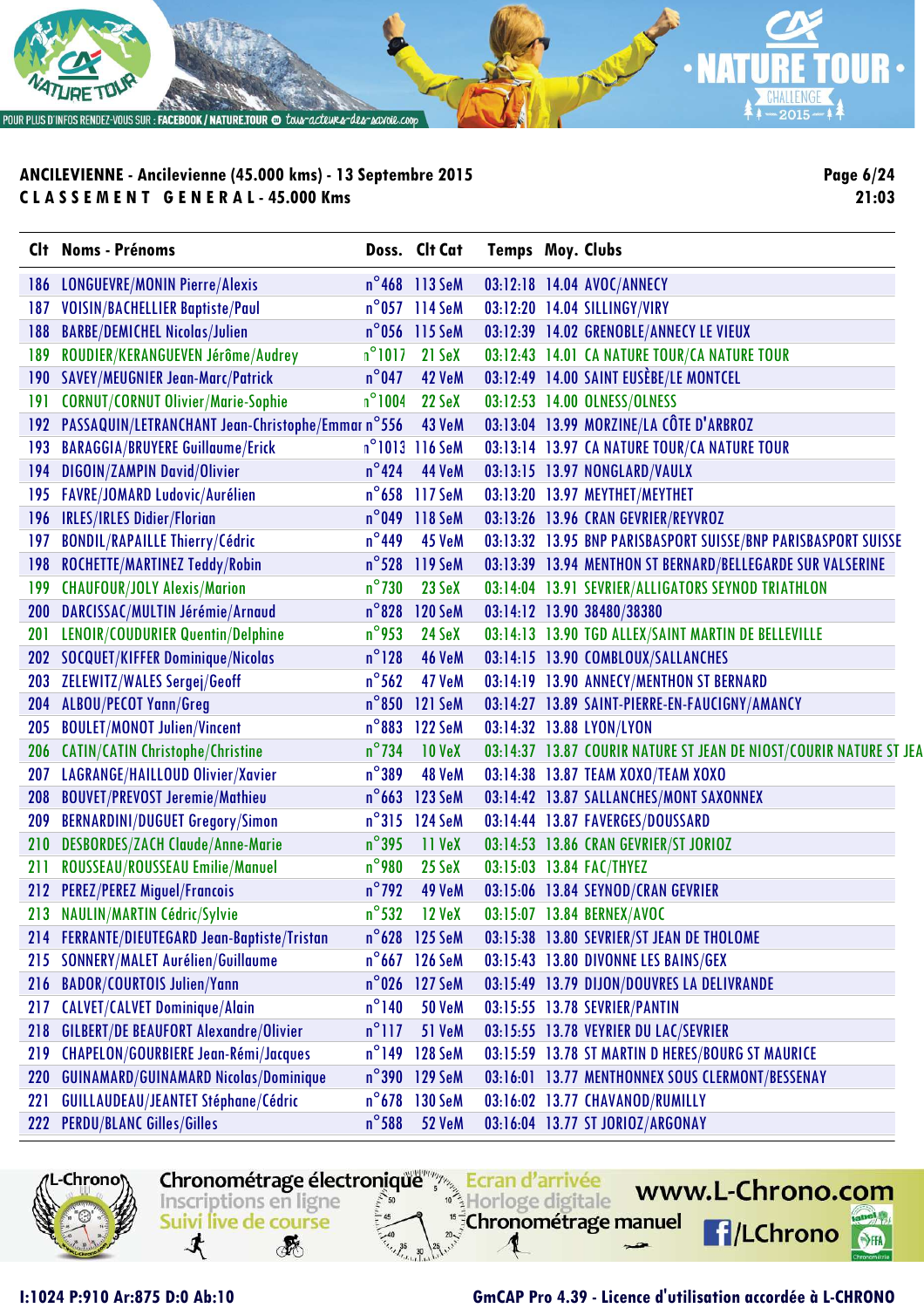

POUR PLUS D'INFOS RENDEZ-VOUS SUR : FACEBOOK / NATURE.TOUR @ tous-acteures-des-savoie.coop

# **ANCILEVIENNE - Ancilevienne (45.000 kms) - 13 Septembre 2015 C L A S S E M E N T G E N E R A L - 45.000 Kms**

**Page 7/24 21:03**

CHALLENGE  $*+2015-$ 

W

|     | Clt Noms - Prénoms                               |                 | Doss. Clt Cat           | <b>Temps Moy. Clubs</b> |                                                                |
|-----|--------------------------------------------------|-----------------|-------------------------|-------------------------|----------------------------------------------------------------|
| 223 | <b>BILLET/COUTURIER-TRIQUARD Laurent/Mélaine</b> |                 | $n^{\circ}019$ 131 SeM  | 03:16:05 13.77 GEX/GEX  |                                                                |
| 224 | D'ENNETIERES/BOZON Jean-Baptiste/Jean-Marc       | $n^{\circ}832$  | <b>53 VeM</b>           |                         | 03:16:10 13.76 ALLIGATORS TRIATHLON/TRISALÈVE ANNEMASSE AGGLO  |
| 225 | DEBOEUF/DEBOEUF Pierre-Olivier/François          |                 | n°712 132 SeM           |                         | 03:16:12 13.76 DIVONNE LES BAINS/DIVONNE LES BAINS             |
| 226 | <b>DUBOIS/VILLEMAIN Cedric/Yannick</b>           |                 | n°586 133 SeM           |                         | 03:16:19 13.75 LES COSTAUDS/CRAN GEVRIER                       |
| 227 | HAON/DEZ Clément/Baptiste                        |                 | n°921 134 SeM           |                         | 03:16:21 13.75 SEYNOD/REIMS                                    |
| 228 | <b>DUCLOS/DUCLOS Daniel/Mathieu</b>              |                 | $n^{\circ}$ 265 135 SeM |                         | 03:16:23 13.75 AVOC/BEAUMONT                                   |
| 229 | VELLUT/VELLUT Aurélien/Jonathan                  |                 | n°573 136 SeM           |                         | 03:16:38 13.73 AIX LES BAINS/SALES                             |
| 230 | <b>FAVRE/GRISARD Guillaume/Stan</b>              |                 | n°462 137 SeM           |                         | 03:16:40 13.73 CHAVANOD/METZ TESSY                             |
| 231 | GEVERTZ/RENAUDAT Matthieu/Rémi                   |                 | n°207 138 SeM           |                         | 03:16:43 13.73 FERNEY VOLTAIRE/ANNECY                          |
| 232 | PASTORE/MOREL Olivier/Frédéric                   |                 | $n^{\circ}$ 022 139 SeM |                         | 03:16:45 13.72 STAUBLI SPORTS/STAUBLI SPORTS                   |
| 233 | <b>ULRICH/PROFICHET Philippe/Wilfrid</b>         | $n^{\circ}$ 478 | <b>54 VeM</b>           |                         | 03:16:52 13.72 BNP PARISBASPORT SUISSE/BNP PARISBASPORT SUISSE |
| 234 | <b>DERUAZ/BARADEL Mickael/Florian</b>            |                 | n°696 140 SeM           |                         | 03:17:03 13.70 GROISY/THORENS GLIERES                          |
| 235 | <b>GARIN/CAUSARANO Arnaud/Adrian</b>             |                 | n°691 141 SeM           |                         | 03:17:04 13.70 ALBERTVILLE/ALBERTVILLE                         |
| 236 | ABRIC/VANDENHELSKEN Cordélia/Loïc                | $n^{\circ}823$  | <b>26 SeX</b>           |                         | 03:17:06 13.70 MAXI-RACE.ORG/MAXI-RACE.ORG                     |
| 237 | MAZURCZAK/BUFFERNE Yannick/Maxence               |                 | n°373 142 SeM           |                         | 03:17:18 13.69 CRAINTILLEUX/MONTBRISON                         |
| 238 | <b>DESTREE/POLLIAND Enguerran/Nadia</b>          | $n^{\circ}$ 253 | 27 SeX                  |                         | 03:17:33 13.67 LA BALME DE SILLINGY/ARBUSIGNY                  |
| 239 | <b>CHAZELLE/MONDON Denis/Nicolas</b>             |                 | n°222 143 SeM           |                         | 03:17:36 13.66 ANNECY LE VIEUX/ST JORIOZ                       |
| 240 | <b>GALLINA/FOURNIER Joel/Julien</b>              |                 | $n^{\circ}$ 267 144 SeM |                         | 03:17:45 13.65 RHSA/SALES                                      |
| 241 | <b>GROLA/CORNIER Laurent/Sandrine</b>            | $n^{\circ}$ 055 | $13$ VeX                |                         | 03:17:50 13.65 ARGONAY/74330                                   |
| 242 | <b>GAILLARD/BISSCHOP Benoit/Christopher</b>      |                 | n°760 145 SeM           |                         | 03:17:56 13.64 ANNECY/MENTHON ST BERNARD                       |
| 243 | <b>BOUCHET/FEUGERE Jean-Charles/Romain</b>       |                 | n°189 146 SeM           |                         | 03:17:58 13.64 ANNECY-LE-VIEUX/SEVRIER                         |
| 244 | <b>VOUTHIER/CHAPELLON Vincent/Sebastien</b>      |                 | n°943 147 SeM           |                         | 03:18:10 13.63 BOURRICOT TEAM/BOURRICOT TEAM                   |
| 245 | <b>FOUCHER/MAYANOBE Philippe/Stéphane</b>        | $n^{\circ}$ 264 | <b>55 VeM</b>           |                         | 03:18:14 13.62 TRIATH'CLUB D'ANDRESY/BIPEDES DE LA VAUNAGE     |
| 246 | <b>FEREZ/FEREZ Emilie/Thierry</b>                | $n^{\circ}843$  | 28 SeX                  |                         | 03:18:17 13.62 RATHELOT TRIATHLON/RATHELOT TRIATHLON           |
| 247 | HAASE/DENNETIERE Julien/Romain                   | $n^{\circ}$ 882 | 148 SeM                 |                         | 03:18:29 13.60 ANNECY LE VIEUX/ANNECY LE VIEUX                 |
| 248 | <b>MANTEL/SAULZE Serge/Pierre</b>                | $n^{\circ}$ 670 | <b>56 VeM</b>           |                         | 03:18:31 13.60 TEAM-FMR/TEAM-FMR                               |
| 249 | <b>CHAMOT/TONNELIER Thomas/Yohan</b>             |                 | n°936 149 SeM           |                         | 03:18:35 13.60 POISY/CRAN GEVRIER                              |
| 250 | <b>BOLLADE/NATTON Michel/Jean-Christophe</b>     | $n^{\circ}$ 290 | <b>57 VeM</b>           |                         | 03:18:38 13.59 POISY/ANNECY                                    |
| 251 | <b>BERNARD/CONCESSI Marc/Isabelle</b>            | $n^{\circ}$ 186 | <b>58 VeM</b>           |                         | 03:18:41 13.59 CSC LA PAZ/CSC LAPAZ                            |
| 252 | <b>GUSELLA/PEYTHIEU Christian/Laurent</b>        | $n^{\circ}$ 246 | <b>59 VeM</b>           |                         | 03:18:43 13.59 SASSENAGE/SASSENAGE                             |
| 253 | <b>MIEGE/VAUTARET Christian/Lionel</b>           | $n^{\circ}$ 023 | <b>60 VeM</b>           |                         | 03:18:47 13.58 SEYNOD/ANNECY                                   |
| 254 | <b>HERAUD/ANTHOINE Christophe/Thierry</b>        | $n^{\circ}$ 969 | <b>150 SeM</b>          |                         | 03:18:51 13.58 SCIEZ/SCIONZIER                                 |
| 255 | <b>BRUN/CHANVILLARD Mathieu/Lionel</b>           | $n^{\circ}$ 214 | <b>151 SeM</b>          |                         | 03:18:56 13.57 ERSTEIN/FAVERGES                                |
| 256 | <b>HERVE CLERC/PIRAUD Herve/Gilles</b>           | $n^{\circ}$ 469 | 61 VeM                  |                         | 03:19:00 13.57 CHOISY/ANNECY                                   |
| 257 | <b>FAYARD/ROMAND Camille/Brice</b>               | $n^{\circ}$ 669 | 29 SeX                  |                         | 03:19:04 13.56 ANNECY/ANNECY                                   |
| 258 | <b>BOMBLED/CUSIN Samuel/Valérie</b>              | $n^{\circ}$ 643 | $14$ VeX                |                         | 03:19:10 13.56 ALLIGATORS SEYNOD TRIATHLON/ATHLE ST JULIEN 74  |
| 259 | METRAL/METRAL Nicolas/Rébecca                    | $n^{\circ}$ 925 | 30 SeX                  |                         | 03:19:15 13.55 EAA BONNEVILLE/ARTHAZ PONT NOTRE DAME           |



Chronométrage électronique Finanzia Ecran d'arrivée Inscriptions en ligne Horloge digitale s<sup>5</sup>Chronométrage manuel Suivi live de course 寸 **RE** 

www.L-Chrono.com 49. **f**/LChrono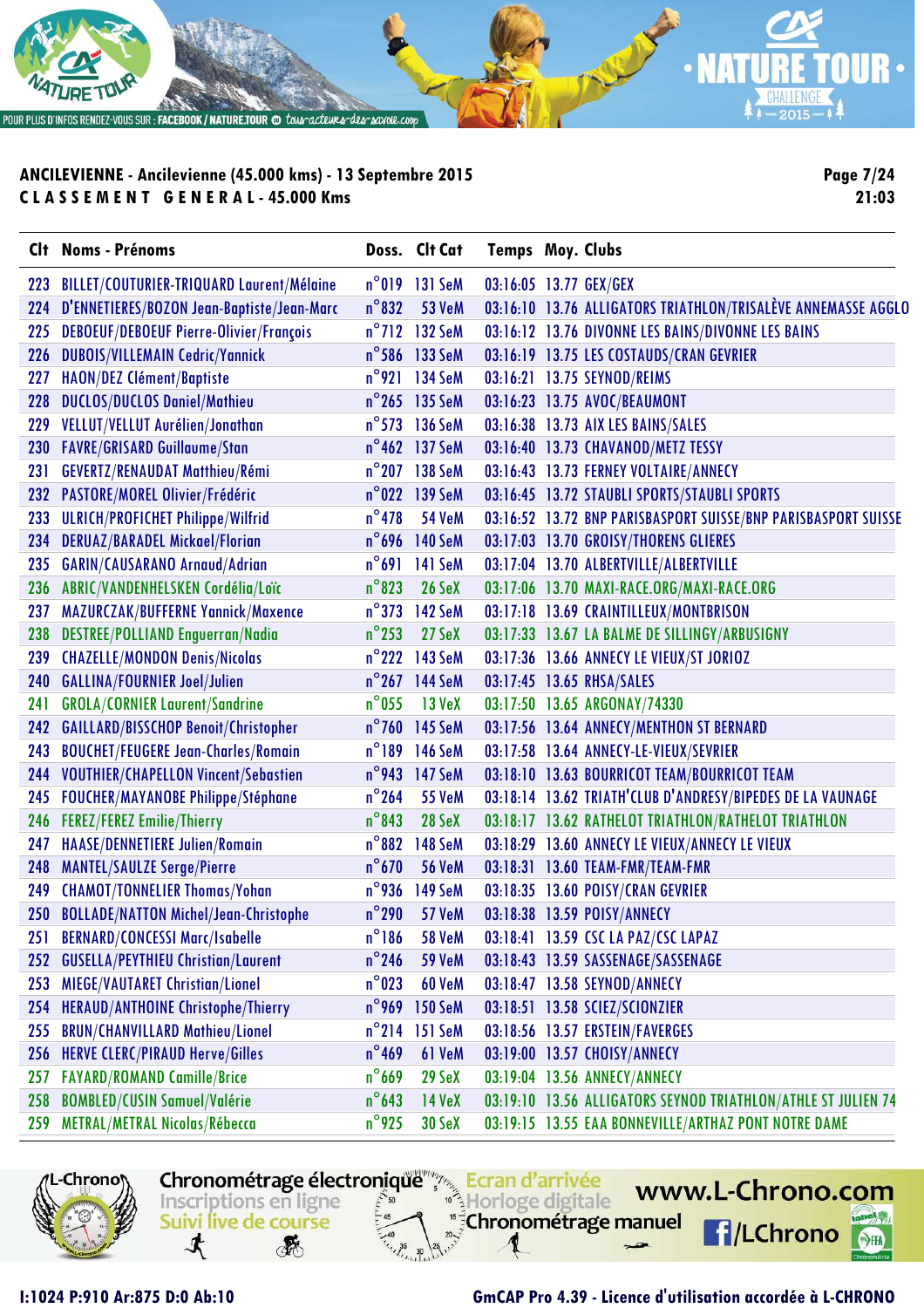

**Page 8/24 21:03**

|            | Clt Noms - Prénoms                                               |                 | Doss. Clt Cat           | <b>Temps Moy. Clubs</b> |                                                        |
|------------|------------------------------------------------------------------|-----------------|-------------------------|-------------------------|--------------------------------------------------------|
| <b>260</b> | <b>BENOTTI/CHAMBET Pascal/Jean-Pierre</b>                        | $n^{\circ}$ 048 | <b>62 VeM</b>           |                         | 03:19:18 13.55 LRDC/LRDC                               |
| 261        | <b>ARMAINGAUD/CRIBIER Alexandre/Charles</b>                      | $n^{\circ}$ 459 | 152 SeM                 |                         | 03:19:24 13.54 SEVRIER/METZ-TESSY                      |
| 262        | DESTAGNOL/DESTAGNOL Kévin/Michel                                 | $n^{\circ}$ 025 | 153 SeM                 |                         | 03:19:24 13.54 BOURG LA REINE/AVOC                     |
|            | 263 JACQUET/STEINER Delphine/Carine                              | $n^{\circ}$ 197 | 3 SeF                   |                         | 03:19:29 13.54 CERNEX/ANIDLLY                          |
| 264        | <b>GUICHARDON/GUICHARDON Martial/Denis</b>                       | $n^{\circ}$ 909 | 63 VeM                  |                         | 03:19:37 13.53 ETREZ/FOISSIAT                          |
| 265        | <b>GOUTHEROT/BESSON Emilie/David</b>                             | $n^{\circ}$ 894 | 31 SeX                  |                         | 03:19:39 13.52 VETRAZ MONTHOUX/VETRAZ MONTHOUX         |
|            | 266 PELLEGRINELLI/BAUD Charlotte/Natacha                         | $n^{\circ}367$  | 4 SeF                   |                         | 03:19:40 13.52 COLLONGES/CHEVRIER                      |
| 267        | <b>GALLAY/GALLAY Gerard/Elsa</b>                                 | $n^{\circ}$ 874 | 32 SeX                  |                         | 03:19:45 13.52 CORATHONES/CORATHONES                   |
|            | 268 MADELIN/MADELIN Hippolyte/Guillaume                          | $n^{\circ}021$  | <b>154 SeM</b>          |                         | 03:19:47 13.51 MEYTHET/RILLIEUX LA PAPE                |
| 269        | <b>POMMIER/AFFARI Nicolas/Samir</b>                              | $n^{\circ}$ 645 | 155 SeM                 |                         | 03:19:52 13.51 ANNECY LE VIEUX/ANNECY LE VIEUX         |
|            | 270 SELOSSE/UNGURAN Philippe/Dominique                           | $n^{\circ}061$  | 64 VeM                  |                         | 03:19:56 13.51 ANNECY/ANNECY                           |
| 271        | <b>SAUCHAY/SOCHAY Bernard/Thierry</b>                            | $n^{\circ}$ 138 | <b>65 VeM</b>           |                         | 03:20:10 13.49 ETREZ/ETREZ                             |
| 272        | <b>GOLLIN/GOLLIN Yann/Arnaud</b>                                 | $n^{\circ}$ 930 | <b>156 SeM</b>          |                         | 03:20:13 13.49 AVOC/FLO'WER                            |
| 273        | HEURTIER/SONTHONNAX David/Lydie                                  | $n^{\circ}$ 429 | <b>15 VeX</b>           |                         | 03:20:17 13.48 FR ANSE/FR ANSE                         |
| 274        | AYROULET/GRISONNET Nicolas/Jean-Paul                             | $n^{\circ}$ 096 | 157 SeM                 |                         | 03:20:18 13.48 TEAM JIPIGI/TEAM JIPIGI                 |
| 275        | MOCELLIN/ENCRENAZ Christophe/Stéphane                            | $n^{\circ}$ 306 | 158 SeM                 |                         | 03:20:18 13.48 STAUBLI SPORTS/METZ TESSY               |
| 276        | GAY/GAY Jonathan/Clément                                         | $n^{\circ}$ 154 | 159 SeM                 |                         | 03:20:33 13.46 ANNECY LE VIEUX/ANNECY LE VIEUX         |
| 277        | JEAIDI/CATTOEN Hacen/Isabelle                                    | $n^{\circ}$ 933 | <b>16 VeX</b>           |                         | 03:20:39 13.46 AVOC/ANNECY LE VIEUX                    |
| 278        | <b>BASSANI/MADOZ Brice/Pierre</b>                                | $n^{\circ}$ 263 | <b>160 SeM</b>          |                         | 03:20:40 13.46 SAINT JORIOZ/CHAINAZ LES FRASSES        |
| 279        | <b>TORION/TORION François/Jean-Philippe</b>                      | $n^{\circ}$ 080 | 161 SeM                 |                         | 03:20:45 13.45 SEYNOD/ANNECY                           |
| <b>280</b> | <b>MARHUENDA/PECE Stephan/Christine</b>                          | $n^{\circ}$ 732 | 17 VeX                  |                         | 03:20:46 13.45 AMICOURSE/AMICOURSE                     |
| 281        | PICARONIE/GAUTHERON Karine/Céline                                | $n^{\circ}806$  | 5 SeF                   |                         | 03:20:47 13.45 VILLAZ/CHAPEIRY                         |
| <b>282</b> | <b>TRIPIAUD/VANNUCHI Romain/Franck</b>                           | $n^{\circ}$ 988 | 162 SeM                 |                         | 03:20:52 13.44 ST QUEUX/NEYDENS                        |
|            | 283 PERRISSIN-FABERT/PERRISSIN-FABERT Dominique/Cl n°362 163 SeM |                 |                         |                         | 03:21:07 13.43 LE GRAND BORNAND/THONES                 |
| 284        | DUCROCQ/CETIN Christophe/Ismael                                  | $n^{\circ}$ 723 | <b>164 SeM</b>          |                         | 03:21:09 13.42 VIUZ LA CHIESAZ/VIUZ LA CHIESAZ         |
| 285        | <b>BRUINAUD/CERRUTI BOZZOLA David/Nicolas</b>                    | $n^{\circ}600$  | <b>66 VeM</b>           |                         | 03:21:16 13.42 CRAN-GEVRIER/MESSERY                    |
| 286        | <b>CROMBEZ/FRATALLI Sandra/Axelle</b>                            | $n^{\circ}$ 507 | 6 SeF                   |                         | 03:21:23 13.41 SILLINGY/SILLINGY                       |
|            | 287 BONTRON/SUBLET Benjamin/Philippe                             |                 | n°200 165 SeM           |                         | 03:21:32 13.40 LOVAGNY/LOVAGNY                         |
|            | 288 ROSNOBLET/DUPONT Guillaume/Florent                           |                 | $n^{\circ}$ 566 166 SeM |                         | 03:21:38 13.39 CLUSES/SALOMON                          |
| 289        | <b>CONTET/GANIVET Guillaume/Guillaume</b>                        |                 | n°442 167 SeM           |                         | 03:21:39 13.39 ACBB TRIATHLON/BRUNOY                   |
| <b>290</b> | <b>VERMET/JAILLET Svend/Ludovic</b>                              |                 | $n^{\circ}$ 715 168 SeM |                         | 03:21:44 13.38 EPAGNY/MOIRANS EN MONTAGNE              |
| 291        | RICHARD/FABBRY Christophe/Cathy                                  | $n^{\circ}470$  | <b>18 VeX</b>           |                         | 03:21:57 13.37 ESPÉRANCE FAVERGES/UGINE RUNNING        |
| 292        | <b>ORY/MURY Pierre/Sébastien</b>                                 | $n^{\circ}830$  | <b>169 SeM</b>          |                         | 03:22:05 13.36 MEYTHET/PARIS 12EME ARRONDISSEMENT      |
| 293        | <b>ROUSSET/PARROCHE Lionel/Nicolas</b>                           | $n^{\circ}$ 711 | 170 SeM                 |                         | 03:22:15 13.35 ST MARTIN BELLEVUE/ANNECY LE VIEUX      |
| 294        | <b>BRIATTE/FAVRE FELIX Tiphaine/Élisa</b>                        | $n^{\circ}325$  | 7 SeF                   |                         | 03:22:16 13.35 SAINT JEAN DE SIXT/LA BALME DE SILLINGY |
| 295        | <b>BERTHET/ALTWEGG Jean-Pierre/Eric</b>                          | $n^{\circ}$ 366 | <b>67 VeM</b>           |                         | 03:22:19 13.35 SEYNOD/ANNECY LE VIEUX                  |
| 296        | <b>COUDURIER/SAUVAGEAU Hervé/Kelly</b>                           | $n^{\circ}$ 037 | 33 SeX                  |                         | 03:22:22 13.34 LANDRY/LANDRY                           |



Chronométrage électronique Ecran d'arrivée www.L-Chrono.com Inscriptions en ligne Horloge digitale "<sup>5</sup>Chronométrage manuel Suivi live de course **f**/LChrono 寸 **RE** 

#### **I:1024 P:910 Ar:875 D:0 Ab:10 GmCAP Pro 4.39 - Licence d'utilisation accordée à L-CHRONO**

 $\mathbf{e}$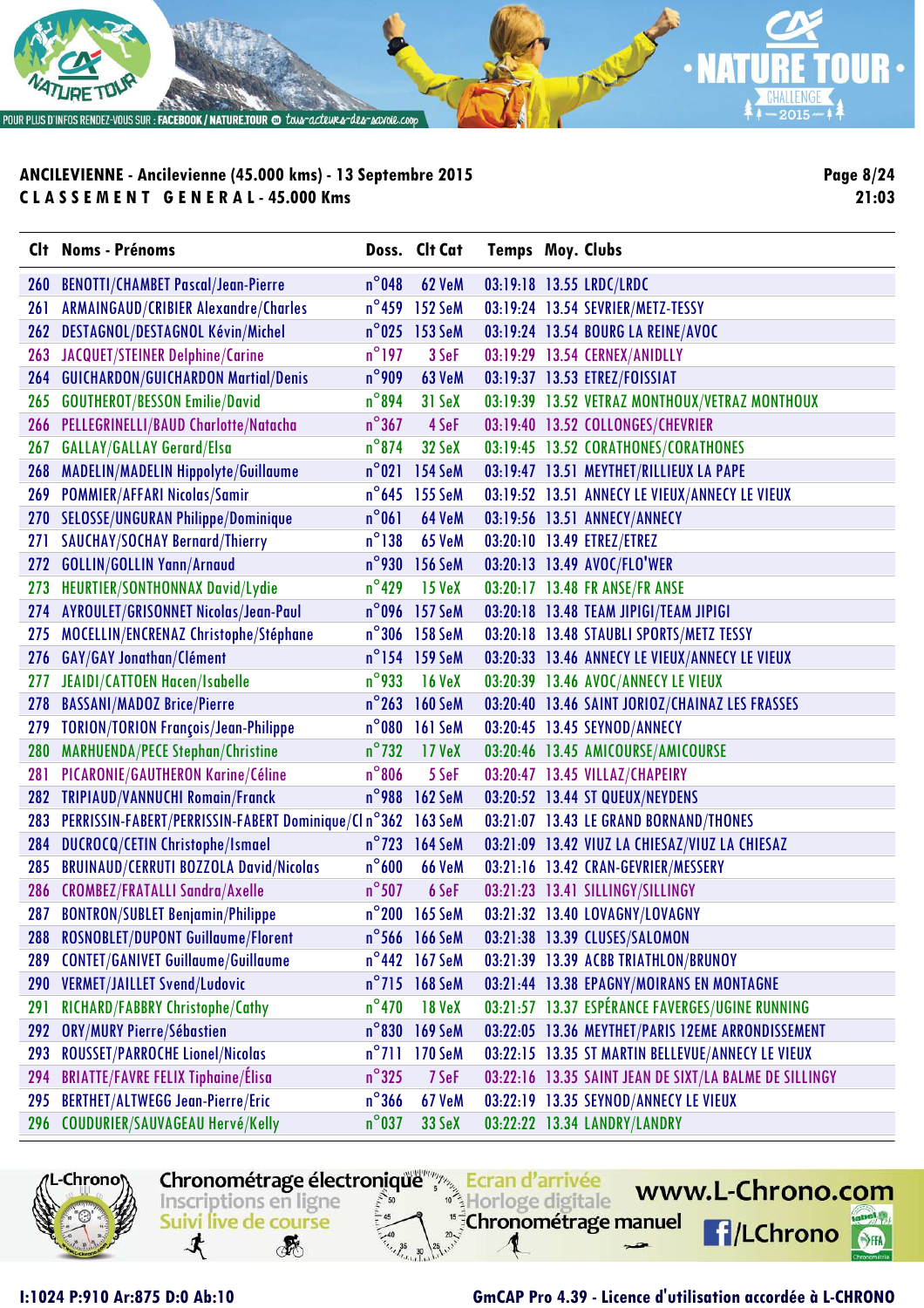

**Page 9/24 21:03**

|            | Clt Noms - Prénoms                           |                 | Doss. Clt Cat  | <b>Temps Moy. Clubs</b> |                                                                  |
|------------|----------------------------------------------|-----------------|----------------|-------------------------|------------------------------------------------------------------|
| 297        | <b>MORES/MORES Damien/Florian</b>            |                 | n°087 171 SeM  |                         | 03:22:27 13.34 ANNECY LE VIEUX/ANNECY LE VIEUX                   |
| 298        | LORIAU/ZONCA Eric/Frédéric                   | $n^{\circ}$ 947 | <b>68 VeM</b>  |                         | 03:22:29 13.33 SALES/SALES                                       |
| 299        | <b>ABRY/DUCRET Lionel/Stéphane</b>           | $n^{\circ}$ 333 | <b>69 VeM</b>  |                         | 03:22:32 13.33 RUMILLY/SEYNOD                                    |
| 300        | <b>LEMOS/FERRARI Paulo/Hubert</b>            | $n^{\circ}$ 036 | <b>70 VeM</b>  |                         | 03:22:39 13.32 COLLONGE-BELLERIVE/BERNEX                         |
| 301        | DEBICKI/COLLADO Olivier/Raphael              | $n^{\circ}839$  | 71 VeM         |                         | 03:22:43 13.32 SAINT VINCENT DE MERCUZE/SAINT VINCENT DE MERCUZE |
| <b>302</b> | <b>DEMASSIET/DEMASSIET Alexis/Vincent</b>    | $n^{\circ}$ 444 | 172 SeM        |                         | 03:22:46 13.32 ANNECY LE VIEUX/PARIS                             |
| 303        | <b>GEYNET/GEYNET David/Bertrand</b>          | $n^{\circ}$ 009 | <b>72 VeM</b>  |                         | 03:22:49 13.31 AVOC/VAL THORENS                                  |
| 304        | <b>VALLET/BABOT Fabien/Christophe</b>        | $n^{\circ}$ 609 | 173 SeM        |                         | 03:22:59 13.30 RILLIEUX TRIATHLON/SATHONAY CAMP                  |
| 305        | <b>MONTET/PESENTI Benoit/David</b>           |                 | n°875 174 SeM  |                         | 03:23:02 13.30 ALBY SUR CHERAN/LE PONT DE BEAUVOISIN             |
| 306        | <b>BOURGEOIS/HEINTZ Christophe/Nicolas</b>   | $n^{\circ}119$  | 73 VeM         |                         | 03:23:05 13.30 ST LAURENT DE MURE/ST LAURENT DE MURE             |
| 307        | <b>EMORINE/MARCOZ Marie/Caroline</b>         | $n^{\circ}$ 215 | 8 SeF          |                         | 03:23:11 13.29 AVOC/ANNECY                                       |
| 308        | <b>BURTIN/BURTIN Florence/Laurent</b>        | $n^{\circ}518$  | <b>19 VeX</b>  |                         | 03:23:24 13.28 CHARNAY LES MACON/BONNEVILLE                      |
| 309        | <b>LARUE/LARUE Nathalie/Patrice</b>          | $n^{\circ}$ 075 | <b>20 VeX</b>  |                         | 03:23:28 13.27 BARCELONNE/BARCELONNE                             |
| 310        | <b>MALLOGGI/RAUX Philippe/Maurice</b>        | $n^{\circ}$ 216 | <b>74 VeM</b>  |                         | 03:23:29 13.27 ESL FRANCHEVILLE/ESL FRANCHEVILLE                 |
| 311        | <b>PINOT/SENDEN François/Louis</b>           | $n^{\circ}$ 859 | 175 SeM        |                         | 03:23:36 13.26 LA TRIANDINE/LA TRIANDINE                         |
|            | 312 SABY/GORTAIS Zoé/Andrée                  | $n^{\circ}$ 220 | 9 SeF          |                         | 03:23:43 13.25 CUBLIZE/CUBLIZE                                   |
| 313        | DELBECQUE/CROS Remy/Cyril                    |                 | n°378 176 SeM  |                         | 03:23:46 13.25 ANNECY/ANNECY                                     |
| 314        | LEROUX/DOLEAC Anthony/Olivier                |                 | n°619 177 SeM  |                         | 03:23:50 13.25 ORGERES/SALES                                     |
| 315        | <b>DUMONTEL/MOULIERAC Francis/Pierre</b>     | $n^{\circ}807$  | <b>75 VeM</b>  |                         | 03:23:55 13.24 SÉVRIER/AS MONACO TRIATHLON                       |
| 316        | <b>MOREL/MOREL Arthur/Jean-Baptiste</b>      |                 | n°517 178 SeM  |                         | 03:23:56 13.24 FRANCONVILLE/MORIGNY-CHAMPIGNY                    |
| 317        | LEBOEUF/TRICOCHE Vincent/Herve               | $n^{\circ}051$  | <b>76 VeM</b>  |                         | 03:23:59 13.24 METZ TESSY/METZ TESSY                             |
| 318        | DALLEMAGNE/KIEFFER Christian/Jean-Charles    | $n^{\circ}183$  | 179 SeM        |                         | 03:24:01 13.23 LRDC/LRDC                                         |
| 319        | <b>DELABRE/POTIER Yohann/Gerald</b>          | $n^{\circ}$ 748 | <b>180 SeM</b> |                         | 03:24:02 13.23 ANNECY/SEVRIER                                    |
| 320        | <b>LANTAZ/MOCHE Antoine/Caroline</b>         | $n^{\circ}817$  | <b>34 SeX</b>  |                         | 03:24:21 13.21 ANNECY/ANNECY                                     |
| 321        | GIRERD/PASQUIER Yannaël/Jérémy               | $n^{\circ}308$  | 181 SeM        |                         | 03:24:31 13.20 POSE LA CARAVANE/POSE LA CARAVANE                 |
| 322        | FAVRE-VICTOIRE/AUBERTIN Sandrine/Frédérique  | $n^{\circ}188$  | 10 SeF         |                         | 03:24:33 13.20 AHSA/AHSA                                         |
| 323        | <b>GERET/BAUD Lionel/Alexis</b>              |                 | n°660 182 SeM  |                         | 03:24:37 13.20 POISY/POISY                                       |
|            | 324 GUNTZBURGER/JUVENAL Mathieu/Rémy         |                 | n°304 183 SeM  |                         | 03:24:51 13.18 LA DESTROUSSE/LA DESTROUSSE                       |
|            | 325 FAUROUX/PELLICCIA François/Umberto       |                 | n°206 77 VeM   |                         | 03:24:55 13.18 ANNECY LE VIEUX/MEYTHET                           |
|            | 326 JEROME/CHEVALIER Luc/Franck              | $n^{\circ}$ 298 | <b>184 SeM</b> |                         | 03:25:23 13.15 LA ROCHE SUR FORON/AMANCY                         |
| 327        | LAYDERNIER/LAYDERNIER Jean-Claude/Frederique | $n^{\circ}671$  | 21 VeX         |                         | 03:25:26 13.14 VAULX/VAULX                                       |
| 328        | <b>BONNEVILLE/COMBES Philippe/Frédéric</b>   | $n^{\circ}$ 032 | <b>78 VeM</b>  |                         | 03:25:32 13.14 ATSCAF DES SAVOIE/LA RONDE DE CHAVANOD            |
| 329        | <b>BICH/BEDEL Yvan/Maxime</b>                | $n^{\circ}302$  | 185 SeM        |                         | 03:25:34 13.13 ST PIERRE EN FAUCIGNY/ANNECY-LE-VIEUX             |
| <b>330</b> | <b>PIANTA/BERTRAND Virginie/Pascal</b>       | $n^{\circ}$ 067 | 35 SeX         |                         | 03:25:46 13.12 LES FOULÉES CHABLAISIENNE/THOIRY                  |
| 331        | MARGUERON/CHAMOUTON Lise/Margaux             | $n^{\circ}867$  | 11 SeF         |                         | 03:26:01 13.11 BEAUFORT/TOUILLON ET LOUTELET                     |
| 332        | PERROCHAUD/PICHON Alida/Jérôme               | $n^{\circ}260$  | <b>36 SeX</b>  |                         | 03:26:03 13.10 CONTAMINE SUR ARVE/CONTAMINE SUR ARVE             |
| 333        | FETTAL/VEGAS Aris/Loïc                       | $n^{\circ}$ 777 | <b>186 SeM</b> |                         | 03:26:08 13.10 LYON/LYON                                         |

Chronométrage électronique Ecran d'arrivée

Horloge digitale

"<sup>5</sup>Chronométrage manuel

Inscriptions en ligne

Suivi live de course

**RE** 

寸

-Chrono

#### **I:1024 P:910 Ar:875 D:0 Ab:10 GmCAP Pro 4.39 - Licence d'utilisation accordée à L-CHRONO**

www.L-Chrono.com

**f**/LChrono

 $\mathbf{e}$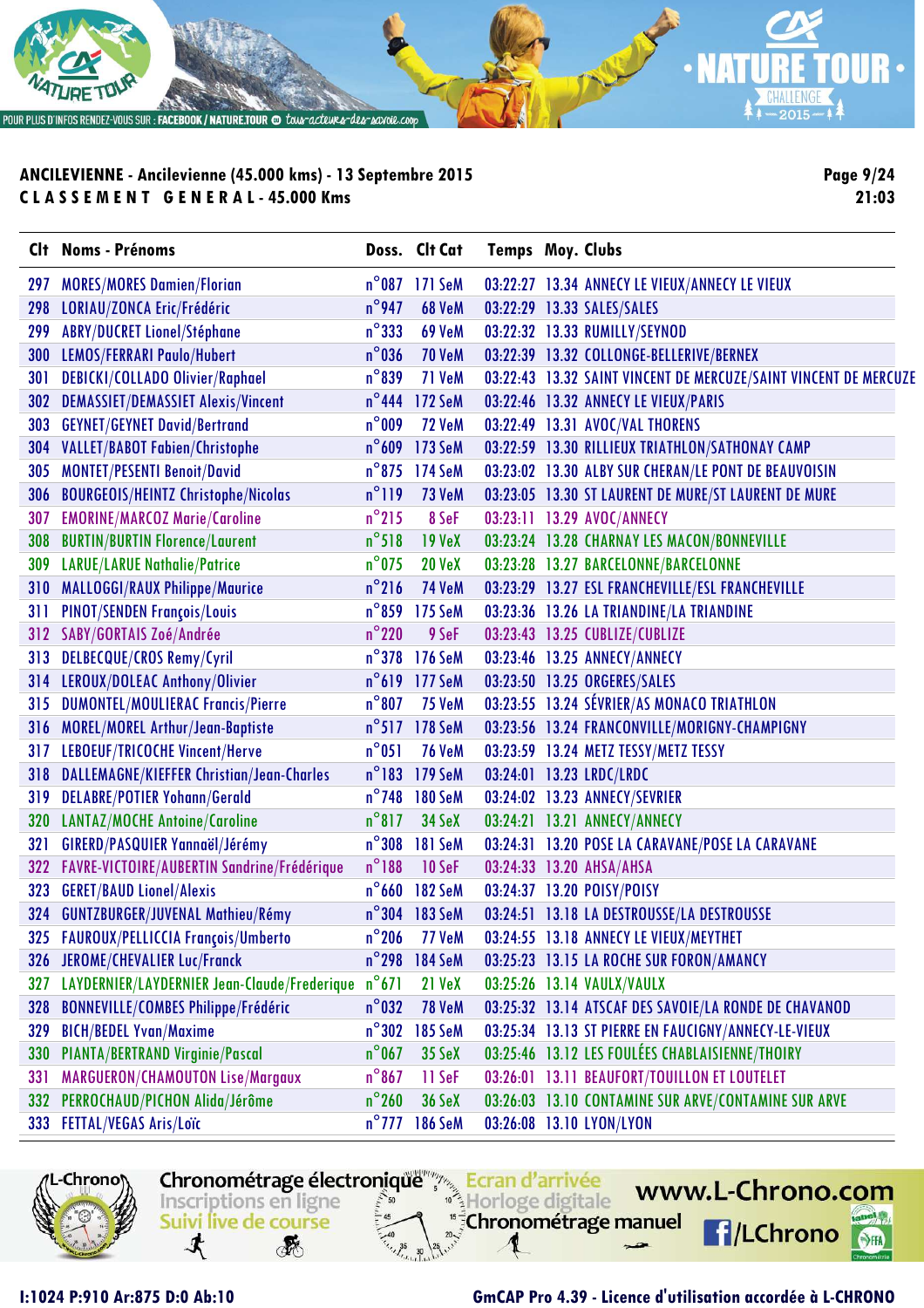

**Page 10/24 21:03**

|     | Clt Noms - Prénoms                           |                 | Doss. Clt Cat  | <b>Temps Moy. Clubs</b> |                                                          |
|-----|----------------------------------------------|-----------------|----------------|-------------------------|----------------------------------------------------------|
|     | 334 FRANCOIS/MARTIN Pascal/Dominique         | $n^{\circ}$ 005 | <b>22 VeX</b>  |                         | 03:26:09 13.10 TASSIN LA DEMI-LUNE/TASSIN LA DEMI-LUNE   |
| 335 | DUBOIS/JULLIEN Amélie/Michel                 | $n^{\circ}$ 684 | 37 SeX         |                         | 03:26:10 13.10 SILLINGY/LES AVENIERES                    |
| 336 | <b>BOUILLARD/JACQUEMOUD Philippe/Corinne</b> | $n^{\circ}$ 124 | <b>23 VeX</b>  |                         | 03:26:11 13.10 MARCELLAZ-ALBANAIS/MARCELLAZ-ALBANAIS     |
| 337 | REVERBERI/REVERBERI Anthony/Eric             | $n^{\circ}375$  | <b>187 SeM</b> |                         | 03:26:20 13.09 PARIS/ANNECY LE VIEUX                     |
| 338 | <b>AUBERT/THOMAS Jean-Pierre/Jean-Marc</b>   | $n^{\circ}$ 496 | <b>79 VeM</b>  |                         | 03:26:23 13.08 CHAMPAGNOLE/MONNET-LA-VILLE               |
| 339 | PERNODET/AVELINE Mickaël/Jérôme              | $n^{\circ}$ 195 | 80 VeM         |                         | 03:26:27 13.08 LES ZAMIGOS/LES ZAMIGOS                   |
| 340 | <b>ANTOINE/ANTOINE François/Bernard</b>      | $n^{\circ}810$  | 81 VeM         |                         | 03:26:30 13.08 COMBLOUX/COMBLOUX                         |
| 341 | <b>DEPOLLIER/PLANCHON Isaline/Emeline</b>    | $n^{\circ}$ 773 | 12 SeF         |                         | 03:26:32 13.07 EPAGNY/ANNECY LE VIEUX                    |
|     | 342 OLIVIER/SALOMON Gilles/Lionel            | $n^{\circ}$ 490 | 82 VeM         |                         | 03:26:33 13.07 ANNECY LE VIEUX/MEYLAN                    |
|     | 343 CHALLET/GUERY Pierre-Yves/Anne-Laure     | $n^{\circ}$ 989 | 38 SeX         |                         | 03:26:35 13.07 SEYNOD/SEYNOD                             |
|     | 344 GARKOUCHA/MARTINOTY Marine/Claudie       | $n^{\circ}$ 269 | 2 VeF          |                         | 03:26:42 13.06 LRDC/LRDC                                 |
|     | 345 THUBERT/CIOT Florent/Romuald             | $n^{\circ}$ 536 | <b>188 SeM</b> |                         | 03:26:48 13.06 EYBENS/ST HONORE                          |
|     | 346 TERRIER/ROSSA Laurent/Jean-Philippe      | $n^{\circ}$ 961 | 83 VeM         |                         | 03:26:49 13.06 PRINGY/TULLINS                            |
| 347 | <b>GICQUEL/GICQUEL Philippe/Valentin</b>     | $n^{\circ}$ 662 | <b>189 SeM</b> |                         | 03:26:55 13.05 AVOC/ANNECY LE VIEUX                      |
|     | 348 GEVERTZ/NAVET Francis/Frédéric           | $n^{\circ}$ 873 | 84 VeM         |                         | 03:27:05 13.04 LA RONDE DE CHAVANOD/LA RONDE DE CHAVANOD |
| 349 | DIGNES/DUSSOLLIET GOND Christian/Daphné      | $n^{\circ}288$  | <b>39 SeX</b>  |                         | 03:27:06 13.04 ROCHETAILLÉE SUR SAÔNE/MEYTHET            |
|     | 350 BESSON/MINSSIEUX Laurent/Bruno           | $n^{\circ}$ 942 | 85 VeM         |                         | 03:27:08 13.04 CHAMP SUR DRAC/TREVOUX                    |
| 351 | <b>BESOMBES/CUISSARD Jerome/Nicolas</b>      | $n^{\circ}$ 089 | <b>190 SeM</b> |                         | 03:27:10 13.03 LA ROCHE SUR FORON/ETAUX                  |
|     | 352 CALVEZ/PUPIER Tony/Eric                  | $n^{\circ}$ 584 | <b>191 SeM</b> |                         | 03:27:11 13.03 CUSY/CUSY                                 |
|     | 353 DECOURRIERE/CAVILLON Kat/Peps            | $n^{\circ}$ 932 | 13 SeF         |                         | 03:27:17 13.03 DUINGT/DUINGT                             |
|     | 354 ROUET/BATISTA David/Patrice              | $n^{\circ}$ 270 | <b>192 SeM</b> |                         | 03:27:18 13.02 FAVERGES/FAVERGES                         |
|     | 355 LAPERROUSAZ/LAPERROUSAZ Florent/Ségolène | $n^{\circ}$ 565 | 40 SeX         |                         | 03:27:18 13.02 VIUZ LA CHIESAZ/VIUZ LA CHIESAZ           |
|     | 356 FACCHI/SCHLEICHER Laurence/Claire        | $n^{\circ}$ 920 | 3 VeF          |                         | 03:27:19 13.02 FR ANSE/FR ANSE                           |
| 357 | LAURENCE/NEYRET Stéphane/Stéphane            | $n^{\circ}802$  | 193 SeM        |                         | 03:27:22 13.02 DOUSSARD/FAVERGES                         |
|     | 358 GRUOSSO/GARDET Christophe/Valérie        | $n^{\circ}$ 244 | <b>24 VeX</b>  |                         | 03:27:23 13.02 PRINGY/PRINGY                             |
| 359 | <b>BUTHOD/MAZUIR Michael/Thibaut</b>         | $n^{\circ}261$  | <b>194 SeM</b> |                         | 03:27:31 13.01 ANNECY/MEYTHET                            |
|     | 360 PRIEUR-DREVON/LEGROS Camille/Jérémie     |                 | n°218 195 SeM  |                         | 03:27:35 13.01 SEVRIER/SEVRIER                           |
|     | 361 MAILLET/MAILLET Jean-Charles/Marielle    | $n^{\circ}$ 153 | $25$ VeX       |                         | 03:27:44 13.00 MURIANETTE/MURIANETTE                     |
|     | 362 WOJCIECHOWSKI/GOTTELAND Willy/Tom        |                 | n°941 196 SeM  |                         | 03:27:45 13.00 MEREVILLE/NICE                            |
|     | 363 GEX/BARRAL Veronique/Audrey              | $n^{\circ}091$  | 4 VeF          |                         | 03:27:58 12.98 ST MARTIN BELLEVUE/ST MARTIN BELLEVUE     |
| 364 | <b>BRACHET/LE ROUX Laurent/Sylvie</b>        | $n^{\circ}$ 068 | <b>26 VeX</b>  |                         | 03:28:00 12.98 MESIGNY/MESIGNY                           |
| 365 | <b>JOURDAN/TURONNET Arnaud/Maxime</b>        |                 | n°160 197 SeM  |                         | 03:28:07 12.97 VEYRIER DU LAC/GRENOBLE                   |
| 366 | <b>GEFFROY/MESSIRE Bastien/Gabriel</b>       |                 | n°282 198 SeM  |                         | 03:28:09 12.97 GARGENVILLE/CHATILLON                     |
| 367 | <b>QUIBAT/ROMA Adelin/Pascal</b>             | $n^{\circ}$ 334 | <b>199 SeM</b> |                         | 03:28:17 12.96 SAINT MARTIN D'URIAGE/LA TRONCHE          |
| 368 | <b>GERLINGER/LHEUREUX Emmanuel/Regis</b>     | $n^{\circ}185$  | <b>86 VeM</b>  |                         | 03:28:31 12.95 TRIMOVAL/ROSHEIM                          |
| 369 | <b>BOUILLARD/BARBOT Didier/Christophe</b>    | $n^{\circ}$ 020 | 87 VeM         |                         | 03:28:33 12.95 DOUSSARD/ESPERANCE FAVERGIENNE            |
| 370 | ARNAUD/VINCENT Grégory/Olivier               |                 | n°174 200 SeM  |                         | 03:28:34 12.95 PIOLENC/SAINT ROMAN DE MALEGARDE          |



寸 **RE** 

Inscriptions en ligne

Suivi live de course

Chronométrage électronique Ecran d'arrivée

Horloge digitale

"<sup>5</sup>Chronométrage manuel

### **I:1024 P:910 Ar:875 D:0 Ab:10 GmCAP Pro 4.39 - Licence d'utilisation accordée à L-CHRONO**

www.L-Chrono.com

**f**/LChrono

 $\mathbf{e}$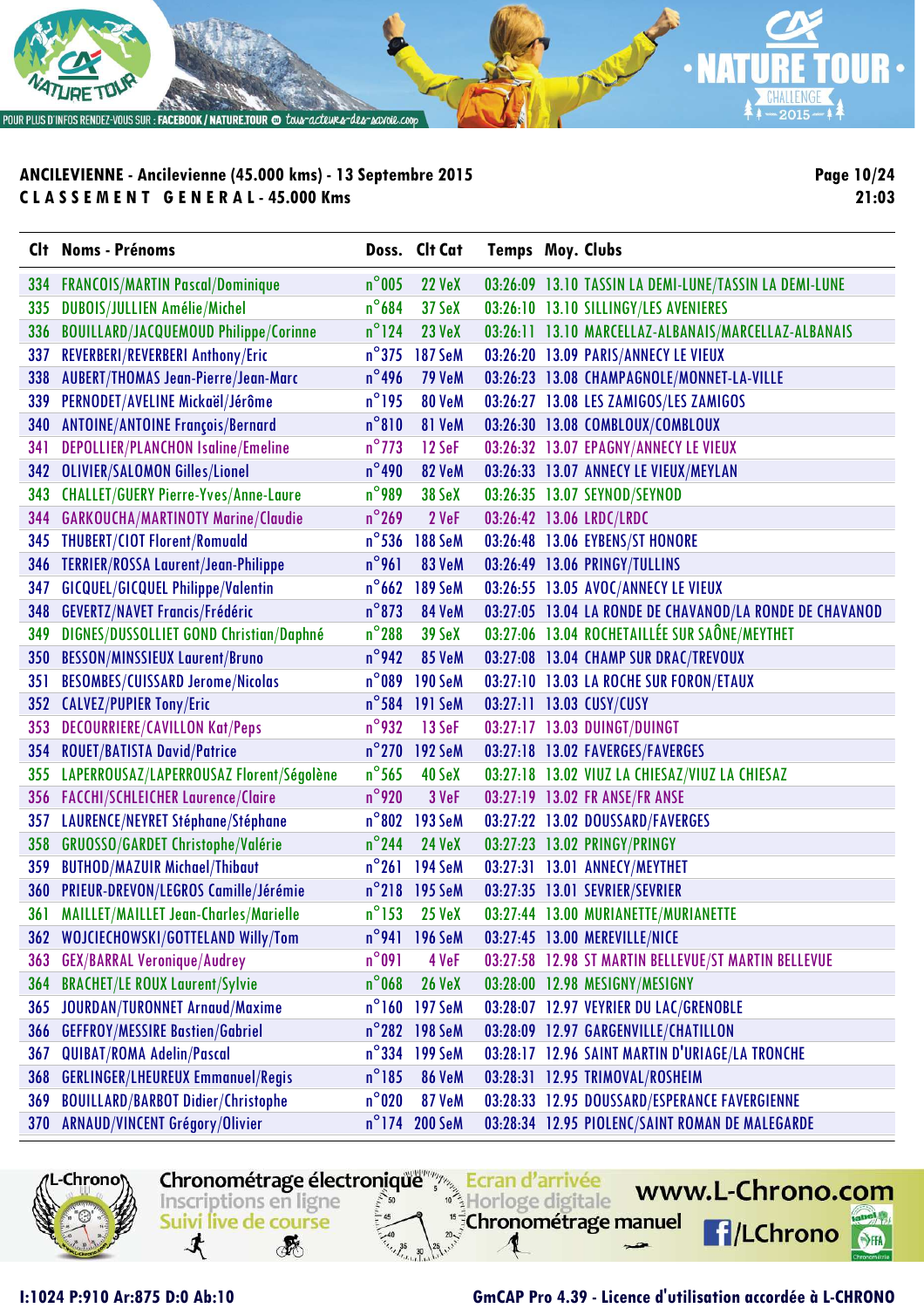

**Page 11/24 21:03**

|            | Clt Noms - Prénoms                           |                 | Doss. Clt Cat  | <b>Temps Moy. Clubs</b> |                                                            |
|------------|----------------------------------------------|-----------------|----------------|-------------------------|------------------------------------------------------------|
| 371        | AMBRUN/CRETALLAZ Christian/Jérôme            |                 | n°795 201 SeM  |                         | 03:28:36 12.94 DIJON/PUBLIER                               |
| 372        | MICHOLLET/COLLETAZ Laurent/Cyril             | $n^{\circ}$ 967 | <b>202 SeM</b> |                         | 03:28:38 12.94 GRUFFY/ANNECY                               |
| 373        | <b>DEJARDIN/MOREAU Stephane/Christophe</b>   | $n^{\circ}382$  | 88 VeM         |                         | 03:28:41 12.94 TALLOIRES/ANNECY LE VIEUX                   |
| 374        | <b>FAURE/VAUTHIER Erwan/Sandrine</b>         | $n^{\circ}418$  | 41 SeX         |                         | 03:28:43 12.94 ANNECY/ST EGREVE                            |
|            | 375 SCHERER/DI BENEDETTO Ludovic/Brice       | $n^{\circ}$ 644 | <b>203 SeM</b> |                         | 03:28:44 12.94 LA ROCHE SUR FORON/LA ROCHE SUR FORON       |
| 376        | REILLY/DUVAL Johann/Christophe               | $n^{\circ}$ 898 | 89 VeM         |                         | 03:28:50 12.93 SORAL/SEYNOD                                |
| 377        | PERILLIAT/TEILLOUT Richard/Frédéric          | $n^{\circ}$ 397 | 90 VeM         |                         | 03:28:54 12.93 CHOISY/CHOISY                               |
| 378        | <b>ANDRE/LATHUILE Cyril/Didier</b>           | $n^{\circ}$ 982 | <b>204 SeM</b> |                         | 03:28:59 12.92 PERS-JUSSY/CLUSES                           |
| 379        | <b>BLIN/BLIN Clement/Patrick</b>             | $n^{\circ}$ 099 | <b>205 SeM</b> |                         | 03:29:07 12.91 VILLAZ/VILLAZ                               |
| 380        | COL/GUILLOT Jean-Michel/Laëtitia             | $n^{\circ}$ 065 | 42 SeX         |                         | 03:29:11 12.91 AVOC/AVOC                                   |
| 381        | GODOT/BOUFFIERE Florian/Stéphane             | $n^{\circ}$ 169 | 91 VeM         |                         | 03:29:21 12.90 CORNIER/CORNIER                             |
| 382        | <b>MARTIN GOUSSET/AMEN Guillaume/Xavier</b>  | $n^{\circ}813$  | <b>206 SeM</b> |                         | 03:29:21 12.90 GRENOBLE/GRENOBLE                           |
| 383        | HOFLEITNER/CHASSIGNOL Céline/Franck          | $n^{\circ}$ 280 | 43 SeX         |                         | 03:29:25 12.89 ANNECY/CRAN GEVRIER                         |
| 384        | MERLIN/DELANNOY Eric/Jean-Baptiste           | $n^{\circ}$ 876 | <b>207 SeM</b> |                         | 03:29:26 12.89 NEUVILLE SUR SAONE/LYON 9EME ARRONDISSEMENT |
| 385        | PETRE/BACHELARD Christophe/Christophe        | $n^{\circ}$ 771 | 92 VeM         |                         | 03:29:29 12.89 SAINT ALBAN LEYSSE/LYON 3EME ARRONDISSEMENT |
| 386        | MUGNIER-POLLET/POUZET Christophe/Gilles      | $n^{\circ}885$  | 93 VeM         |                         | 03:29:31 12.89 SEYSSINS/CROLLES                            |
| 387        | <b>CHABERT/PANISSET Laurent/Lénaïc</b>       | $n^{\circ}$ 508 | <b>208 SeM</b> |                         | 03:29:32 12.89 ANNECY LE VIEUX/NAVES PARMELAN              |
| 388        | <b>CASON/MARTINEZ Séphane/Robin</b>          |                 | n°165 209 SeM  |                         | 03:29:34 12.88 MESIGNY/HERY SUR ALBY                       |
| 389        | <b>BERCHET/BERCHET François/Laurette</b>     | $n^{\circ}$ 130 | <b>27 VeX</b>  |                         | 03:29:39 12.88 LES ALLIGATORS/METZ-TESSY                   |
| <b>390</b> | <b>CRESSENS/AVRILLON Romain/Kevin</b>        | $n^{\circ}$ 761 | <b>210 SeM</b> |                         | 03:29:40 12.88 ANNECY LE VIEUX/ALLONZIER LA CAILLE         |
| 391        | <b>EXBRAYAT/MOREL Vincent/Jérôme</b>         |                 | n°363 211 SeM  |                         | 03:29:42 12.88 SAINT ETIENNE/ST PRIEST EN JAREZ            |
| 392        | TISSOT/MILLIAND Pierre-Mickael/Jean-François |                 | n°1023 212 SeM |                         | 03:29:49 12.87 AQUARIUS BIO COOP/AQUARIUS BIO COOP         |
| 393        | JAGER/TRIPARD Stephan/Emmanuel               | $n^{\circ}$ 335 | 94 VeM         |                         | 03:29:56 12.86 SAINT MARTIN BELLEVUE/CHARVONNEX            |
| 394        | <b>COMMUNAL/COMMUNAL Sébastien/Fanny</b>     | $n^{\circ}$ 765 | 44 SeX         |                         | 03:29:58 12.86 STAUBLI SPORTS/DUINGT                       |
| 395        | <b>REMILLON/GASPERINI Damien/Sabrina</b>     | $n^{\circ}$ 529 | 45 SeX         |                         | 03:30:11 12.85 GROISY/GROISY                               |
|            | 396 SAINT-DIDIER/HOCQUET Florian/Pierre-Yves | $n^{\circ}571$  | 213 SeM        |                         | 03:30:11 12.85 CRANVES SALES/VETRAZ MONTHOUX               |
| 397        | <b>PELTE/MULLER Sophie/Olivier</b>           | $n^{\circ}$ 493 | <b>28 VeX</b>  |                         | 03:30:17 12.84 SERRIERES EN CHAUTAGNE/EVENOS               |
|            | 398 SAULNIER/CRONIER Nikola/Antoine          |                 | n°624 214 SeM  |                         | 03:30:17 12.84 ANNECY/ANNECY                               |
|            | 399 BETEMPS/LOHNER Anthony/Julie             | $n^{\circ}028$  | 46 SeX         |                         | 03:30:20 12.84 ANNECY HANDBALL/ANNECY HANDBALL             |
| 400        | <b>GAY/GESTAS Nicolas/Valerie</b>            | $n^{\circ}$ 006 | 47 SeX         |                         | 03:30:23 12.83 EPAGNY/ANNECY LE VIEUX                      |
| 401        | <b>GREGORIS/MERCIER Philippe/Yves</b>        | $n^{\circ}471$  | <b>95 VeM</b>  |                         | 03:30:30 12.83 UGINE RUNNING/SEYNOD                        |
| 402        | <b>LOUAT/LE COQ Yannick/Yannick</b>          | $n^{\circ}$ 549 | 96 VeM         |                         | 03:30:33 12.82 SEYNOD/SEYNOD                               |
| 403        | DALEX/PAGNIER Jérémy/Anaïs                   | $n^{\circ}$ 992 | 48 SeX         |                         | 03:30:36 12.82 CHAPEIRY/BOZEL                              |
| 404        | JOBARD/REGNIER Frederic/Jean-François        | $n^{\circ}$ 623 | 97 VeM         |                         | 03:30:38 12.82 AVOC/AVOC                                   |
| 405        | <b>COIFFET/COIFFET Mireille/Damien</b>       | $n^{\circ}$ 332 | <b>29 VeX</b>  |                         | 03:30:43 12.81 VIENNE/VIENNE                               |
| 406        | <b>JANET/LENOGUE Thomas/Kevin</b>            | $n^{\circ}341$  | <b>215 SeM</b> |                         | 03:30:55 12.80 ESL FRANCHEVILLE/ESL FRANCHEVILLE           |
| 407        | THIERS/COUTAUD Jean-Mary/Yann                | $n^{\circ}105$  | <b>98 VeM</b>  |                         | 03:30:57 12.80 NIEDERHASLACH/MATZENHEIM                    |

Chronométrage électronique Ecran d'arrivée

Horloge digitale

"<sup>5</sup>Chronométrage manuel

Inscriptions en ligne

Suivi live de course

**RE** 

寸

-Chrono

**I:1024 P:910 Ar:875 D:0 Ab:10 GmCAP Pro 4.39 - Licence d'utilisation accordée à L-CHRONO**

www.L-Chrono.com

**f**/LChrono

 $\mathbf{e}$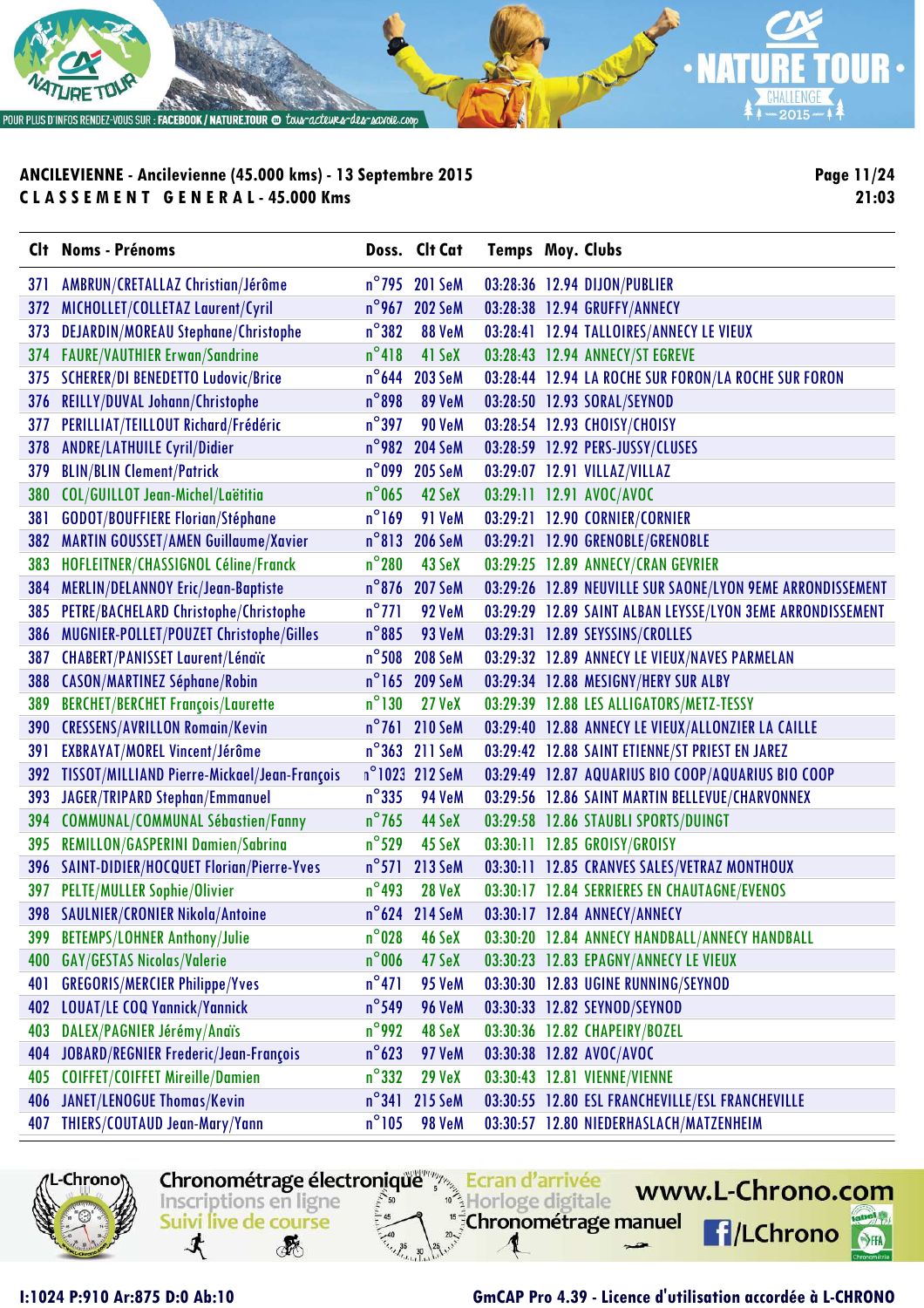

**Page 12/24 21:03**

|     | Clt Noms - Prénoms                                          |                 | Doss. Clt Cat           | <b>Temps Moy. Clubs</b> |                                                                  |
|-----|-------------------------------------------------------------|-----------------|-------------------------|-------------------------|------------------------------------------------------------------|
| 408 | <b>QUEREL/DUGGAN Marc/Sylvie</b>                            | $n^{\circ}$ 966 | 49 SeX                  |                         | 03:31:00 12.80 SCIEZ/VEYRIER DU LAC                              |
| 409 | <b>KENYON/FAHY Gillian/Laurence</b>                         | $n^{\circ}$ 937 | 5 VeF                   |                         | 03:31:04 12.79 FERNEY VOLTAIRE/ST JEAN DE GONVILLE               |
| 410 | <b>FONTAINE/FONTAINE Roland/Florence</b>                    | $n^{\circ}309$  | <b>30 VeX</b>           |                         | 03:31:05 12.79 0ZON COURIR/0ZON COURIR                           |
| 411 | <b>CLAPIT/CLAPIT Christian/Florian</b>                      |                 | n°175 216 SeM           |                         | 03:31:11 12.79 MILLERY/MILLERY                                   |
| 412 | JACQUEMET/JAUNET Valentin/Wendy                             | $n^{\circ}$ 733 | <b>50 SeX</b>           |                         | 03:31:13 12.78 GRENOBLE/RETHEUIL                                 |
| 413 | <b>BERCHET/BUSSAT Claire/Thomas</b>                         | $n^{\circ}815$  | 51 SeX                  |                         | 03:31:19 12.78 EPGAY/SILLINGY                                    |
| 414 | <b>BARET/BARET Gilles/Frédéric</b>                          | $n^{\circ}$ 172 | <b>99 VeM</b>           |                         | 03:31:25 12.77 ANNECY/AVIGNON                                    |
| 415 | <b>BRAS/BRAS Francis/Florence</b>                           | $n^{\circ}$ 976 | <b>31 VeX</b>           |                         | 03:31:29 12.77 LRDC/LRDC                                         |
| 416 | <b>DIEULOT/RIGOUT Alexis/Astrid</b>                         | $n^{\circ}361$  | 52 SeX                  |                         | 03:31:35 12.76 AVIA CLUB ISSY-LES-MOULINEAUX/ISSY LES MOULINEAUX |
| 417 | <b>MAITRE/CHENU Emmanuelle/Jimmy</b>                        | $n^{\circ}1009$ | 53 SeX                  |                         | 03:31:36 12.76 CA NATURE TOUR/CA NATURE TOUR                     |
| 418 | <b>MARTON/VENET Lucile/Mathieu</b>                          | $n^{\circ}$ 742 | 54 SeX                  |                         | 03:31:39 12.76 DOUSSARD/BOURG EN BRESSE                          |
| 419 | DI LIBERTO/FAUQUET Jérémie/Jérôme                           |                 | n°1018 217 SeM          |                         | 03:31:53 12.74 CA NATURE TOUR/CA NATURE TOUR                     |
| 420 | <b>FANTONE/MESTRE Patrick/Thierry</b>                       |                 | n°928 100 VeM           |                         | 03:31:56 12.74 ANNECY/ANNECY                                     |
| 421 | <b>COLLONGE/MONTALVA Simon/Kévin</b>                        |                 | n°229 218 SeM           |                         | 03:32:01 12.74 POISY/MEYTHET                                     |
| 422 | <b>BERTRAND/LE GOUGUEC Charles/David</b>                    | $n^{\circ}$ 578 | <b>219 SeM</b>          |                         | 03:32:03 12.73 CONTAMINE SUR ARVE/SAINT CERGUES                  |
| 423 | HAUDEBOUT/SAUNIER Guillaume/Sébastien                       |                 | n°599 220 SeM           |                         | 03:32:09 12.73 TMT/COLLONGES SUR SALEVE                          |
| 424 | PIEDNOIR/PIEDNOIR Morgane/Yannick                           | $n^{\circ}004$  | <b>55 SeX</b>           |                         | 03:32:11 12.73 PARIS/RENNES                                      |
| 425 | <b>MOLARD/GARAMPON Aline/Emmanuel</b>                       | $n^{\circ}328$  | <b>32 VeX</b>           |                         | 03:32:22 12.71 ESL FRANCHEVILLE/ESL FRANCHEVILLE                 |
| 426 | <b>COGNET/COGNET Damien/Fabienne</b>                        | $n^{\circ}$ 728 | <b>33 VeX</b>           |                         | 03:32:41 12.70 EYGUIERES/EYGUIERES                               |
| 427 | <b>BESSON/RIMET Christian/Claire-Sophie</b>                 | $n^{\circ}$ 377 | <b>56 SeX</b>           |                         | 03:32:45 12.69 MERCURY/MERCURY                                   |
| 428 | GONZALEZ COSTAS/BIBOLLET RUCHE David/Christor n°606 221 SeM |                 |                         |                         | 03:32:50 12.69 CRANVES SALES/ANNECY LE VIEUX                     |
| 429 | FISCHER/GINJA Sébastien/Stéphane                            |                 | n°889 222 SeM           |                         | 03:32:51 12.69 EA CHAMBERY/AMBERIEU EN BUGEY                     |
| 430 | JACQUEMET/CHEVIGNARD Maxime/Edouard                         | $n^{\circ}$ 561 | <b>223 SeM</b>          |                         | 03:32:54 12.68 LYON/LYON                                         |
| 431 | ROBOAM/POZZO Farida/Dominique                               | $n^{\circ}351$  | 6 VeF                   |                         | 03:32:56 12.68 ANNECY/ASJ74                                      |
| 432 | <b>CELLIER/DURAND Sebastien/Virginie</b>                    | $n^{\circ}$ 975 | 57 SeX                  |                         | 03:33:08 12.67 VILLEURBANNE/VILLEURBANNE                         |
| 433 | <b>REVILLON/DAVID Julien/Baptiste</b>                       |                 | n°935 224 SeM           |                         | 03:33:08 12.67 PONT D'AIN/AMBRONAY                               |
| 434 | <b>MOREL/GEISER Xavier/Etienne</b>                          |                 | $n^{\circ}$ 694 101 VeM |                         | 03:33:13 12.66 SEVRIER/MENTHON ST BERNARD                        |
|     | 435 PEYRET/BEAUVOIR Pierre-Henri/Laurent                    |                 | n°659 102 VeM           |                         | 03:33:24 12.65 LA JOYEUSE POUPINE BONDISSANTE/LA JOYEUSE POUPINE |
|     | 436 LIAUD/MAHMOUD Antoine/Amir                              |                 | n°440 225 SeM           |                         | 03:33:29 12.65 ANNECY/SCIONZIER                                  |
| 437 | <b>CLARY/ST MARTIN Bernard/Sandie</b>                       | $n^{\circ}081$  | <b>58 SeX</b>           |                         | 03:33:37 12.64 VILLAZ/VILLAZ                                     |
| 438 | LACORNE/DIAZ Laurent/Harold                                 | $n^{\circ}320$  | <b>226 SeM</b>          |                         | 03:33:44 12.63 CALUIRE/BRON                                      |
| 439 | <b>GRAMAIN/FLANQUART Nicolas/Magalie</b>                    | $n^{\circ}481$  | 59 SeX                  |                         | 03:33:45 12.63 BERNEX/ANNECY                                     |
| 440 | LAVIGNE/CARTIER Jean-Pierre/Claire                          | $n^{\circ}$ 677 | 60 SeX                  |                         | 03:33:47 12.63 COGNY/COGNY                                       |
| 441 | <b>GAY/CHOUDIN Mathilde/Edouard</b>                         | $n^{\circ}$ 170 | 61 SeX                  |                         | 03:33:50 12.63 ANNECY LE VIEUX/ANNECY LE VIEUX                   |
| 442 | <b>DUMET/PETITOT David/Christophe</b>                       |                 | $n^{\circ}191$ 103 VeM  |                         | 03:33:52 12.62 MEYTHET/ALBY SUR CHERAN                           |
| 443 | RISPE/ELSTON Michaël/Chris                                  |                 | n°319 227 SeM           |                         | 03:33:52 12.62 AVOC/ANNECY LE VIEUX                              |
| 444 | MORO/CHEMIN Christophe/Mylène                               | $n^{\circ}$ 406 | 62 SeX                  |                         | 03:33:53 12.62 CA NATURE TOUR/CA NATURE TOUR                     |
|     |                                                             |                 |                         |                         |                                                                  |



Chronométrage électronique" Ecran d'arrivée www.L-Chrono.com Inscriptions en ligne Horloge digitale "<sup>5</sup>Chronométrage manuel Suivi live de course **f**/LChrono 寸 **RE** 

#### **I:1024 P:910 Ar:875 D:0 Ab:10 GmCAP Pro 4.39 - Licence d'utilisation accordée à L-CHRONO**

- 9,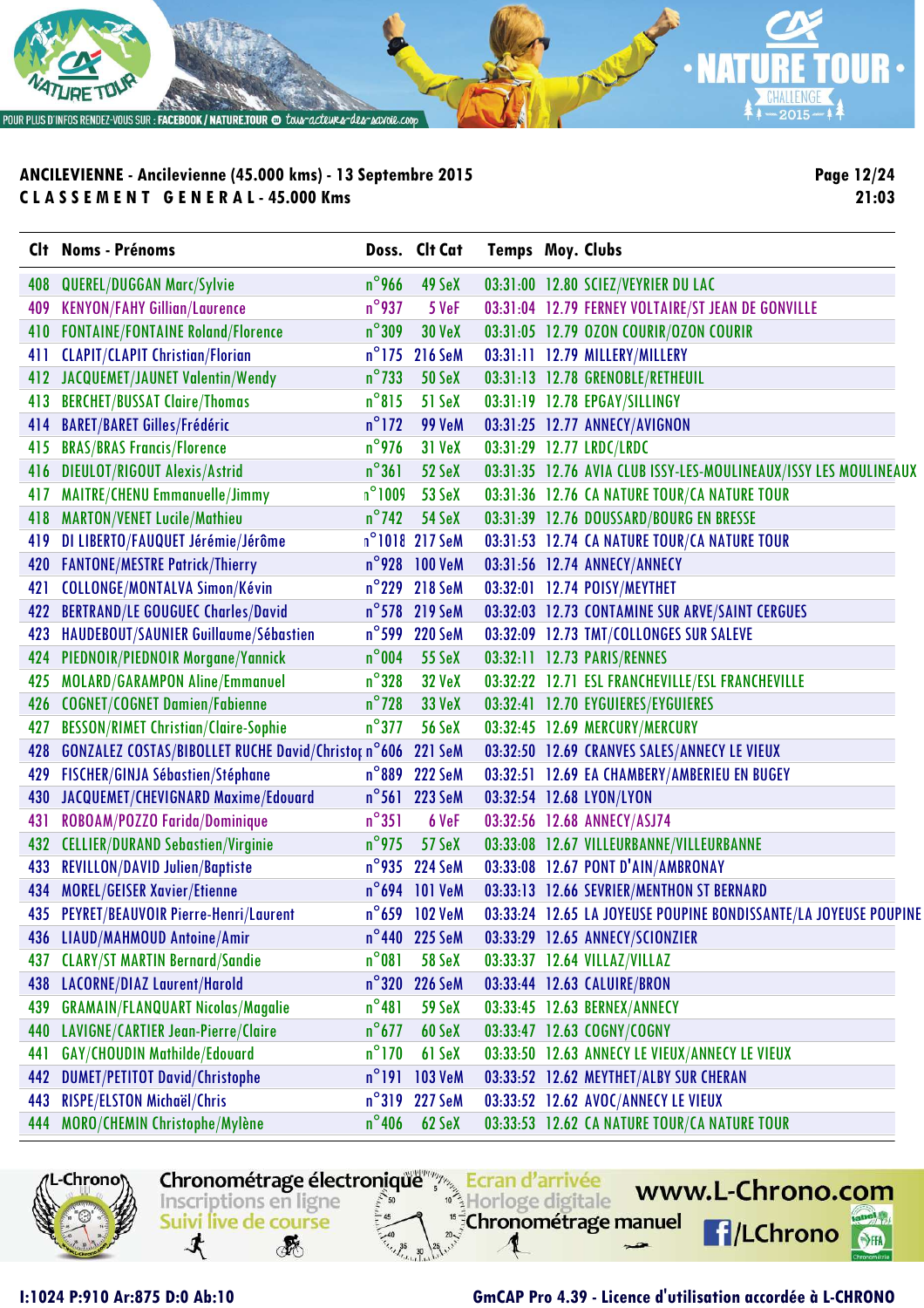

**Page 13/24 21:03**

|     | Clt Noms - Prénoms                             |                 | Doss. Clt Cat  | <b>Temps Moy. Clubs</b> |                                                                |
|-----|------------------------------------------------|-----------------|----------------|-------------------------|----------------------------------------------------------------|
| 445 | <b>BRACHET/DUCLOS Jean-Claude/Bérangère</b>    | $n^{\circ}$ 156 | <b>34 VeX</b>  |                         | 03:33:56 12.62 MESIGNY/AUBERGENVILLE                           |
| 446 | <b>BOVET/VANSTEENKISTE Clément/Blandine</b>    | $n^{\circ}$ 993 | 63 SeX         |                         | 03:33:57 12.62 ANNECY LE VIEUX/ANNECY LE VIEUX                 |
| 447 | <b>DECONINCK/BEAU Franck/Nicolas</b>           | $n^{\circ}$ 755 | <b>228 SeM</b> |                         | 03:34:02 12.62 SENTZICH/CHAMBERY                               |
| 448 | PEYRET/MEIZOZ Anne-Sophie/Carine               | $n^{\circ}$ 649 | 14 SeF         |                         | 03:34:04 12.61 ANNECY/LOVAGNY                                  |
| 449 | VERDURIER/LANDRIEUX Frédéric/Stéphanie         | $n^{\circ}$ 799 | <b>35 VeX</b>  |                         | 03:34:07 12.61 ANNECY/ANNECY                                   |
| 450 | LUPO/LUPO Ghislaine/Marc                       | $n^{\circ}482$  | 64 SeX         |                         | 03:34:12 12.61 CHAMBÉRY/CHAMBÉRY                               |
| 451 | <b>BIENFAIT/CLAUDE Frédéric/Brigitte</b>       | $n^{\circ}131$  | <b>36 VeX</b>  |                         | 03:34:17 12.60 ART SUR MEURTHE/ART SUR MEURTHE                 |
| 452 | <b>DENAMBRIDE/DENAMBRIDE Nicolas/Julie</b>     | $n^{\circ}$ 236 | 65 SeX         |                         | 03:34:19 12.60 STAUBLI SPORTS/STAUBLI SPORTS                   |
| 453 | VIZIOZ/VESEL Matthieu/Stan                     |                 | n°344 229 SeM  |                         | 03:34:21 12.60 DIVONNE LES BAINS/DIVONNE LES BAINS             |
| 454 | <b>URBAN/JARRIGE Pierre/Gwenola</b>            | $n^{\circ}$ 142 | 66 SeX         |                         | 03:34:24 12.59 CRAN GEVRIER/GRENAY                             |
| 455 | <b>JAN/GAILLARD Antoine/Basile</b>             | $n^{\circ}$ 918 | <b>230 SeM</b> |                         | 03:34:29 12.59 LYON/LYON                                       |
| 456 | <b>DELHAYE/VANICAT Emilie/Matthieu</b>         | $n^{\circ}$ 433 | 67 SeX         |                         | 03:34:30 12.59 ANNECY/ANNECY                                   |
| 457 | <b>MARTIN/GOUSSE Gilles/Christian</b>          |                 | n°116 104 VeM  |                         | 03:34:33 12.58 BOURG SAINT MAURICE/MEYRIE                      |
| 458 | <b>COUDURIER/CIDRERA Ludovic/Nicolas</b>       |                 | n°672 231 SeM  |                         | 03:34:39 12.58 PALLUD/ALBERTVILLE                              |
| 459 | <b>GAYDOU/GAYDOU Christian/Sylvain</b>         | $n^{\circ}$ 608 | <b>232 SeM</b> |                         | 03:34:46 12.57 MEYTHET/MEYTHET                                 |
| 460 | <b>FOUGAIROLLE/DE SOUSA Benoit/Bruno</b>       |                 | n°190 233 SeM  |                         | 03:34:47 12.57 PRINGY/SAINT SIGOLÈNE                           |
| 461 | LUNARDI/FAUCHER Lorenzo/Caryl                  | $n^{\circ}$ 458 | <b>105 VeM</b> |                         | 03:34:53 12.57 LOVAGNY/POISY                                   |
| 462 | REGAD/PORTIGLIATI Stéphane/Grégory             | $n^{\circ}$ 699 | <b>234 SeM</b> |                         | 03:35:02 12.56 EPAGNY/EPAGNY                                   |
| 463 | <b>PIANEL/CAILLAT Frederik/Matthieu</b>        | $n^{\circ}$ 957 | <b>106 VeM</b> |                         | 03:35:07 12.55 ANNECY/ANNECY                                   |
| 464 | <b>CLAVEL/CLAVEL Michel/Laurence</b>           | $n^{\circ}$ 904 | <b>37 VeX</b>  |                         | 03:35:12 12.55 CS BOURGOIN JALLIEU/CS BOURGOIN JALLIEU         |
| 465 | <b>ARNAUD/ARNAUD David/Muriel</b>              | $n^{\circ}612$  | <b>38 VeX</b>  |                         | 03:35:18 12.54 LES ALLIGATORS SEYNOD TRIATHLON/ANNECY LE VIEUX |
| 466 | <b>BRONDEX/MONNOYE Eric/Sylvain</b>            | $n^{\circ}$ 074 | <b>235 SeM</b> |                         | 03:35:20 12.54 STAUBLI SPORTS/LA TRINITE                       |
| 467 | <b>CHAMBARD/MALINCONI Marion/Eve</b>           | $n^{\circ}$ 772 | 15 SeF         |                         | 03:35:28 12.53 ANNECY/ANNECY LE VIEUX                          |
| 468 | ARNOUX/LE GLON Alexandre/Jean-Marie            |                 | n°077 236 SeM  |                         | 03:35:37 12.52 ST MARTIN BELLEVUE/ST MARTIN BELLEVUE           |
| 469 | FEYEUX/FEYEUX Hervé/Laurence                   | $n^{\circ}$ 150 | <b>39 VeX</b>  |                         | 03:35:52 12.51 CRAN GEVRIER/CRAN GEVRIER                       |
| 470 | <b>TURONNET/PRIEUR DREVON Benoit/Dominique</b> | $n^{\circ}616$  | <b>107 VeM</b> |                         | 03:35:56 12.50 ANNECY/SEYNOD                                   |
| 471 | <b>BROCHIER/VIALATTE Matthieu/Loïc</b>         | $n^{\circ}$ 499 | <b>237 SeM</b> |                         | 03:36:04 12.50 CLUB SPORTIF GALAURIEN/LYON 3EME ARRONDISSEMENT |
|     | 472 PUJAZON/PUJAZON Christophe/Sonia           | $n^{\circ}100$  | <b>40 VeX</b>  |                         | 03:36:07 12.49 MURIANETTE/MURIANETTE                           |
|     | 473 TRANCHANT/CHEVET Jérôme/Caroline           | $n^{\circ}419$  | 68 SeX         |                         | 03:36:09 12.49 RUMILLY/ANNEMASSE                               |
| 474 | <b>POUGET/L'HOMME Charlotte/Morgane</b>        | $n^{\circ}$ 286 | 16 SeF         |                         | 03:36:14 12.49 ANNECY/PARIS 10EME ARRONDISSEMENT               |
| 475 | <b>JACQUET/HUTIN Eddy/Michael</b>              | $n^{\circ}$ 583 | <b>238 SeM</b> |                         | 03:36:25 12.48 VILLEURBANNE/CRAN GEVRIER                       |
| 476 | ROCTON/ROCTON Noé/Arthur                       |                 | n°604 239 SeM  |                         | 03:36:27 12.47 GRENOBLE/LYON 4EME ARRONDISSEMENT               |
| 477 | LALOY/BERTON Guillaume/Marie-Caroline          | $n^{\circ}$ 837 | 69 SeX         |                         | 03:36:28 12.47 ESPACE VIGNE/ESPACE VIGNE                       |
| 478 | HENNEBICQ/HENNEBICQ Matthieu/Sylvie            | $n^{\circ}$ 700 | 70 SeX         |                         | 03:36:30 12.47 FEIGERES/FEIGERES                               |
| 479 | LEFEBVRE/SPAGNOLO Yann/Pauline                 | $n^{\circ}$ 376 | 71 SeX         |                         | 03:36:33 12.47 LA TOUR DU PIN/LA TOUR DU PIN                   |
| 480 | CANON/MELCCHIORE Jean-François/Aaronne         | $n^{\circ}$ 858 | <b>108 VeM</b> |                         | 03:36:34 12.47 AMICOURSE/LES PANARDS                           |
| 481 | <b>CONTAMIN/MUS Hugues/Herve</b>               | $n^{\circ}$ 488 | <b>109 VeM</b> |                         | 03:36:36 12.47 ESL FRANCHEVILLE/CRAPONNE                       |

-Chrono

www.L-Chrono.com Inscriptions en ligne Horloge digitale "<sup>5</sup>Chronométrage manuel Suivi live de course 感

Chronométrage électronique Ecran d'arrivée

寸

#### **I:1024 P:910 Ar:875 D:0 Ab:10 GmCAP Pro 4.39 - Licence d'utilisation accordée à L-CHRONO**

**f**/LChrono

 $\mathbf{e}$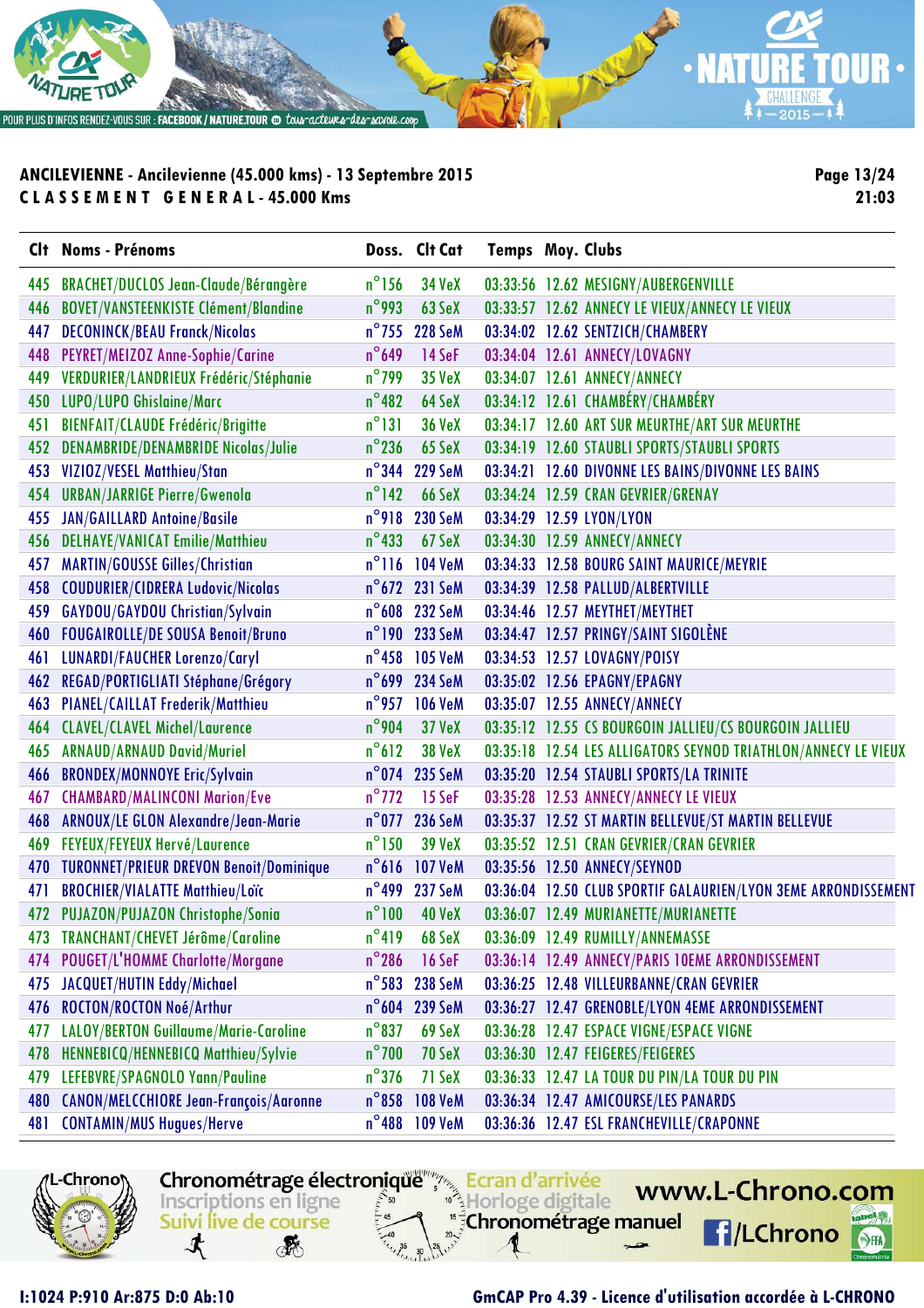

**Page 14/24 21:03**

|            | <b>Clt Noms - Prénoms</b>                       |                 | Doss. Clt Cat           | <b>Temps Moy. Clubs</b> |                                                              |
|------------|-------------------------------------------------|-----------------|-------------------------|-------------------------|--------------------------------------------------------------|
| 482        | <b>GIRAUD/GIRAUD Luc/Mélanie</b>                | $n^{\circ}241$  | 72 SeX                  |                         | 03:36:39 12.46 LRDC/LOVAGNY                                  |
| 483        | <b>DE PINHO/ROCHA Celia/Daniel</b>              | $n^{\circ}$ 284 | 41 VeX                  |                         | 03:36:43 12.46 SOISY SOUS MONTMORENCY/SOISY SOUS MONTMORENCY |
| 484        | <b>FOND/JANEX Christophe/Pierre</b>             |                 | $n^{\circ}$ 141 110 VeM |                         | 03:36:50 12.45 DUTTLENHEIM/DUTTLENHEIM                       |
| 485        | <b>COURBON/VIAL Eric/Christian</b>              | $n^{\circ}$ 235 | 111 VeM                 |                         | 03:36:51 12.45 CRAINTILLEUX/SAINT CHAMOND                    |
| 486        | LENOIR/LENOIR Sébastien/Karine                  | $n^{\circ}$ 483 | 42 VeX                  |                         | 03:36:53 12.45 ANNECY/ALLIGATORS DE SEYNOD                   |
| 487        | LEMOINE/MENARD Christel/Bruno                   | $n^{\circ}781$  | 43 VeX                  |                         | 03:36:57 12.45 PERS JUSSY/PERS JUSSY                         |
| 488        | <b>GOBET/GIRAUD Nicolas/Sebastien</b>           | $n^{\circ}$ 840 | <b>240 SeM</b>          |                         | 03:37:04 12.44 MARCELLAZ ALBANAIS/EPAGNY                     |
| 489        | ROSSIGNOL/PICHERY Antoine/Virginie              | $n^{\circ}$ 500 | 73 SeX                  |                         | 03:37:05 12.44 SAUMUR/SAUMUR                                 |
| 490        | SANZAY/KOUDRI Jean/Farid                        |                 | n°945 112 VeM           |                         | 03:37:08 12.44 CHAVANOD/ANNECY                               |
| 491        | <b>DYEN/NOURI Cedric/Jenny</b>                  | $n^{\circ}814$  | 74 SeX                  |                         | 03:37:19 12.42 ANNECY LE VIEUX/BONNE                         |
| 492        | <b>PIRET/PERRI Hugo/Jeremy</b>                  | $n^{\circ}$ 973 | <b>241 SeM</b>          |                         | 03:37:36 12.41 PARIS/PARIS                                   |
| 493        | <b>COGNET/COGNET François/Céline</b>            | $n^{\circ}$ 717 | 44 VeX                  |                         | 03:37:37 12.41 CROLLES/CROLLES                               |
| 494        | <b>GESBERT/BREXEL Anne-Laure/Gaetan</b>         | $n^{\circ}$ 274 | 75 SeX                  |                         | 03:37:43 12.40 ANNECY/ANNECY                                 |
| 495        | <b>FONTAINE/MICHELIN Tony/Yohan</b>             | $n^{\circ}404$  | <b>242 SeM</b>          |                         | 03:37:55 12.39 NOVONORDISK/NOVONORDISK                       |
| 496        | <b>BOURGAIN/FLEURY Pascal/Virginie</b>          | $n^{\circ}071$  | <b>76 SeX</b>           |                         | 03:37:57 12.39 ANNECY LE VIEUX/ANNECY                        |
| 497        | <b>FOLIGUET/FROEHLICH Véronique/Nathalie</b>    | $n^{\circ}$ 954 | 17 SeF                  |                         | 03:37:59 12.39 ANNECY/SERRAVAL                               |
| 498        | <b>MAURIN/MAURIN Damien/Thibaud</b>             |                 | n°702 243 SeM           |                         | 03:38:00 12.39 GRENOBLE/GRENOBLE                             |
| 499        | <b>BOUILLARD/BOUILLARD Gilles/Marion</b>        | $n^{\circ}$ 211 | 77 SeX                  |                         | 03:38:02 12.38 ST PRIEST/ST PRIEST                           |
| <b>500</b> | <b>CHARBONNIER-MOUNIER/ROLLAND Laurie/Fanny</b> | $n^{\circ}$ 193 | 18 SeF                  |                         | 03:38:15 12.37 ANNECY-LE-VIEUX/SAINT-JORIOZ                  |
| 501        | <b>CROSO/MEILLIER Gérard/Sylvie</b>             | $n^{\circ}$ 034 | 45 VeX                  |                         | 03:38:23 12.36 SWISS TRI/THONES                              |
| 502        | <b>MARTINAT/CORMIER Anthony/Kataline</b>        | $n^{\circ}$ 224 | 78 SeX                  |                         | 03:38:26 12.36 CORATHONES/CORATHONES                         |
| 503        | <b>BEZIAU/SABATIER Sébastien/François</b>       | $n^{\circ}$ 084 | 113 VeM                 |                         | 03:38:34 12.35 GRENOBLE/GRENOBLE                             |
| 504        | <b>GAILLARD/CHIROSSEL Emmanuel/Gregory</b>      |                 | n°256 244 SeM           |                         | 03:38:34 12.35 ARGONAY/ARGONAY                               |
| 505        | <b>BOCQUET/PERRILLAT-BOITEUX Vivien/Claire</b>  | $n^{\circ}$ 985 | <b>79 SeX</b>           |                         | 03:38:39 12.35 SALLANCHES/SEYNOD                             |
| 506        | <b>COLLINA/COLLINA Dominique/Maxime</b>         |                 | n°651 245 SeM           |                         | 03:38:42 12.35 MERCURY/ALBERTVILLE                           |
| 507        | <b>DESTRES/DIDIER Emmanuel/Richard</b>          | $n^{\circ}$ 243 | 114 VeM                 |                         | 03:38:56 12.33 AVOC/ANNECY                                   |
| 508        | <b>MAGNIN/ROD Susanne/Muriel</b>                | $n^{\circ}681$  | 7 VeF                   |                         | 03:38:56 12.33 PLAN-LES-OUATES/CERNEX                        |
|            | 509 WERNER/MOUTHON Grégory/Béatrice             | $n^{\circ}$ 593 | <b>46 VeX</b>           |                         | 03:39:13 12.32 TOBESPORT/ANNECY                              |
|            | 510 PROTIERE/NAZARET Raphaël/Jean-Marie         |                 | $n^{\circ}$ 861 115 VeM |                         | 03:39:21 12.31 PRINGY/FLEURIEU SUR SAONE                     |
| 511        | <b>MARCHAND/PERRIN Christophe/Nicolas</b>       | $n^{\circ}$ 443 | <b>246 SeM</b>          |                         | 03:39:34 12.30 UGINE RUNNING/UGINE RUNNING - STAUBLI SPORTS  |
| 512        | <b>PICCON/PICCON Bruno/Anne</b>                 | $n^{\circ}$ 625 | <b>47 VeX</b>           |                         | 03:39:41 12.29 RUMILLY/RUMILLY                               |
| 513        | ROSIER/POCHAT Evelyne/Stéphanie                 | $n^{\circ}$ 176 | 8 VeF                   |                         | 03:39:48 12.28 MENTHON ST BERNARD/TALLOIRES                  |
| 514        | <b>VOISOT/BROYART Olivier/Bruno</b>             | $n^{\circ}$ 856 | 116 VeM                 |                         | 03:39:55 12.28 ANNECY LE VIEUX/LA ROCHE SUR FORON            |
| 515        | <b>GAUDILLOT/BONNOD Georges/Laurent</b>         | $n^{\circ}$ 029 | 117 VeM                 |                         | 03:39:58 12.27 SAINTE FOY LES LYON/SAINTE FOY LES LYON       |
| 516        | LE MOUEL/GROUAS Vincent/Patrick                 | $n^{\circ}401$  | <b>247 SeM</b>          |                         | 03:40:08 12.27 CRAN-GEVRIER/PASSY                            |
| 517        | <b>TROUSSEY/DELGADO Philippe/Karine</b>         | $n^{\circ}$ 950 | 48 VeX                  |                         | 03:40:09 12.27 TRIATHLON ROMANAIS PÉAGEOIS/CHAMALIERES       |
| 518        | <b>ROLLOT/ROLLOT Damien/Aline</b>               | $n^{\circ}$ 563 | 80 SeX                  |                         | 03:40:10 12.26 THONES/THONES                                 |

Chronométrage électronique Finanzia Ecran d'arrivée

Horloge digitale

s<sup>5</sup>Chronométrage manuel



寸

Inscriptions en ligne

**RE** 

Suivi live de course

### **I:1024 P:910 Ar:875 D:0 Ab:10 GmCAP Pro 4.39 - Licence d'utilisation accordée à L-CHRONO**

www.L-Chrono.com

**f**/LChrono

49.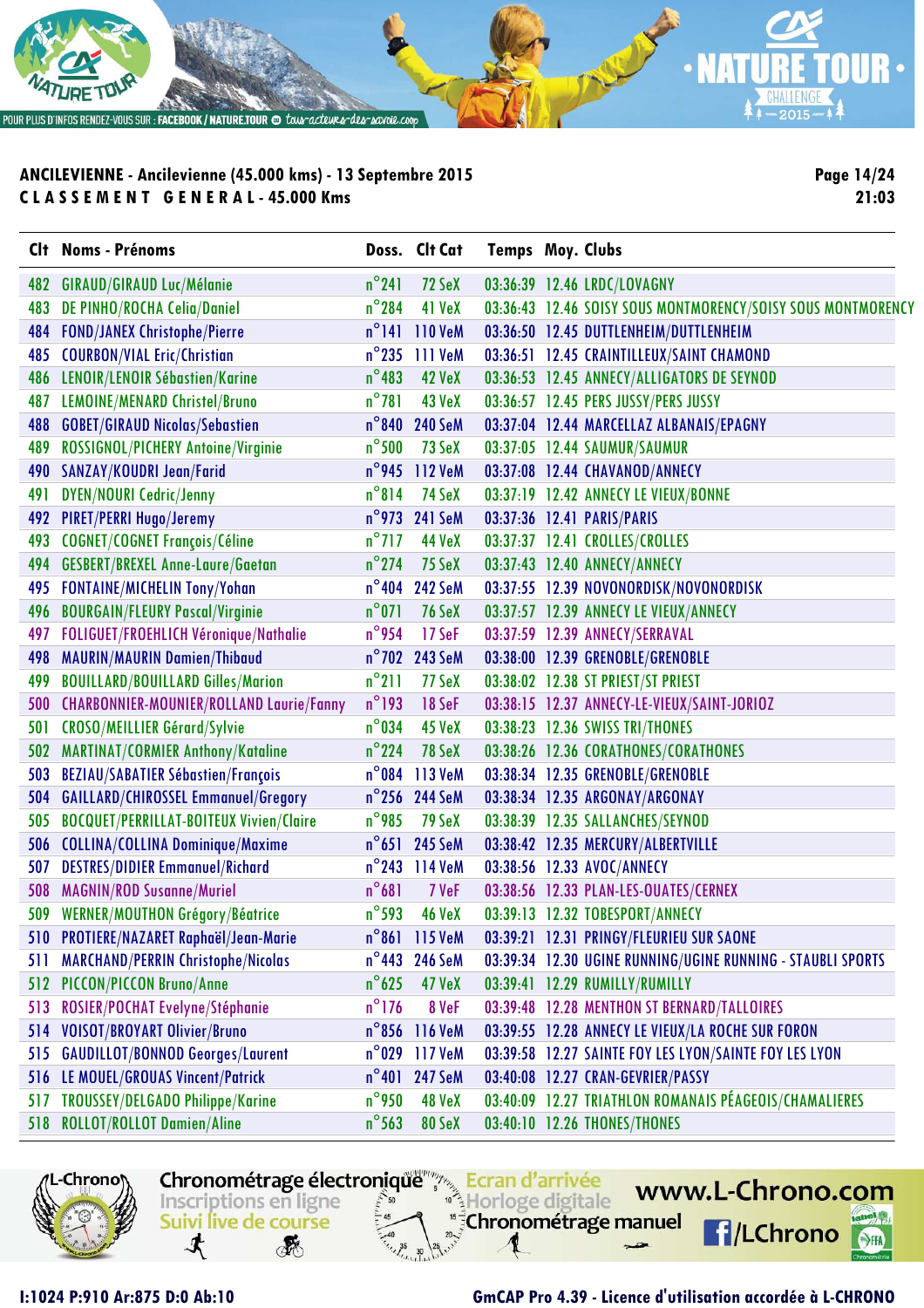

**Page 15/24 21:03**

| n°111 248 SeM<br><b>DUJARDIN/DUJARDIN Vincent/Jean-Baptiste</b><br>03:40:14 12.26 ANNECY LE VIEUX/ANNECY LE VIEUX<br>519<br>n°103 118 VeM<br><b>MAMANE/LANDELLE Victor/Luc</b><br>03:40:23 12.25 MOLSHEIM/MUTZIG<br>520<br>03:40:31 12.24 SALES/DRUMETTAZ CLARAFOND<br>STERVINOU/GUINET Eric/Sébastien<br>$n^{\circ}$ 093 119 VeM<br>521 |  |
|------------------------------------------------------------------------------------------------------------------------------------------------------------------------------------------------------------------------------------------------------------------------------------------------------------------------------------------|--|
|                                                                                                                                                                                                                                                                                                                                          |  |
|                                                                                                                                                                                                                                                                                                                                          |  |
|                                                                                                                                                                                                                                                                                                                                          |  |
| $n^{\circ}417$<br>81 SeX<br>03:40:45 12.23 NOVONORDISK/NOVONORDISK<br><b>BRIERE/CHAUVEAU Christine/Joel</b><br>522                                                                                                                                                                                                                       |  |
| $n^{\circ}371$<br>LEVET/AUFFRAND Pascal/Julien<br>03:40:46 12.23 SAINT MARTIN BELLEVUE/SEYNOD<br><b>249 SeM</b><br>523                                                                                                                                                                                                                   |  |
| $n^{\circ}$ 144<br><b>DESHAYES/VILLARET Eloi/Laure</b><br>82 SeX<br>03:40:49 12.23 CHARENTON LE PONT/PARIS 12EME ARRONDISSEMENT<br>524                                                                                                                                                                                                   |  |
| $n^{\circ}$ 762<br>83 SeX<br>LARUE-BERNARD/LUCAS Stéphane/Marie<br>03:40:54 12.22 LYON 7EME ARRONDISSEMENT/VALENCE<br>525                                                                                                                                                                                                                |  |
| <b>GREGOIRE/SERVIANT Arnaud/Luc</b><br>$n^{\circ}$ 223<br><b>120 VeM</b><br>03:41:00 12.22 ANNECY LE VIEUX/ANNECY LE VIEUX<br>526                                                                                                                                                                                                        |  |
| <b>PAYEN/SEVESTRE Julien/Bertrand</b><br>n°242 250 SeM<br>03:41:01 12.22 CHATILLON SUR CLUSES/CHATILLON SUR CLUSES<br>527                                                                                                                                                                                                                |  |
| RAYMOND/MULLER Walter/Davy<br>n°521 251 SeM<br>03:41:08 12.21 MELIN/ANNECY<br>528                                                                                                                                                                                                                                                        |  |
| JACQUEMOUD/GONZALEZ Lise/Renaud<br>$n^{\circ}$ 749<br>84 SeX<br>03:41:12 12.21 NANTERRE CEDEX/PARIS<br>529                                                                                                                                                                                                                               |  |
| <b>FIOLET/FIOLET Sébastien/Nicolas</b><br>n°865 252 SeM<br>03:41:14 12.20 CORBELIN/BOSGUERARD DE MARCOUVILLE<br>530                                                                                                                                                                                                                      |  |
| 03:41:19 12.20 LYON 3ÈME/LYON 3ÈME<br>PERA/BAILLY Sarah/Stéphane<br>$n^{\circ}$ 585<br>85 SeX<br>531                                                                                                                                                                                                                                     |  |
| DALL'AGNOL/DEVILLE DUC Alain/Mikaël<br>n°630 253 SeM<br>03:41:31 12.19 UGINE/MERCURY<br>532                                                                                                                                                                                                                                              |  |
| n°060 121 VeM<br>03:41:36 12.18 SEVRIER/NUCOURT<br>MELCHIOR/MELCHIOR Hugues/Jacques<br>533                                                                                                                                                                                                                                               |  |
| n°076 254 SeM<br>03:41:39 12.18 DIVONNE LES BAINS/CHEVRY<br><b>MATO/MATO Pau/Marc</b><br>534                                                                                                                                                                                                                                             |  |
| 03:41:52 12.17 SALÈVE TRAIL/PARIS 15EME ARRONDISSEMENT<br>PAULOUIN/BLONDEAU Cyrille/David<br>n°385 122 VeM<br>535                                                                                                                                                                                                                        |  |
| LEDUC/LEDUC Jonas/Nathanael<br>n°668 255 SeM<br>03:42:00 12.16 REIGNIER/ANNECY<br>536                                                                                                                                                                                                                                                    |  |
| n°618 256 SeM<br>MOUCHOT/BAJARD Fred/Yann<br>03:42:01 12.16 VILLAZ/VILLAZ<br>537                                                                                                                                                                                                                                                         |  |
| n°316 123 VeM<br>03:42:05 12.16 LOVAGNY/LOVAGNY<br><b>LACROIX/LUMENS Alain/Armand</b><br>538                                                                                                                                                                                                                                             |  |
| <b>WOLF/COLLET Christian/Arnaud</b><br>n°784 257 SeM<br>03:42:06 12.16 GENEVE/LYON 7EME ARRONDISSEMENT<br>539                                                                                                                                                                                                                            |  |
| $n^{\circ}$ 534<br><b>CHATRY/CHATRY Patrice/Sylviane</b><br>86 SeX<br>03:42:09 12.15 LUGRIN/LUGRIN<br>540                                                                                                                                                                                                                                |  |
| $n^{\circ}$ 636<br><b>DESPRES/DESPRES Mickael/Rodolphe</b><br><b>258 SeM</b><br>03:42:14 12.15 CHALLONGES/SEEZ<br>541                                                                                                                                                                                                                    |  |
| $n^{\circ}$ 999<br>MIRA/MIRA Jean-Claude/Odile<br><b>49 VeX</b><br>03:42:17 12.15 MARNAZ/MARNAZ<br>542                                                                                                                                                                                                                                   |  |
| $n^{\circ}$ 686<br>DENOYELLE/GIRAUD Dorine/Frédéric<br>03:42:39 12.13 LRDC/LRDC<br><b>50 VeX</b><br>543                                                                                                                                                                                                                                  |  |
| $n^{\circ}108$<br>87 SeX<br>03:42:43 12.12 SAINT-LAURENT/SAINT-LAURENT<br>MALLINJOUD/CHAVANNE Sandra/Benoit<br>544                                                                                                                                                                                                                       |  |
| <b>CORCELLA/MASSFELDER Denis/Julie</b><br>$n^{\circ}$ 464<br>88 SeX<br>03:43:00 12.11 TENCIN/MEYLAN<br>545                                                                                                                                                                                                                               |  |
| $n^{\circ}$ 088<br>546 GARCIA/CHATELAINT Stephane/Janie<br><b>51 VeX</b><br>03:43:13 12.10 ANNECY/DRANCY TRIATHLON                                                                                                                                                                                                                       |  |
| 547 CHAZERANS/CHAZERANS Xavier/François<br>n°365 259 SeM<br>03:43:18 12.09 SEVRIER/GRASSE                                                                                                                                                                                                                                                |  |
| MUTTELET/MUTTELET Florence/François<br>$n^{\circ}271$<br><b>52 VeX</b><br>03:43:31 12.08 ALEX/ALEX<br>548                                                                                                                                                                                                                                |  |
| 03:43:44 12.07 RUGBY CLUB ANNECY LE VIEUX/RUGBY CLUB ANNECY LE VIE<br><b>OCAMPO/BETEMPS Alphonse/Thierry</b><br>$n^{\circ}$ 085 124 VeM<br>549                                                                                                                                                                                           |  |
| 03:43:52 12.06 KINÉ SPORT DU LAC/KINÉ SPORT DU LAC<br><b>DUTOIT/VAUCHEZ Patrick/Yvon</b><br>$n^{\circ}621$ 125 VeM<br>550                                                                                                                                                                                                                |  |
| 89 SeX<br>03:43:58 12.06 LES BOUSSIGNOLES CHANTANT/LES BOUSSIGNOLES CHANT/<br><b>CARTIER/VAUJANY Charlotte/Francis</b><br>$n^{\circ}$ 033<br>551                                                                                                                                                                                         |  |
| <b>BORGES/BORGES Jean/Christelle</b><br>03:43:59 12.06 DENICE/DENICÉ<br>$n^{\circ}$ 965<br><b>53 VeX</b><br>552                                                                                                                                                                                                                          |  |
| <b>BEQUILLARD/BEQUILLARD Maxime/Thomas</b><br>03:44:00 12.05 ANNECY/ANNECY<br>$n^{\circ}$ 679<br><b>260 SeM</b><br>553                                                                                                                                                                                                                   |  |
| <b>BRUNEL/MASANTE Remi/Remy</b><br>n°530 126 VeM<br>03:44:02 12.05 BALMONT/ALBY SUR CHÉRAN<br>554                                                                                                                                                                                                                                        |  |
| JORGE/GARDILLOU Sophie/Sélima<br>$n^{\circ}$ 050<br>03:44:08 12.05 CHARVONNEX/CHARVONNEX<br>9 VeF<br>555                                                                                                                                                                                                                                 |  |



Chronométrage électronique Ecran d'arrivée



**I:1024 P:910 Ar:875 D:0 Ab:10 GmCAP Pro 4.39 - Licence d'utilisation accordée à L-CHRONO**

www.L-Chrono.com

 $\mathbf{e}$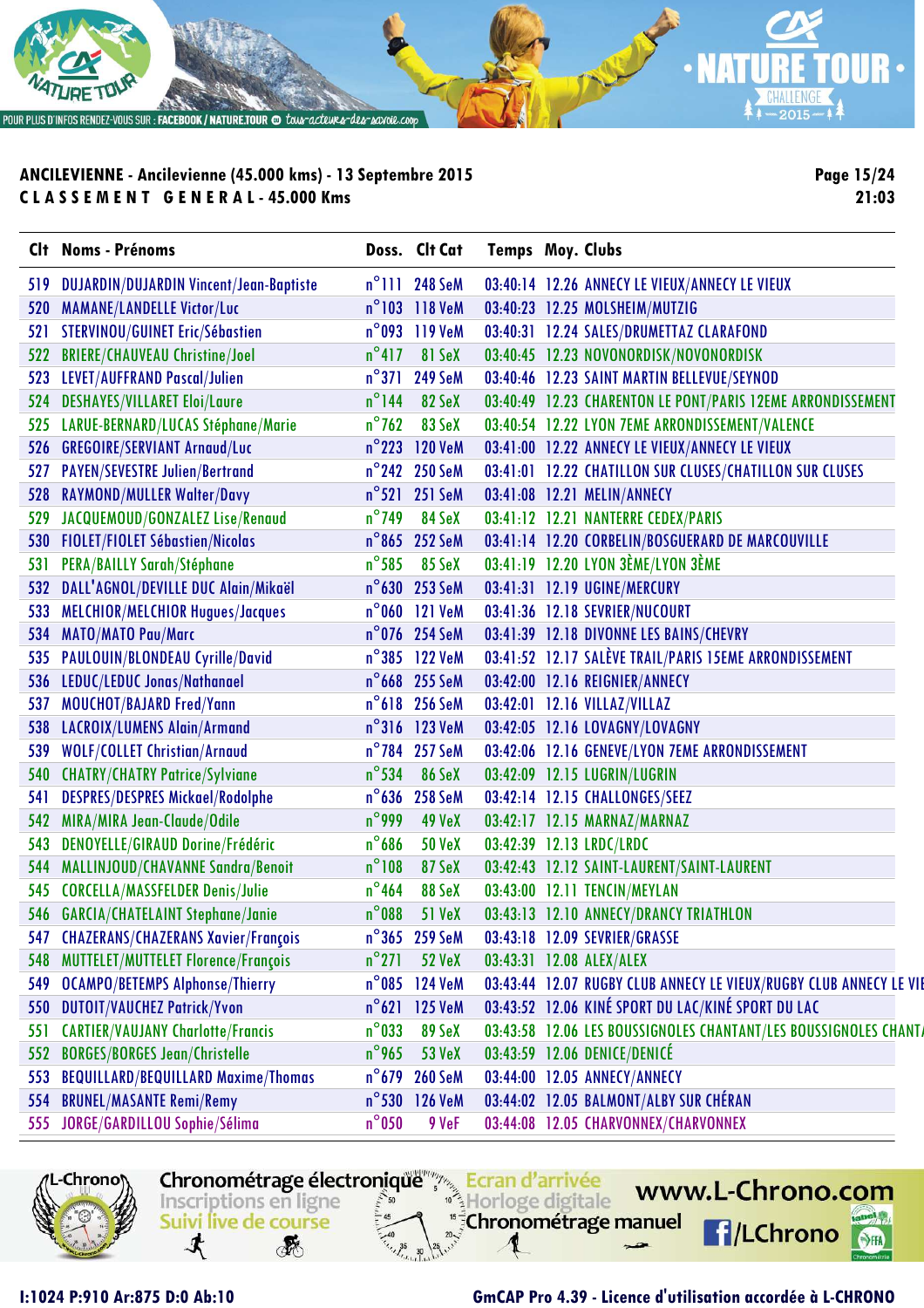

**Page 16/24 21:03**

|            | Clt Noms - Prénoms                        |                 | Doss. Clt Cat           | <b>Temps Moy. Clubs</b> |                                                              |
|------------|-------------------------------------------|-----------------|-------------------------|-------------------------|--------------------------------------------------------------|
|            | 556 GUERIN/DEMOLLIERE Christian/Sylvie    | $n^{\circ}$ 474 | <b>54 VeX</b>           |                         | 03:44:10 12.04 LYON AHLÉTISME/LYON 7EME ARRONDISSEMENT       |
| 557        | LAVE/GEHANT Aurelie/Mathieu               | $n^{\circ}$ 392 | 90 SeX                  |                         | 03:44:17 12.04 LYON 3EME ARRONDISSEMENT/VILLEURBANNE         |
|            | 558 SPRINGER/MACEDO Guillaume/Jose        | $n^{\circ}$ 780 | <b>261 SeM</b>          |                         | 03:44:19 12.04 SAINT EUSEBE/ANTHY SUR LEMAN                  |
| 559        | <b>BLANC/BIENTZ David/Carole</b>          | $n^{\circ}$ 923 | <b>55 VeX</b>           |                         | 03:44:25 12.03 AVOC/QUINTAL                                  |
|            | 560 DE SERRA/FERREIRA Louis/Antonio       |                 | n°311 127 VeM           |                         | 03:44:31 12.03 ANNECY LE VIEUX/ANNECY                        |
| 561        | <b>MARIOTTE/MOLINA Fabrice/Manuel</b>     | $n^{\circ}$ 809 | <b>128 VeM</b>          |                         | 03:44:36 12.02 CHARVONNEX/ANNECY                             |
| 562        | <b>MOUCHOT/MUGNIER Emma/Marjo</b>         | $n^{\circ}018$  | $19$ SeF                |                         | 03:44:36 12.02 VILLAZ/ANNECY                                 |
|            | 563 KANMACHER/TORRES Philippe/Alain       | $n^{\circ}$ 208 | <b>129 VeM</b>          |                         | 03:44:40 12.02 LES BENOZIENS/LES BENOZIENS                   |
|            | 564 LAGACHE/DUBOIS Philippe/Nathalie      | $n^{\circ}380$  | <b>56 VeX</b>           |                         | 03:44:44 12.01 ST MICHEL DE MAURIENNE/ST MICHEL DE MAURIENNE |
|            | 565 CARLIOZ/CARLIOZ Laurent/Alexandra     | $n^{\circ}$ 379 | <b>57 VeX</b>           |                         | 03:44:51 12.01 74150/74150                                   |
|            | 566 HILTBRUNNER/SCHLAPPI David/Séverine   | $n^{\circ}$ 704 | <b>58 VeX</b>           |                         | 03:44:53 12.01 ARCHAMPS/ARCHAMPS                             |
|            | 567 PAQUET/AMIOT Cédric/Mathieu           | $n^{\circ}$ 751 | <b>262 SeM</b>          |                         | 03:44:55 12.00 TOULOUSE/TOULOUSE                             |
|            | 568 PAGUET/DUPERRIER Stéphane/Jean-Luc    |                 | n°359 130 VeM           |                         | 03:44:59 12.00 GENAY/DARDILLY                                |
| 569        | LECOEUR/PIVAIN LECOEUR Christophe/Jessica | $n^{\circ}$ 564 | 91 SeX                  |                         | 03:45:00 12.00 VAL DE FIER/VAL DE FIER                       |
|            | 570 PISCIONE/PISCIONE Olivia/Frédéric     | $n^{\circ}$ 164 | 92 SeX                  |                         | 03:45:07 11.99 MASSONGY/MASSONGY                             |
| 571        | <b>BURIGOTTO/CRETAT Sebastien/Mickael</b> | $n^{\circ}461$  | <b>131 VeM</b>          |                         | 03:45:08 11.99 AMBILLY/MONNETIER MORNEX                      |
|            | 572 BELOT/GRANDJEAN Emmanuel/Jean-Paul    |                 | $n^{\circ}$ 266 132 VeM |                         | 03:45:12 11.99 URMATT/SCHIRMECK                              |
|            | 573 GENLOT/GENLOT Michel/Christophe       |                 | n°254 263 SeM           |                         | 03:45:16 11.99 LUTZELHOUSE/LUTZELHOUSE                       |
| 574        | <b>BLANES/TUAL Jean-François/Emmanuel</b> |                 | n°743 133 VeM           |                         | 03:45:20 11.98 VILLEFONTAINE/LES AVENIERES                   |
| 575        | <b>GIRAUD/GIRAUD Pascal/Anne</b>          | $n^{\circ}$ 655 | <b>59 VeX</b>           |                         | 03:45:22 11.98 AVOC/AVOC                                     |
|            | 576 MEDIAVILLA/CUSIN Mario/Stéphane       |                 | n°446 264 SeM           |                         | 03:45:30 11.97 SALES/ANNECY                                  |
| 577        | FOUCHE/FOUCHE Christophe/Mélanie          | $n^{\circ}368$  | 93 SeX                  |                         | 03:45:30 11.97 ANNECY/ANNECY                                 |
|            | 578 GAY/IMPERINETTI Vincent/Pierre        | $n^{\circ}$ 847 | <b>134 VeM</b>          |                         | 03:45:33 11.97 SEYSSINS/SEYSSINS                             |
|            | 579 TREBOSC/THIERY Aurélie/Margaux        | $n^{\circ}611$  | 20 SeF                  |                         | 03:45:39 11.97 VIEUGY/ANNECY                                 |
| <b>580</b> | <b>DURAND/LAGIER Christelle/Nancy</b>     | $n^{\circ}$ 682 | <b>10 VeF</b>           |                         | 03:45:40 11.96 USA CHABEUIL/USA CHABEUIL                     |
| 581        | <b>GIRAUD/CHEREL Géraldine/Thomas</b>     | $n^{\circ}$ 295 | <b>60 VeX</b>           |                         | 03:45:48 11.96 BELLECOMBE EN BAUGES/ST EUSTACHE              |
|            | 582 MEROT/MEROT Anthony/Céline            | $n^{\circ}$ 127 | 61 VeX                  |                         | 03:45:53 11.95 MALISSARD/USAC                                |
|            | 583 LEBERVET/NADAL Vincent/Jérôme         |                 | n°994 135 VeM           |                         | 03:46:08 11.94 SILLINGY/MONTREUIL JUIGNE                     |
|            | 584 MINIER/ROBERT Pierre/Fabien           |                 | $n^{\circ}$ 515 265 SeM |                         | 03:46:14 11.93 ESPRIT VAGABOND/ARACHES                       |
|            | 585 STEPHAN/STEPHAN François/Nicolas      | $n^{\circ}$ 622 | <b>136 VeM</b>          |                         | 03:46:17 11.93 AVOC/LAGNY SUR MARNE                          |
| 586        | MONTONNEAU/MONTONNEAU Bruno/Virginie      | $n^{\circ}$ 199 | 94 SeX                  |                         | 03:46:33 11.92 BLANCPAIN/BLANCPAIN                           |
| 587        | <b>ALDEGUER/ROURE Laurent/Ingrid</b>      | $n^{\circ}$ 648 | 95 SeX                  |                         | 03:46:43 11.91 MEYZIEU/MEYZIEU                               |
| 588        | MARTINEAU/LEROY Cyril/Nadège              | $n^{\circ}$ 924 | <b>62 VeX</b>           |                         | 03:46:49 11.90 ANNECY/ANNECY                                 |
| 589        | <b>GOUIN/BOUSSY Franck/Pascal</b>         | $n^{\circ}881$  | <b>137 VeM</b>          |                         | 03:46:59 11.90 LRDC/ETERCY                                   |
| 590        | <b>CHEVARIN/MASSON Guy/Sandrine</b>       | $n^{\circ}$ 430 | <b>63 VeX</b>           |                         | 03:47:00 11.89 ST JORIOZ/ST EUSTACHE                         |
| 591        | <b>PAGES/PEGEOT Cindy/Vincent</b>         | $n^{\circ}321$  | 96 SeX                  |                         | 03:47:04 11.89 NON LICENCIÉE/NON LICENCIÉ                    |
| 592        | <b>GIRALDO/BEURRIER Marielle/Chantal</b>  | $n^{\circ}1005$ | 11 VeF                  |                         | 03:47:06 11.89 CARGO/CARGO                                   |

Chronométrage électronique Ecran d'arrivée

Horloge digitale

"<sup>5</sup>Chronométrage manuel



寸

Inscriptions en ligne

Suivi live de course

**RE** 

### **I:1024 P:910 Ar:875 D:0 Ab:10 GmCAP Pro 4.39 - Licence d'utilisation accordée à L-CHRONO**

www.L-Chrono.com

**f**/LChrono

 $\mathbf{e}$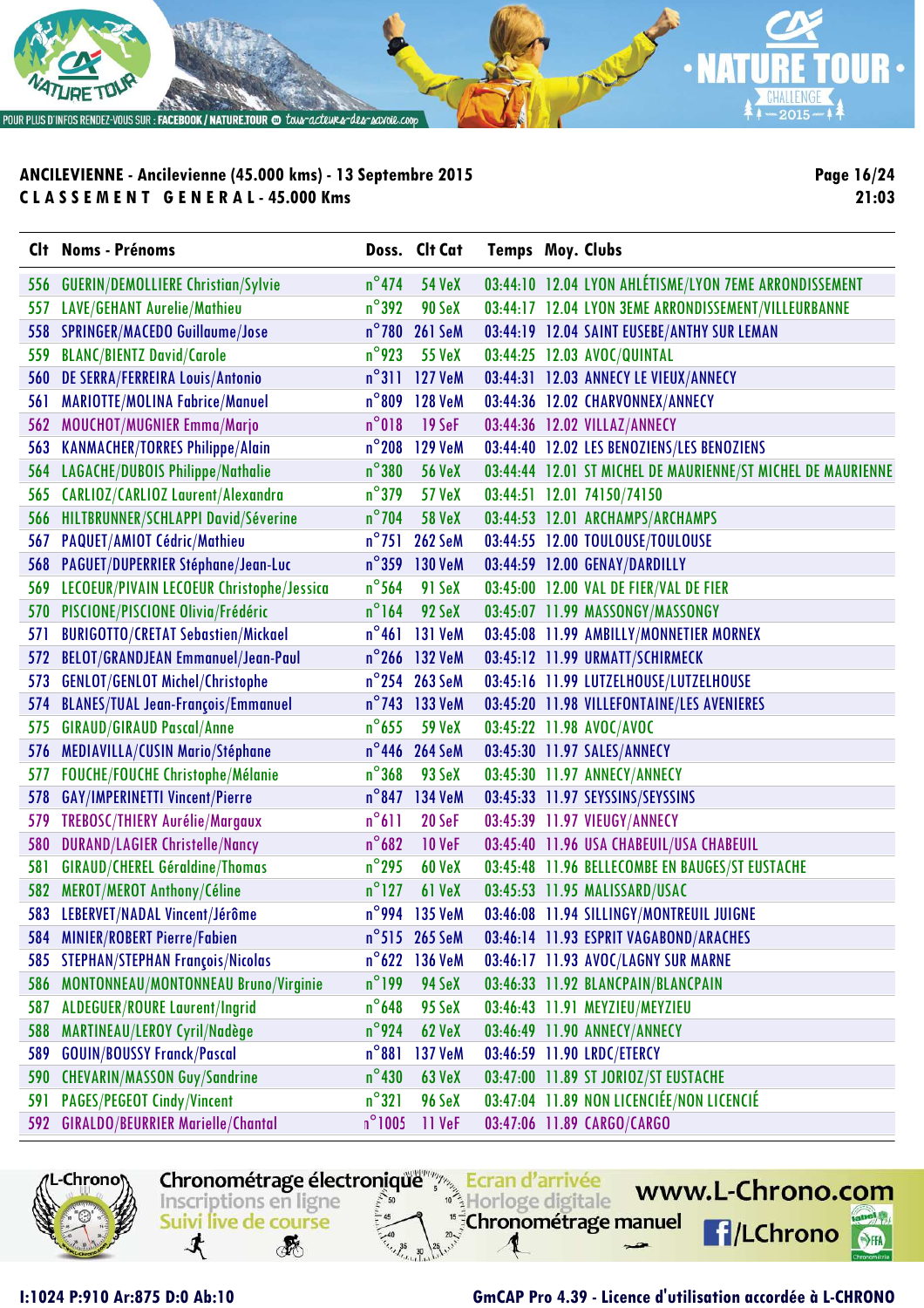

**Page 17/24 21:03**

|     | Clt Noms - Prénoms                          |                 | Doss. Clt Cat  | <b>Temps Moy. Clubs</b> |                                                        |
|-----|---------------------------------------------|-----------------|----------------|-------------------------|--------------------------------------------------------|
| 593 | <b>REY/MORTIER Raphaël/Fabrice</b>          | $n^{\circ}$ 299 | 138 VeM        |                         | 03:47:16 11.88 EPAGNY/ARENTHON                         |
| 594 | <b>FORGET/DELIGNY Cyril/Julien</b>          | $n^{\circ}$ 789 | <b>266 SeM</b> |                         | 03:47:21 11.88 VEYRIER DU LAC/STAUBLI SPORTS           |
| 595 | <b>BOURRIEN/VANHELMON Gérard/Eric</b>       | $n^{\circ}$ 098 | <b>139 VeM</b> |                         | 03:47:27 11.87 ARGONAY/ANNECY                          |
| 596 | <b>GABAUD/LACOUTURE Philippe/Isabelle</b>   | $n^{\circ}$ 145 | <b>64 VeX</b>  |                         | 03:47:58 11.84 LRDC/LRDC                               |
| 597 | SOCQUET/MICHAUD Jean-Pierre/Michel          | $n^{\circ}$ 640 | <b>140 VeM</b> |                         | 03:48:14 11.83 COMBLOUX/COMBLOUX                       |
|     | 598 STEFANUTTI/STEFANUTTI Sylvain/Arnaud    | $n^{\circ}$ 690 | <b>141 VeM</b> |                         | 03:48:15 11.83 MARCELLAZ ALBANAIS/PRINGY               |
| 599 | <b>BILLARD/BILLARD Pierre/Marie</b>         | $n^{\circ}$ 958 | <b>65 VeX</b>  |                         | 03:48:19 11.83 CORATHONES/CORATHONES                   |
| 600 | <b>BALAY/CHEUCLE Franck/Mickael</b>         | $n^{\circ}310$  | <b>267 SeM</b> |                         | 03:48:20 11.83 ANNECY/CRAN GEVRIER                     |
| 601 | ZIMNY/ZIMNY Eric/Sylvie                     | $n^{\circ}913$  | <b>66 VeX</b>  |                         | 03:48:30 11.82 LA MOTTE DE GALAURE/LA MOTTE DE GALAURE |
|     | 602 CUERQ/DURIEU Valerie/Bruno              | $n^{\circ}010$  | <b>67 VeX</b>  |                         | 03:48:39 11.81 ST CHAMOND/ST CHAMOND                   |
| 603 | <b>OSSOLA/OSSOLA Christian/Cathy</b>        | $n^{\circ}$ 122 | <b>68 VeX</b>  |                         | 03:48:48 11.80 ANNECY LE VIEUX/ANNECY LE VIEUX         |
|     | 604 SWINERS/MULLER Laetitia/Nelly           | $n^{\circ}$ 198 | 21 SeF         |                         | 03:48:56 11.79 MEYTHET/MENTHON ST BERNARD              |
| 605 | YOU/GAY Pierre/Clem                         | $n^{\circ}$ 248 | <b>268 SeM</b> |                         | 03:49:07 11.78 ANNECY LE VIEUX/ANNECY LE VIEUX         |
|     | 606 PIOT/COMTET Pascal/Sandrine             | $n^{\circ}$ 968 | 97 SeX         |                         | 03:49:21 11.77 RIVE DE GIER/ST JOSEPH                  |
| 607 | RODARIE/RODARIE Nicolas/Béatrice            | $n^{\circ}$ 257 | <b>69 VeX</b>  |                         | 03:49:22 11.77 ESL FRANCHEVILLE/ESL FRANCHEVILLE       |
|     | 608 GAILLARD/PATERMO Julien/Marc            | $n^{\circ}$ 539 | <b>142 VeM</b> |                         | 03:49:28 11.77 CUSY/ALLONZIER LA CAILLE                |
| 609 | RODRIGUEZ/RODRIGUEZ Etienne/Sandra          | $n^{\circ}031$  | <b>70 VeX</b>  |                         | 03:49:35 11.76 DOMMARTIN/DOMMARTIN                     |
|     | 610 ANCELLIN/DI LEONE Florence/Alain        | $n^{\circ}$ 893 | 71 VeX         |                         | 03:49:38 11.76 ANNECY/ALFORTVILLE                      |
| 611 | <b>BUFFLIER/LEVET Gilles/Pascal</b>         | $n^{\circ}$ 963 | <b>143 VeM</b> |                         | 03:49:41 11.76 PRINGY/PRINGY                           |
| 612 | <b>KRIEG/KRIEG John/Ophélie</b>             | $n^{\circ}$ 763 | 98 SeX         |                         | 03:49:49 11.75 CRANVES SALES/ST PAUL EN CHABLAIS       |
| 613 | <b>BARBERAT/DUPONT Magalie/Julien</b>       | $n^{\circ}342$  | 99 SeX         |                         | 03:49:49 11.75 RUY MONTCEAU/RUY MONTCEAU               |
|     | 614 PACCARD/BURDET Tony/Gerard              | $n^{\circ}$ 862 | <b>269 SeM</b> |                         | 03:49:51 11.75 ANNECY/ANNECY LE VIEUX                  |
| 615 | ANDRIEU/GAUTRON Jean-Marie/Nathalie         | $n^{\circ}$ 971 | <b>72 VeX</b>  |                         | 03:49:58 11.74 ECHALLON/CHENE EN SEMINE                |
|     | 616 COLIN/DESBAT Patrick/Franck             | $n^{\circ}$ 097 | <b>144 VeM</b> |                         | 03:50:01 11.74 MESIGNY/VIUZ LA CHIESAZ                 |
| 617 | DAVILLERD/CLEMENT Muriel/Stephane           | $n^{\circ}$ 163 | <b>100 SeX</b> |                         | 03:50:07 11.73 DUINGT/DUINGT                           |
| 618 | <b>BRUNET/BRUNET Sandrine/Damien</b>        | $n^{\circ}661$  | <b>101 SeX</b> |                         | 03:50:07 11.73 DIJON/DIJON                             |
| 619 | <b>SAGE/HENON Christel/Christophe</b>       | $n^{\circ}$ 046 | <b>73 VeX</b>  |                         | 03:50:09 11.73 VALLIERES/OPTEVOZ                       |
|     | 620 FONTAINE/PARCEVAUX Eric/Florent         |                 | n°427 270 SeM  |                         | 03:50:17 11.73 SILLINGY/QUINTAL                        |
|     | 621 BASSET/ROGER Julien/Benjamin            |                 | n°339 271 SeM  |                         | 03:50:39 11.71 GENEVE/GROISY                           |
|     | 622 LEPAGE/RAPHIN Eric/Véronique            | $n^{\circ}$ 210 | <b>74 VeX</b>  |                         | 03:50:39 11.71 AAPEI EPANOU/AAPEI EPANOU               |
| 623 | <b>COLIN/TAVAUD Jérôme/Maxime</b>           |                 | n°548 272 SeM  |                         | 03:50:47 11.70 VILLEURBANNE/VILLEURBANNE               |
| 624 | QUINTRIC/CHAUVIN Gaëlle/Maud                | $n^{\circ}422$  | 22 SeF         |                         | 03:50:50 11.70 TEAM ODLO/CHAVANOD                      |
| 625 | ROTONDO/FORNASIERI Christian/Jean-Louis     | $n^{\circ}$ 137 | 145 VeM        |                         | 03:51:01 11.69 MEREVILLE/MEREVILLE                     |
| 626 | <b>GUYOT/GUYOT Laurence/Jerome</b>          | $n^{\circ}$ 275 | <b>75 VeX</b>  |                         | 03:51:05 11.68 SAINT LOUP GEANGES/SAINT LOUP GEANGES   |
| 627 | FARGE/GIRE Stéphane/Guylaine                | $n^{\circ}355$  | <b>76 VeX</b>  |                         | 03:51:11 11.68 MEYZIEU/ST LAURENT D AGNY               |
| 628 | <b>BLANCHARD/BLANCHARD Christophe/Marie</b> | $n^{\circ}$ 769 | 102 SeX        |                         | 03:51:16 11.68 GROISY/GROISY                           |
| 629 | <b>CHAUVET/BAZIN Bruno/Gregoire</b>         |                 | n°827 273 SeM  |                         | 03:51:25 11.67 ANNECY LE VIEUX/ANNECY LE VIEUX         |

-Chrono

寸 **RE** 

Inscriptions en ligne

Suivi live de course

Chronométrage électronique Ecran d'arrivée

Horloge digitale

s<sup>5</sup>Chronométrage manuel

**I:1024 P:910 Ar:875 D:0 Ab:10 GmCAP Pro 4.39 - Licence d'utilisation accordée à L-CHRONO**

www.L-Chrono.com

**f**/LChrono

49.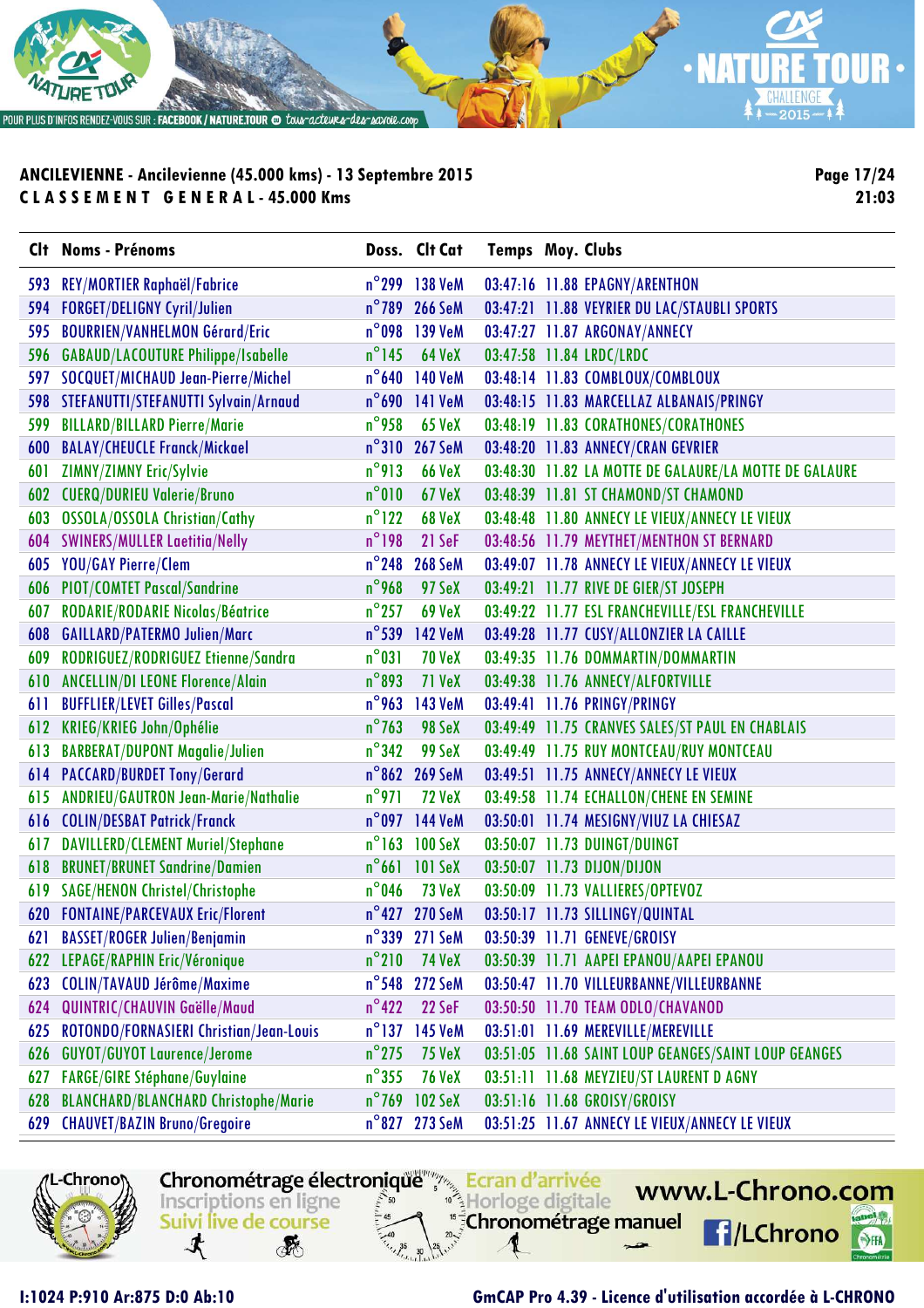

**Page 18/24 21:03**

|     | Clt Noms - Prénoms                             |                 | Doss. Clt Cat           | <b>Temps Moy. Clubs</b> |                                                                                               |
|-----|------------------------------------------------|-----------------|-------------------------|-------------------------|-----------------------------------------------------------------------------------------------|
| 630 | <b>SEIGNEMARTIN/LE BOUEDEC Nicolas/Kevin</b>   |                 | $n^{\circ}$ 766 274 SeM |                         | 03:51:25 11.67 STAUBLI/STAUBLI                                                                |
| 631 | MIGLIACCIO/MIGLIACCIO Thierry/Romain           |                 | n°589 275 SeM           |                         | 03:51:29 11.66 LRDC/LRDC                                                                      |
| 632 | <b>SIMOES/LEROY Bruno/Vincent</b>              |                 | n°790 276 SeM           |                         | 03:51:39 11.66 VGA SAINT MAUR/LYON                                                            |
| 633 | SCHMITT/MAZZIA Christophe/Frédéric             |                 | n°537 146 VeM           |                         | 03:51:41 11.65 DUINGT/ST JORIOZ                                                               |
| 634 | <b>BESSE/BESSE Julien/Elodie</b>               |                 | n°492 103 SeX           |                         | 03:52:03 11.64 VEDENE/VEDENE                                                                  |
| 635 | <b>AMBERT/AMBERT Damien/Sebastien</b>          |                 | n°627 277 SeM           |                         | 03:52:04 11.63 PRINGY/SILLINGY                                                                |
| 636 | <b>DAVY/BOUCLIER Vincent/Francois</b>          |                 | n°452 278 SeM           |                         | 03:52:17 11.62 VEYRIER DU LAC/VEYRIER DU LAC                                                  |
| 637 | <b>DESCOMBES/DESCOMBES Cathy/Jean-Philippe</b> | $n^{\circ}$ 868 | <b>77 VeX</b>           |                         | 03:52:19 11.62 METZ-TESSY/METZ-TESSY                                                          |
| 638 | GIRALDO/VANHAESEBROUCK Michel/Philippe         |                 | n°1006 147 VeM          |                         | 03:52:21 11.62 GARGO/CARGO                                                                    |
| 639 | <b>GUILLOT/FAVRE Nicolas/Gladys</b>            |                 | n°770 104 SeX           |                         | 03:52:24 11.62 ANNECY/ANNECY                                                                  |
| 640 | DE MEDTS/DE MEDTS Bérenger/Benjamin            |                 | n°581 279 SeM           |                         | 03:52:36 11.61 ANNECY/GRENOBLE                                                                |
| 641 | DAUDIN/SAIDANI Catherine/Mehdi                 |                 | n°767 105 SeX           |                         | 03:52:41 11.60 LA NÉOTRAIL/LA NÉOTRAIL                                                        |
| 642 | <b>TISSOT/MISSILLIER Ingrid/Lionel</b>         |                 | n°094 106 SeX           |                         | 03:52:47 11.60 RUMILLY/RUMILLY                                                                |
| 643 | D'HONNEUR/D'HONNEUR André/Marie                | $n^{\circ}613$  | <b>78 VeX</b>           |                         | 03:52:49 11.60 VAULX EN VELIN TRIATHLON/VAULX EN VELIN TRIATHLON                              |
| 644 | <b>MERLE/CADET Christian/Pascal</b>            |                 | n°626 148 VeM           |                         | 03:53:01 11.59 MONTAGNY LES LANCHES/METZ TESSY                                                |
| 645 | <b>GRAMS/THORPE Jill/Jon</b>                   | $n^{\circ}$ 374 | <b>79 VeX</b>           |                         | 03:53:05 11.58 CHAMONIX MONT BLANC/STE FOY TARENTAISE                                         |
| 646 | <b>TERRIER/BOURBON Patrick/Lionel</b>          |                 | n°603 149 VeM           |                         | 03:53:06 11.58 MAVIC/SEYNOD                                                                   |
| 647 | VIOT/VIOT Stephane/Edith                       |                 | n°017 107 SeX           |                         | 03:53:15 11.58 LA CHAPELLE BLANCHE/LA CHAPELLE BLANCHE                                        |
| 648 | <b>BOUVIER/ARAUJO Maxence/Daniel</b>           |                 | n°927 280 SeM           |                         | 03:53:22 11.57 SEVRIER/VILLAZ                                                                 |
| 649 | EGLIZOT/EGLIZOT Brice/Maxime                   |                 | n°638 281 SeM           |                         | 03:53:27 11.57 VILLEFONTAINE/LUXEMBOURG                                                       |
| 650 | <b>GILBERT/GINDRE Catherine/Violette</b>       | $n^{\circ}121$  | <b>12 VeF</b>           |                         | 03:53:32 11.56 VEYRIER DU LAC/VEYRIER DU LAC                                                  |
| 651 | <b>PECOUT/BALANCA Franck/Alexandre</b>         | $n^{\circ}348$  | <b>282 SeM</b>          |                         | 03:53:38 11.56 CRUSEILLES/LE BOURGET-DU-LAC                                                   |
| 652 | <b>FUENTES/SANTERRE Laurie/Nadège</b>          | $n^{\circ}602$  | 23 SeF                  |                         | 03:53:46 11.55 SILLINGY/SILLINGY                                                              |
| 653 | <b>ROUTIER/ROUTIER Baptiste/Anthony</b>        |                 | n°756 283 SeM           |                         | 03:53:56 11.54 SALLANCHES/SALLANCHES                                                          |
| 654 | LEGENS/GAHIDE Nicolas/Jean-François            |                 | n°331 150 VeM           |                         | 03:54:02 11.54 LYON 2EME ARRONDISSEMENT/LYON 7EME ARRONDISSEME                                |
| 655 | <b>BRUYERE/DUNOYER Frédéric/Cedric</b>         |                 | n°155 284 SeM           |                         | 03:54:04 11.54 ALBY SUR CHERAN/SEYNOD                                                         |
| 656 | PUSTOC'H/BOUQUET Amelie/Nathalie               | $n^{\circ}$ 227 | 24 SeF                  |                         | 03:54:06 11.53 AVOC/LE NOYER                                                                  |
|     | 657 LAURAIN/BAILLARD Véronique/Marion          | $n^{\circ}$ 234 | 25 SeF                  |                         | 03:54:12 11.53 AVOC/AVOC                                                                      |
|     | 658 COTE/GIULIANI Justine/Félix                |                 | n°072 108 SeX           |                         | 03:54:22 11.52 ANNECY/SEVRIER                                                                 |
| 659 | JACOB/BOULANGER Muriel/Fabrice                 | $n^{\circ}805$  | 80 VeX                  |                         | 03:54:24 11.52 LUCINGES/LUCINGES                                                              |
| 660 | ARNAUD-GODDET/CELLIER Anne-Marie/Olivier       | $n^{\circ}$ 666 | 81 VeX                  |                         | 03:54:27 11.52 ALBERTVILLE/ALBERTVILLE                                                        |
| 661 | <b>CHOBERT/MAJEUR Lalaina/Christelle</b>       |                 | n°329 109 SeX           |                         | 03:54:45 11.50 ANNEMASSE/ANNEMASSE                                                            |
| 662 | <b>OGIER/LE BOETTE Mathias/Mickael</b>         |                 | n°903 285 SeM           |                         | 03:54:49 11.50 CRAN-GEVRIER/BONNEVILLE                                                        |
| 663 | MARCHAL/MARCHAL Thierry/Céline                 |                 | $n^{\circ}201$ 110 SeX  |                         | 03:54:50 11.50 LA GARDE/ANNECY                                                                |
| 664 | VISSAC/POULY Benoît/Régis                      |                 | n°916 286 SeM           |                         | 03:54:57 11.49 SAINTE-FOY-LES-LYON/SEYNOD<br>03:55:14 11.48 THONON-LES-BAINS/THONON-LES-BAINS |
| 665 | GUILLERMIN/PANAGET Baptiste/Ségolène           |                 | n°842 111 SeX           |                         |                                                                                               |
| 666 | <b>COMTAT/ANZIANI Christophe/Pauline</b>       |                 | $n^{\circ}106$ 112 SeX  |                         | 03:55:17 11.48 AMANCY/AMANCY                                                                  |

Chronométrage électronique Finanzia Ecran d'arrivée

Inscriptions en ligne

**RE** 

Suivi live de course

 $\mathbf{\mathbf{t}}$ 



**I:1024 P:910 Ar:875 D:0 Ab:10 GmCAP Pro 4.39 - Licence d'utilisation accordée à L-CHRONO**

Horloge digitale

"<sup>5</sup>Chronométrage manuel

www.L-Chrono.com

**f**/LChrono

49.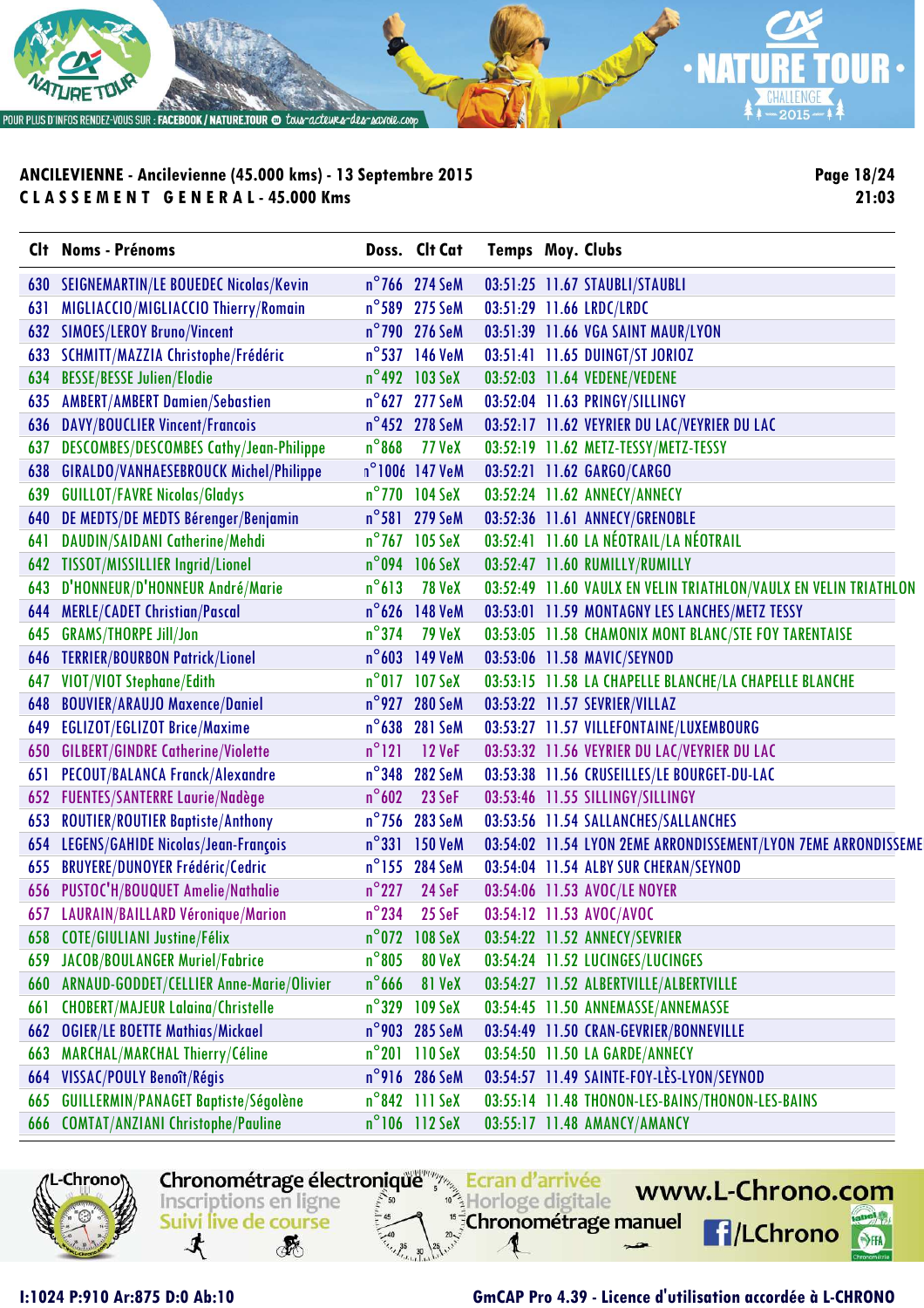

**Page 19/24 21:03**

|     | Clt Noms - Prénoms                               |                 | Doss. Clt Cat  | <b>Temps Moy. Clubs</b> |                                                                  |
|-----|--------------------------------------------------|-----------------|----------------|-------------------------|------------------------------------------------------------------|
| 667 | ROCHON VOLLET/LATELTIN Marie-Lise/Remi           |                 | n°388 113 SeX  |                         | 03:55:30 11.47 CRAN GEVRIER/CRAN GEVRIER                         |
| 668 | <b>FLORIMOND/MIMAUD Celine/Emmanuelle</b>        | $n^{\circ}801$  | 26 SeF         |                         | 03:55:52 11.45 FREE RUNNERS LE CLUB/VILLEFONTAINE                |
| 669 | <b>BADARELLI/BADARELLI Olivier/Eva</b>           | $n^{\circ}$ 445 | 82 VeX         |                         | 03:55:56 11.44 VEYRIER DU LAC/VEYRIER DU LAC                     |
| 670 | <b>DUPUIT/FALCO Bruno/Tony</b>                   | $n^{\circ}$ 541 | <b>287 SeM</b> |                         | 03:55:56 11.44 CLUB TEAM WEBER/CLUB TEAM WEBER                   |
| 671 | ROCHETTE/ASTORINO Anthony/Gael                   | $n^{\circ}$ 479 | <b>288 SeM</b> |                         | 03:56:14 11.43 BELLEGARDE-SUR-VALSERINE/BELLEGARDE-SUR-VALSERINE |
| 672 | FERRIER/POTHIER Cécilia/Stéphanie                | $n^{\circ}$ 646 | <b>13 VeF</b>  |                         | 03:56:36 11.41 MEYTHET/ANNECY                                    |
| 673 | POPHIN/COTTEREAU Christophe/Cyril                | $n^{\circ}$ 798 | <b>151 VeM</b> |                         | 03:56:45 11.40 LES SECOUES DU VOCAL/LES SECOUES DU VOCAL         |
| 674 | <b>EKLUND/STAHRE Maria/Jennie</b>                | $n^{\circ}$ 853 | 27 SeF         |                         | 03:56:57 11.40 CHAMONIX/CHAMONIX                                 |
| 675 | <b>GRELLET-MICHOT/TISSOT Christelle/Philippe</b> | $n^{\circ}343$  | <b>83 VeX</b>  |                         | 03:56:59 11.39 LES BOUSSIGNOLES CHANTANT/LES BOUSSIGNOLES CHANT/ |
| 676 | <b>FORTIN/VIGH Mathieu/Andras</b>                |                 | n°1024 152 VeM |                         | 03:57:13 11.38 CAFÉ BRUNET/CAFÉ BRUNET                           |
| 677 | <b>CANIONI/NEYRAT Julien/Julien</b>              |                 | n°787 289 SeM  |                         | 03:57:24 11.37 PALAISEAU/ANNECY                                  |
| 678 | <b>CHATELAIN/CHATELAIN Sophie/Alexandre</b>      | $n^{\circ}$ 997 | <b>84 VeX</b>  |                         | 03:57:26 11.37 STAUBLI SPORTS/STAUBLI SPORTS                     |
| 679 | LARGETEAU/MADELPUECH Maxime/Marie                | $n^{\circ}$ 718 | 114 SeX        |                         | 03:57:28 11.37 PARIS 9EME ARRONDISSEMENT/PARIS 9EME ARRONDISSEMI |
| 680 | LENGLET/LENGLET Chris/Nathalie                   | $n^{\circ}383$  | <b>85 VeX</b>  |                         | 03:57:28 11.37 SAINT-PIERRE-D ALBIGNY/SAINT-PIERRE-D ALBIGNY     |
| 681 | <b>COGE/AUTEXIER Philippe/Karine</b>             | $n^{\circ}$ 757 | 86 VeX         |                         | 03:57:31 11.37 TEAM ST OFF/TEAM ST OFF                           |
| 682 | <b>BAYARD/BAYARD Jacques/Nathalie</b>            | $n^{\circ}$ 287 | <b>87 VeX</b>  |                         | 03:57:31 11.37 CUZIEU/CUZIEU                                     |
| 683 | <b>BALLERY/TERBOIS Benoit/Philippe</b>           |                 | n°394 153 VeM  |                         | 03:57:32 11.37 VILLAZ/BELLEVUE                                   |
| 684 | <b>GUILLET-LHERMITE/MERIEN Ludovic/Nicolas</b>   |                 | n°741 290 SeM  |                         | 03:57:34 11.37 ANNECY-LE-VIEUX/ALBENS                            |
| 685 | <b>DUBOIS/CHEVALIER Clément/Julien</b>           |                 | n°544 291 SeM  |                         | 03:57:37 11.36 SENS TRIATHLON/SENS TRIATHLON                     |
| 686 | DALLEST/DALLEST Julia/Pierre                     |                 | n°899 115 SeX  |                         | 03:57:47 11.36 PARIS 4EME ARRONDISSEMENT/ANNECY LE VIEUX         |
| 687 | PETERS/MARTINETTI Jean-Marie/Véronique           | $n^{\circ}$ 524 | <b>88 VeX</b>  |                         | 03:57:50 11.35 ASPTT/ANNECY LE VIEUX                             |
| 688 | MAZZA/PALLUD Alexandra/Jérôme                    |                 | n°252 116 SeX  |                         | 03:57:55 11.35 ANNECY/ANNECY                                     |
| 689 | <b>SULE/BRETON Idriss/Guillaume</b>              |                 | n°838 292 SeM  |                         | 03:58:06 11.34 MONTROUGE/ANNECY LE VIEUX                         |
| 690 | <b>BENETTI/BONA Herve/Eric</b>                   |                 | n°205 154 VeM  |                         | 03:58:36 11.32 LA ROCHE SUR FORON/ST SIXT                        |
| 691 | LAYDERNIER/GARDEL Emilie/Thomas                  |                 | n°729 117 SeX  |                         | 03:58:40 11.31 VAULX/VAULX                                       |
| 692 | ANTRAYGUES/FRANCHETEAU Astrid/Sibylle            | $n^{\circ}011$  | <b>14 VeF</b>  |                         | 03:58:52 11.30 ANNECY LE VIEUX/ANNECY LE VIEUX                   |
| 693 | <b>MOREIRA/LAMY Emilio/Emmanuel</b>              |                 | n°598 155 VeM  |                         | 03:59:11 11.29 CHARVONNEX/SILLINGY                               |
|     | 694 LAMBRECHT/RAMON Bruno/Thierry                |                 | n°387 156 VeM  |                         | 03:59:13 11.29 TO BE SPORT/ANNECY                                |
|     | 695 GONTHIER/BEAUGEARD Frédéric/Michaël          |                 | n°434 293 SeM  |                         | 03:59:14 11.29 FAVERGES/MARLENS                                  |
| 696 | <b>VINCENT/MULLER Alain/Annick</b>               | $n^{\circ}$ 568 | <b>89 VeX</b>  |                         | 03:59:25 11.28 KRAUTERGERSHEIM/BERNARDSWILLER                    |
| 697 | <b>POCHARD/LE GUEN Olivier/Stéphane</b>          |                 | n°502 157 VeM  |                         | 03:59:27 11.28 74320/74000                                       |
| 698 | <b>BAYON/BAYON Yves/Sandy</b>                    |                 | n°888 118 SeX  |                         | 03:59:28 11.28 SEYNOD/SEYNOD                                     |
| 699 | <b>WATTS/MIOT RENAUDIE Jacqueline/Christine</b>  | $n^{\circ}$ 654 | 28 SeF         |                         | 03:59:33 11.27 ANNECY LE VIEUX/ANNECY LE VIEUX                   |
| 700 | LEDUC/BORTOLOTTI Frederick/Raphaël               |                 | n°312 158 VeM  |                         | 03:59:38 11.27 ANNECY LE VIEUX/ANNECY LE VIEUX                   |
| 701 | <b>OLLIVE/GAUCHERAND Edith/Célestine</b>         | $n^{\circ}$ 045 | 29 SeF         |                         | 03:59:48 11.26 AIX- ÉLAN/AIX-ÉLAN                                |
| 702 | <b>COITOUT/DUSSENNE Hubert/Dany</b>              |                 | n°289 159 VeM  |                         | 03:59:54 11.26 ASPTT CLERMONT ATHLÉTISME/ST AUPRE                |
| 703 | <b>BESTEL/MARTONE Frédéric/Pietro</b>            |                 | n°466 294 SeM  |                         | 04:00:03 11.25 ST. JULIEN EN GENEVOIS/AMANCY                     |

L-Chrono

Inscriptions en ligne Horloge digitale **"<sup>3</sup>Chronométrage manuel** Suivi live de course 寸 **RE** 

Chronométrage électronique Ecran d'arrivée

www.L-Chrono.com  $\mathbf{e}$ **f**/LChrono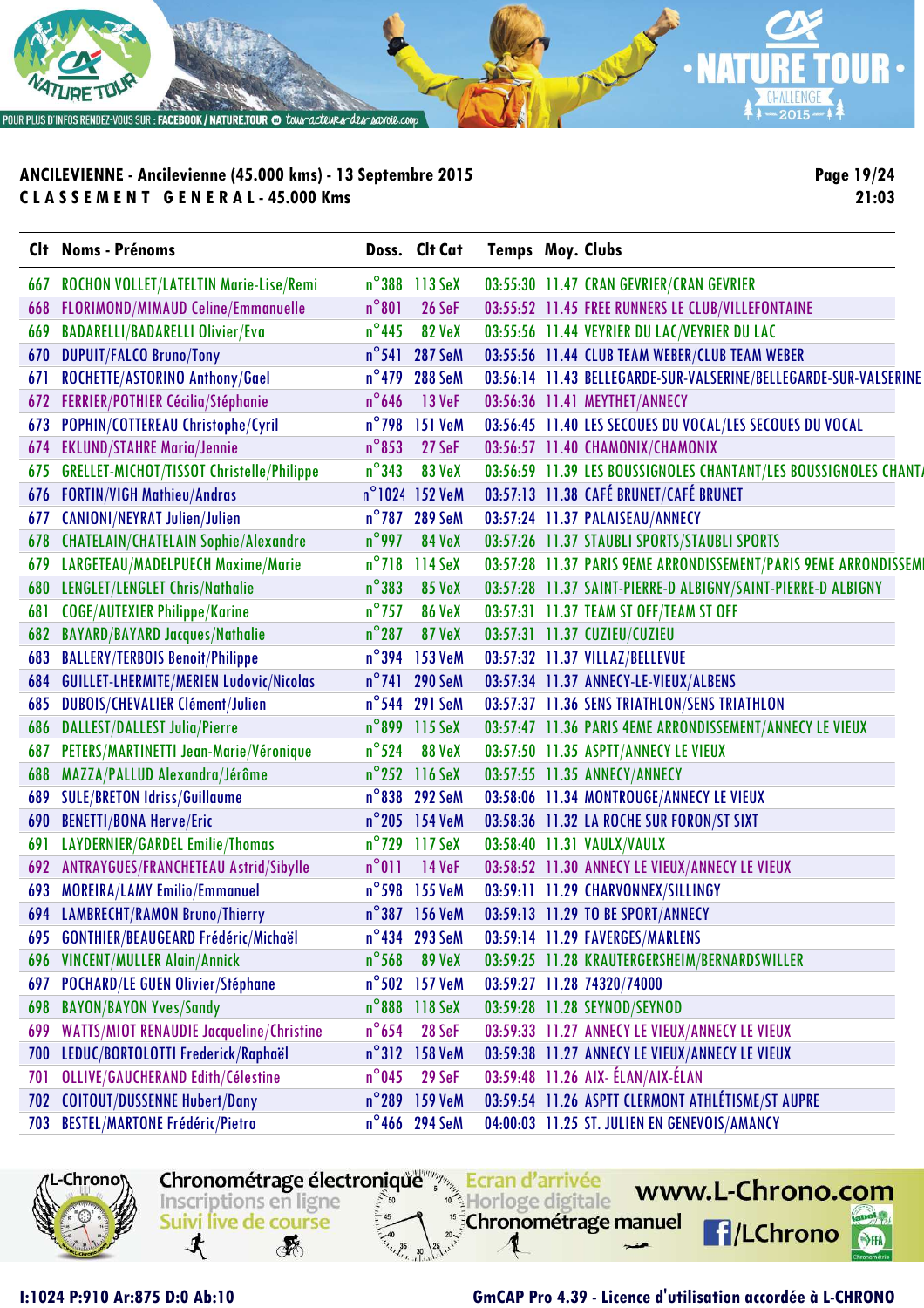

**Page 20/24 21:03**

|     | Clt Noms - Prénoms                                 |                 | Doss. Clt Cat           | <b>Temps Moy. Clubs</b> |                                                                   |
|-----|----------------------------------------------------|-----------------|-------------------------|-------------------------|-------------------------------------------------------------------|
| 704 | <b>CARON/DERVIEUX Christophe/Jean-Philippe</b>     |                 | n°318 160 VeM           |                         | 04:00:12 11.24 ANNECY LE VIEUX/ANNECY LE VIEUX                    |
| 705 | ROSSI/MABBOUX Sandro/Jacques                       |                 | n°995 161 VeM           |                         | 04:00:22 11.23 SALES/SALES                                        |
| 706 | DAIGREMONT/RUFFIN Nicolas/Marie-Flore              |                 | $n^{\circ}$ 015 119 SeX |                         | 04:00:34 11.22 ANNECY/ANNECY                                      |
| 707 | <b>BERTRAND/VIRY Benjamin/Lucie</b>                |                 | $n^{\circ}$ 970 120 SeX |                         | 04:00:35 11.22 ETERCY/ETERCY                                      |
| 708 | GUERRAZ/FIEVEZ Stéphane/Mélanie                    |                 | $n^{\circ}372$ 121 SeX  |                         | 04:00:37 11.22 LES LILAS/LES LILAS                                |
| 709 | PASTORELLO/PASTORELLO Philippe/Raphaël             |                 | n°450 295 SeM           |                         | 04:00:49 11.21 ASPTT ANNECY/ANNECY                                |
| 710 | <b>CROIZE/CHRISTIN Richard/Maryline</b>            | $n^{\circ}519$  | <b>90 VeX</b>           |                         | 04:00:52 11.21 PRINGY/CHAMBÉRY                                    |
| 711 | ALLAMAN EXERTIER/KANMACHER Geraldine/Sophie n°337  |                 | 30 SeF                  |                         | 04:00:54 11.21 ALLONZIER LA CAILLE/USINENS                        |
|     | 712 LAUBIER/COLAS Franck/Fabrice                   |                 | $n^{\circ}$ 664 162 VeM |                         | 04:01:01 11.20 ADAPS/ADAPS                                        |
| 713 | <b>COPERE/COPERE Christian/Anne</b>                | $n^{\circ}$ 454 | <b>91 VeX</b>           |                         | 04:01:15 11.19 LE COTEAU/LE COTEAU                                |
|     | 714 MEZIANE/SUEN Khelifa/Mathieu                   | $n^{\circ}$ 863 | <b>296 SeM</b>          |                         | 04:02:02 11.16 RUMILLY/SEYNOD                                     |
|     | 715 BLESES/BREYSSE Alexia/Florine                  | $n^{\circ}$ 778 | 31 SeF                  |                         | 04:02:21 11.14 LES OLLIÈRES/ANNECY LE VIEUX                       |
|     | 716 DORGET/DORGET Laurent/Michel                   |                 | n°177 163 VeM           |                         | 04:02:33 11.13 TRISALÈVE/LE MANS                                  |
| 717 | <b>CHAILLOU/SCHAERER Priscille/Zabou</b>           | $n^{\circ}$ 695 | 32 SeF                  |                         | 04:03:01 11.11 CRAN-GEVRIER/ST CERGUES                            |
|     | 718 PAILLARD/ROCHE Morgane/Lucie                   | $n^{\circ}1021$ | 33 SeF                  |                         | 04:03:09 11.10 PARTENAIRE CHABERT/PARTENAIRE CHABERT              |
| 719 | DAGBERT/DIAZ Benoit/Vanessa                        |                 | n°278 122 SeX           |                         | 04:03:22 11.09 AVOC/METZ TESSY                                    |
| 720 | MUGNIER/BURQUIER Nicolas/Bertrand                  |                 | n°112 297 SeM           |                         | 04:03:31 11.09 ALBERTVILLE/THONON LES BAINS                       |
| 721 | <b>FIGUEIRO/HUON Marco/Maxime</b>                  | $n^{\circ}871$  | <b>298 SeM</b>          |                         | 04:03:36 11.08 SALLANCHES/PASSY                                   |
| 722 | <b>CHEVALLIER/CHEVALIER Nicolas/Arnaud</b>         |                 | n°420 299 SeM           |                         | 04:03:41 11.08 LA ROCHE SUR FORON/ETEAUX                          |
| 723 | <b>BROSSE/GIRARD Nadia/Audrey</b>                  | $n^{\circ}421$  | 34 SeF                  |                         | 04:04:07 11.06 FR ANSE/FR ANSE                                    |
| 724 | <b>CANTAN/BRAIG Marjolaine/Suzanne</b>             | $n^{\circ}$ 043 | <b>15 VeF</b>           |                         | 04:04:11 11.06 CHAVANOD/METZ TESSY                                |
| 725 | <b>TRUC/DESCHAMPS Pascal/Manu</b>                  | $n^{\circ}$ 804 | <b>164 VeM</b>          |                         | 04:04:30 11.04 POISY/ANNECY                                       |
| 726 | TRIVERO/TARANTOLA Guillaume/Julien                 | $n^{\circ}$ 485 | <b>300 SeM</b>          |                         | 04:04:32 11.04 ANNECY/CRAN GEVRIER                                |
| 727 | <b>BLANC/LE ROUX Laetitia/Anne-Valerie</b>         | $n^{\circ}345$  | <b>16 VeF</b>           |                         | 04:04:46 11.03 AVOC/AVIERNOZ                                      |
| 728 | PERRISSIN/BERTONCELLO Anne/Danièle                 | $n^{\circ}356$  | 17 VeF                  |                         | 04:04:55 11.02 LRDC/LRDC                                          |
| 729 | <b>CHEGUETTTINE/CHEGUETTTINE Mourad/Severine</b>   | $n^{\circ}180$  | <b>92 VeX</b>           |                         | 04:04:58 11.02 MEYTHET/MEYTHET                                    |
| 730 | <b>DELOCHE/DELOCHE Fabien/Fanny</b>                | $n^{\circ}$ 906 | 93 VeX                  |                         | 04:05:01 11.02 SEYNOD/SEYNOD                                      |
|     | 731 MAISON/GUERIN Marie-Pierre/Cédrine             | $n^{\circ}$ 135 | <b>18 VeF</b>           |                         | 04:05:06 11.02 BOUSSY/BOUSSY                                      |
|     | 732 COLLOMB-CLERC/COLLOMB-CLERC Aurélie/Léa        |                 | n°526 35 SeF            |                         | 04:05:10 11.01 LA CLUSAZ/LA CLUSAZ                                |
| 733 | COLLIGNON/COLLIGNON Edouard/Clémence               |                 | n°607 123 SeX           |                         | 04:05:13 11.01 MARCELLAZ ALBANAIS/MARCELLAZ ALBANAIS              |
| 734 | <b>CURT/MONATE Alain/Jocelyn</b>                   |                 | $n^{\circ}$ 579 165 VeM |                         | 04:05:20 11.01 LA BALME DE SILLINGY/LA BALME DE SILLINGY          |
| 735 | <b>BOGET/KEROUREDAN Didier/Laurent</b>             |                 | n°346 166 VeM           |                         | 04:05:31 11.00 SILLINGY/LA BALME DE SILLINGY                      |
| 736 | TRANCHANT/TRANCHANT Jean-Paul/Maxime               |                 | n°857 301 SeM           |                         | 04:05:39 10.99 AVOC/ANNECY                                        |
| 737 | PICQUART/DAZARD Thierry/Clovis                     | $n^{\circ}$ 673 | <b>167 VeM</b>          |                         | 04:05:49 10.98 ADAPS/ADAPS                                        |
| 738 | <b>URTH/URTH Bruno/Brigitte</b>                    | $n^{\circ}$ 736 | <b>94 VeX</b>           |                         | 04:05:56 10.98 ASM. SAINT ETIENNE TRIATHLON 42/MONTROND LES BAINS |
| 739 | LAISSUS/PAGNEUX David/Sébastien                    | $n^{\circ}831$  | <b>168 VeM</b>          |                         | 04:06:07 10.97 SAINT LAURENT DU PONT/SAINT MAXIMIN                |
| 740 | BERCHOTTEAU-BERTHOUX/BERTHOUX Martine/Christ n°545 |                 | <b>95 VeX</b>           |                         | 04:06:35 10.95 EAC/COGNIN                                         |

Chronométrage électronique Ecran d'arrivée

Horloge digitale

**"<sup>3</sup>Chronométrage manuel** 



寸

Inscriptions en ligne

Suivi live de course

**RE** 

**I:1024 P:910 Ar:875 D:0 Ab:10 GmCAP Pro 4.39 - Licence d'utilisation accordée à L-CHRONO**

www.L-Chrono.com

**f**/LChrono

nei W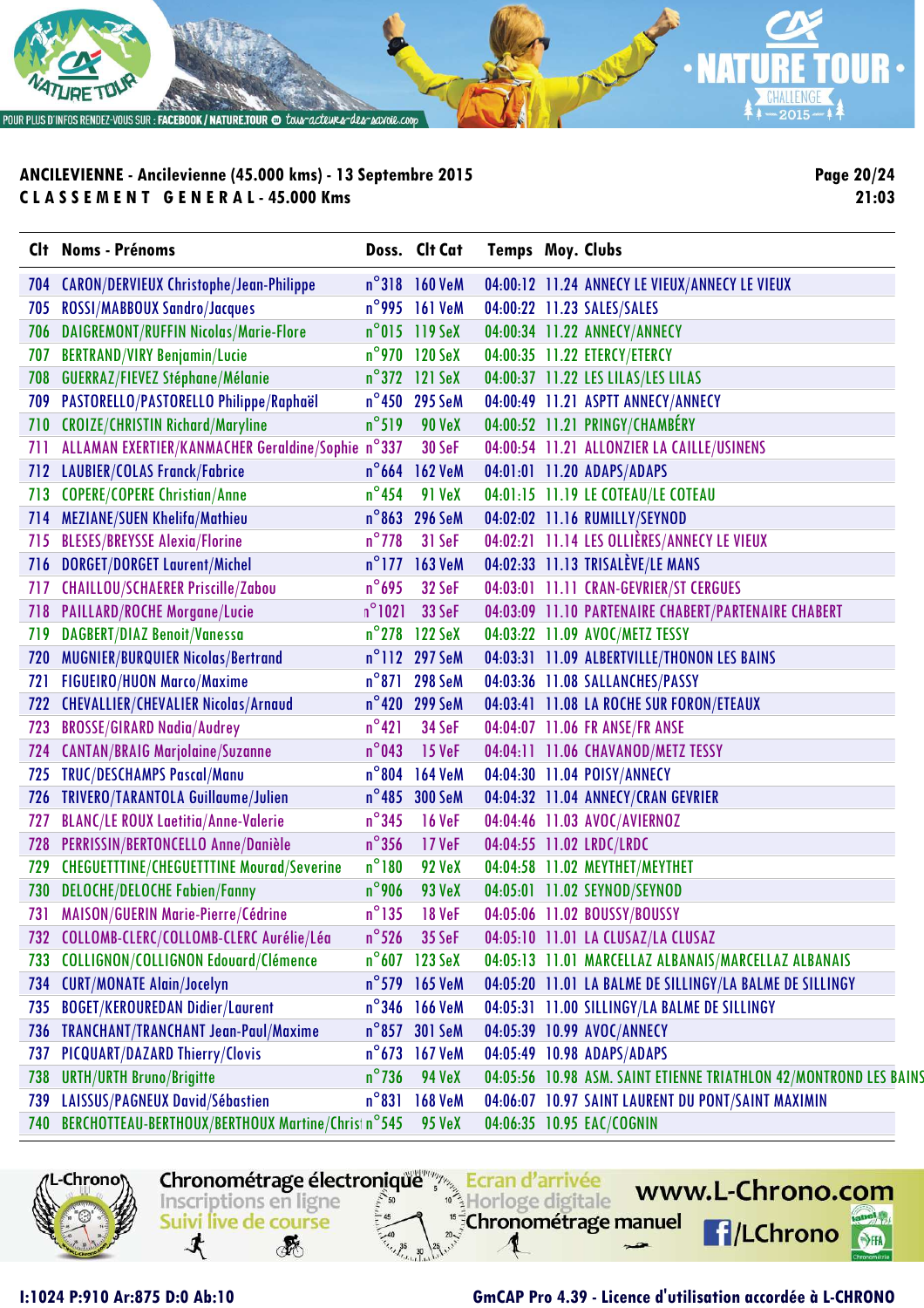

**Page 21/24 21:03**

|     | Clt Noms - Prénoms                        |                 | Doss. Clt Cat           | <b>Temps Moy. Clubs</b> |                                                                  |
|-----|-------------------------------------------|-----------------|-------------------------|-------------------------|------------------------------------------------------------------|
| 741 | <b>PIAU/RAS Caroline/Severine</b>         | $n^{\circ}$ 656 | <b>36 SeF</b>           |                         | 04:06:44 10.94 ADAPS/ADAPS                                       |
| 742 | VIANDAZ/VIANDAZ Patrick/Charlotte         | $n^{\circ}$ 408 | 124 SeX                 |                         | 04:06:51 10.94 ASPTT ANNECY/MEYTHET                              |
| 743 | DUSSOLLIET/GENOUX René/Gilberte           | $n^{\circ}$ 553 | <b>96 VeX</b>           |                         | 04:07:00 10.93 LES PRINCES EN FOULEE/LES PRINCES EN FOULEE       |
| 744 | ROTONDO/WASELS Anne/Pascale               | $n^{\circ}$ 136 | <b>19 VeF</b>           |                         | 04:07:00 10.93 MEREVILLE/MEREVILLE                               |
| 745 | <b>REGADE/REGADE Fabrice/Jean-Jack</b>    | $n^{\circ}305$  | <b>169 VeM</b>          |                         | 04:07:13 10.92 LES EGLISOTTES/MATHIEU                            |
| 746 | ARNAUD/ARNAUD Benjamin/Nathalie           | $n^{\circ}$ 783 | 125 SeX                 |                         | 04:07:18 10.92 CRAN GEVRIER/CRAN GEVRIER                         |
| 747 | <b>MERCHE/CATALA Sarah/Sylvain</b>        |                 | $n^{\circ}$ 675 126 SeX |                         | 04:07:29 10.91 GENÈVE/ONEX                                       |
| 748 | <b>GESTO/BUISINE Javier/Quentin</b>       | $n^{\circ}$ 409 | 302 SeM                 |                         | 04:07:47 10.90 KINGS OF SPARTA/KINGS OF SPARTA                   |
| 749 | GIULIANI/GIULIANI Thibaud/Maeva           |                 | n°416 127 SeX           |                         | 04:07:48 10.90 ANNECY/ANNECY                                     |
| 750 | METRAL/METRAL Catherine/Jean-Claude       | $n^{\circ}$ 926 | 97 VeX                  |                         | 04:07:52 10.89 NANGY/EAA BONNEVILLE                              |
| 751 | MOLLO/MOLLO Simon/Claire                  | $n^{\circ}$ 083 | 128 SeX                 |                         | 04:07:57 10.89 MEYTHET/MEYTHET                                   |
| 752 | <b>CHAVAL/BARET Aurélien/Claire</b>       | $n^{\circ}818$  | 129 SeX                 |                         | 04:08:19 10.87 PARIS 9EME ARRONDISSEMENT/PARIS 17EME ARRONDISSEM |
| 753 | RONGER/MAISONHAUTE Céline/Lorène          | $n^{\circ}400$  | 37 SeF                  |                         | 04:08:25 10.87 BEAUNE/ANNECY LE VIEUX                            |
| 754 | RIBEIRO/ROUYER Michaël/Olivier            | $n^{\circ}$ 039 | 303 SeM                 |                         | 04:08:31 10.86 NANCY/NANCY                                       |
| 755 | <b>AUTHIER/LHOMME François/Philippe</b>   | $n^{\circ}012$  | <b>304 SeM</b>          |                         | 04:08:34 10.86 MIONS/LYON 6EME ARRONDISSEMENT                    |
| 756 | <b>ROHR/HUBER Dany/Marc</b>               |                 | n°146 170 VeM           |                         | 04:08:49 10.85 HALLUIN/PFETTISHEIM                               |
| 757 | <b>BENICHOU/MARTIN Fabien/Steve</b>       | $n^{\circ}$ 750 | <b>171 VeM</b>          |                         | 04:08:52 10.85 ANNECY/SAINT SAUVEUR                              |
| 758 | LUQUET/LUQUET Herve/Isabelle              | $n^{\circ}$ 104 | <b>98 VeX</b>           |                         | 04:09:07 10.84 ESL/FRANCHEVILLE/ESL/FRANCHEVILLE                 |
| 759 | <b>BOISSIER/AUBERT Christine/Carole</b>   | $n^{\circ}$ 503 | <b>20 VeF</b>           |                         | 04:09:15 10.83 AVOC/AAAL                                         |
| 760 | <b>ANDERSON/DEMOLIS Jonathan/Nicolas</b>  | $n^{\circ}$ 173 | 305 SeM                 |                         | 04:09:20 10.83 ST JORIOZ/SCIEZ                                   |
| 761 | <b>GERARD/CHARRIERE Guillaume/Laurent</b> | $n^{\circ}$ 239 | <b>306 SeM</b>          |                         | 04:09:29 10.82 EPAGNY/ST SIXT                                    |
| 762 | <b>VILLIEN/VILLIEN Cyril/Nathalie</b>     | n°915           | <b>99 VeX</b>           |                         | 04:09:30 10.82 BOURG SAINT MAURICE/BOURG SAINT MAURICE           |
| 763 | GIRARD/HARDELIN François-Damien/Denis     | $n^{\circ}$ 538 | 172 VeM                 |                         | 04:09:31 10.82 ANTHY SUR LEMAN/ANTHY SUR LEMAN                   |
| 764 | <b>PIERS/GAY Thierry/Quentin</b>          | $n^{\circ}$ 203 | 307 SeM                 |                         | 04:09:34 10.82 THORENS GLIERES/MAGLAND                           |
| 765 | <b>CARPENTIER/NOEL Zohra/Gerard</b>       | $n^{\circ}$ 558 | <b>100 VeX</b>          |                         | 04:09:35 10.82 CORATHONES/CORATHONES                             |
| 766 | LUZET/RODRIGUEZ Eric/Sophie               |                 | n°745 101 VeX           |                         | 04:09:36 10.82 THONES/ST MARTIN D'URIAGE                         |
| 767 | <b>CASTRO/CASTRO François/Anne</b>        | $n^{\circ}$ 910 | <b>102 VeX</b>          |                         | 04:09:41 10.81 ST SATURNIN LES AVIGNON/ST SATURNIN LES AVIGNON   |
| 768 | <b>KAYA/MOLLO Enric/Daniel</b>            |                 | n°447 308 SeM           |                         | 04:09:42 10.81 AIX LES BAINS/SALLANCHES                          |
|     | 769 LUCAS/LUCAS Antoine/Isabelle          |                 | $n^{\circ}$ 030 103 VeX |                         | 04:09:46 10.81 ERSTEIN/ERSTEIN                                   |
| 770 | <b>CHASTEAU/LE ROUX Philippe/Jacques</b>  |                 | n°347 173 VeM           |                         | 04:09:46 10.81 VILLAZ/AVIERNOZ                                   |
| 771 | PAQUIER/TREVISAN Alain/Cosetta            |                 | $n^{\circ}$ 078 104 VeX |                         | 04:09:50 10.81 SWISS TRIATHLON/ATHLETIC ST JULIEN 74             |
| 772 | <b>SEON/RENA Sandrine/Christelle</b>      | $n^{\circ}$ 115 | 38 SeF                  |                         | 04:09:59 10.80 MORNANT/SAINT FORTUNAT SUR HEYRIEUX               |
| 773 | <b>VUADENS/VUADENS Marie/Dom</b>          | $n^{\circ}$ 758 | 105 VeX                 |                         | 04:10:09 10.79 FA BÉMOL/FA BÉMOL                                 |
| 774 | <b>BERTHET/PREVAULT Alice/Philippe</b>    |                 | n°706 130 SeX           |                         | 04:10:13 10.79 ANNECY CEDEX/ANNECY CEDEX                         |
| 775 | TSOMBANOPOULOS/SONNET Sandrine/Samuel     | $n^{\circ}$ 701 | <b>106 VeX</b>          |                         | 04:10:16 10.79 ANNECY CEDEX/ANNECY CEDEX                         |
| 776 | PACHOUX/PACHOUX Charley/Gaetan            | $n^{\circ}$ 901 | 309 SeM                 |                         | 04:10:52 10.76 ANNECY/ANNECY                                     |
| 777 | <b>CHAUVINEAU/GARINO Marc/Thierry</b>     |                 | n°816 310 SeM           |                         | 04:11:03 10.75 PRINGY/LE CHEYLAS                                 |

Chronométrage électronique Ecran d'arrivée

Horloge digitale

"<sup>5</sup>Chronométrage manuel

Inscriptions en ligne

Suivi live de course

**RE** 

寸

-Chrono

#### **I:1024 P:910 Ar:875 D:0 Ab:10 GmCAP Pro 4.39 - Licence d'utilisation accordée à L-CHRONO**

www.L-Chrono.com

**f**/LChrono

 $\mathbf{e}$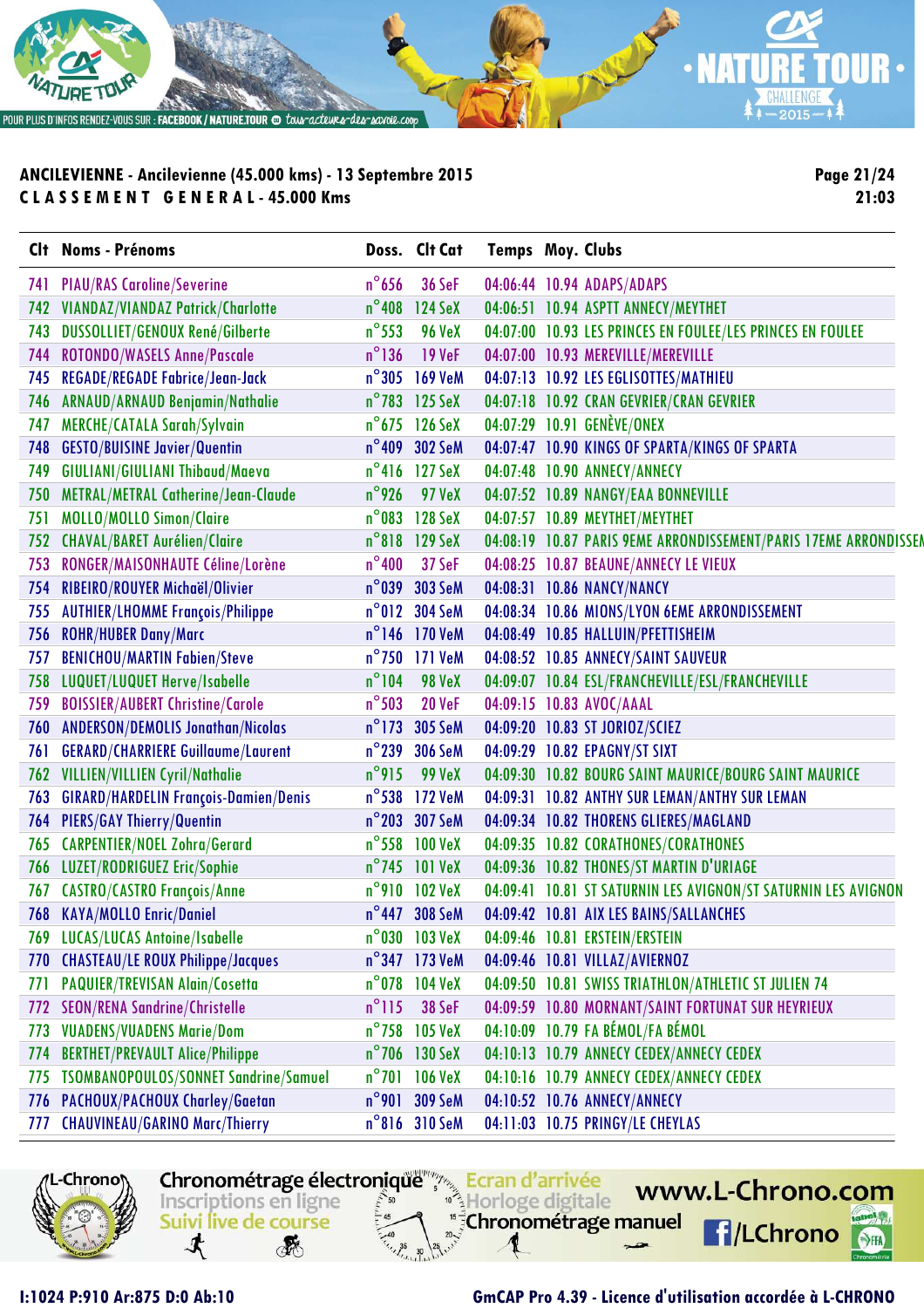

**Page 22/24 21:03**

|     | Clt Noms - Prénoms                            |                 | Doss. Clt Cat           | Temps Moy. Clubs |                                                                |
|-----|-----------------------------------------------|-----------------|-------------------------|------------------|----------------------------------------------------------------|
| 778 | <b>BORRON/CHARPENTIER Lydie/Thibault</b>      |                 | $n^{\circ}$ 569 131 SeX |                  | 04:11:08 10.75 ST PIERRE D'ALLEVARD/BRIGNAIS                   |
| 779 | MISNER/CARUSO Madeline/Nadege                 | $n^{\circ}$ 296 | 39 SeF                  |                  | 04:11:26 10.74 VEYRIER DU LAC/ANNECY                           |
| 780 | <b>BERNARD/GAY Marcel/Patrice</b>             |                 | n°1008 174 VeM          |                  | 04:11:29 10.74 CA NATURE TOUR/CA NATURE TOUR                   |
| 781 | <b>GUILLAUME/GUILLAUME Laurent/Claire</b>     |                 | n°878 107 VeX           |                  | 04:11:39 10.73 SAINT JORIOZ/ST JORIOZ                          |
| 782 | LANZAFAME/DUBUS Bruno/Marika                  |                 | n°480 132 SeX           |                  | 04:12:00 10.71 TGB/TGB                                         |
| 783 | <b>GIBASSIER/LASNIER Lucie/Chrystal</b>       | $n^{\circ}$ 674 | 40 SeF                  |                  | 04:12:13 10.71 SAINT GERVAIS LES BAINS/PASSY                   |
| 784 | RICO/HAMY Laëtitia/Caroline                   | $n^{\circ}$ 886 | 41 SeF                  |                  | 04:12:30 10.69 ALEX/ALEX                                       |
| 785 | <b>VOINCON/VOINCON Fabienne/Denis</b>         |                 | n°665 108 VeX           |                  | 04:12:44 10.68 STAUBLI SPORTS/STAUBLI SPORTS                   |
| 786 | <b>BAILLOUD/PENICAUD Romain/Florence</b>      |                 | n°879 133 SeX           |                  | 04:13:35 10.65 POISY/ANNECY                                    |
| 787 | <b>OSOUF/ABOAB Axel/Lucie</b>                 |                 | n°987 134 SeX           |                  | 04:13:36 10.65 PRINGY/ANNECY LE VIEUX                          |
| 788 | DESLANDES/POIRIER Laëtitia/Thomas             |                 | n°431 135 SeX           |                  | 04:13:38 10.65 GROISY/HABERE POCHE                             |
| 789 | CROTTET/CROTTET-FALCOT Gilles/Rémi            |                 | $n^{\circ}$ 110 311 SeM |                  | 04:14:03 10.63 LYON/LYON                                       |
| 790 | TAURON/LOUBAT Jean-Noel/Emilie                |                 | n°911 136 SeX           |                  | 04:14:32 10.61 VERTRIEU/FRANGY                                 |
| 791 | <b>BELLEVILLE/BELLEVILLE Georges/Juliette</b> |                 | $n^{\circ}$ 555 137 SeX |                  | 04:14:36 10.61 BELLEGARDE SUR VALSERINE/ELOISE                 |
| 792 | REFFET/SALLEFRANQUE Frédérique/Mayder         | $n^{\circ}$ 582 | 21 VeF                  |                  | 04:14:52 10.59 ROUSSET/LA FARE LES OLIVIERS                    |
| 793 | <b>BARONE/MERCIER Charlotte/Tanguy</b>        |                 | n°040 138 SeX           |                  | 04:14:56 10.59 VEYRIER DU LAC/VEYRIER DU LAC                   |
| 794 | HARBIN/HARBIN-DELLAMONICA Alexandre/Laure     |                 | $n^{\circ}$ 171 109 VeX |                  | 04:15:20 10.57 ANNECY LE VIEUX/ANNECY LE VIEUX                 |
| 795 | MASSINON/PALLANCHIER Jean-François/Andy       |                 | n°826 312 SeM           |                  | 04:15:53 10.55 CHARENTON LE PONT/COMBS LA VILLE                |
| 796 | MORTEL/LECENNE Philippe/Marie-Helene          |                 | n°908 110 VeX           |                  | 04:16:06 10.54 VAU/LYON 7EME ARRONDISSEMENT                    |
| 797 | HANNEQUIN/HAGERSTAL Lucie/Nils                |                 | $n^{\circ}$ 247 139 SeX |                  | 04:16:15 10.54 LYON/LONDRES                                    |
| 798 | <b>CASTORI/CASTORI Pierre/Fabienne</b>        |                 | $n^{\circ}$ 016 111 VeX |                  | 04:16:26 10.53 MÉSIGNY/MÉSIGNY                                 |
| 799 | <b>BROT/DUCHENE Charlotte/Gaëlle</b>          | $n^{\circ}892$  | 42 SeF                  |                  | 04:16:31 10.53 LYON 6EME ARRONDISSEMENT/LYON 3EME ARRONDISSEME |
| 800 | <b>FLAVIN/FLAVIN Christophe/Jessica</b>       |                 | n°182 140 SeX           |                  | 04:16:31 10.53 DOUSSARD/DOUSSARD                               |
| 801 | <b>MACHY/DAUCHEZ Sabrina/Julie</b>            | $n^{\circ}$ 237 | 22 VeF                  |                  | 04:16:32 10.53 ORNEX/SEVRIER                                   |
| 802 | SIRI/MOUNIER Christian/Léa                    |                 | n°435 141 SeX           |                  | 04:16:35 10.52 PREMANON/PREMANON                               |
| 803 | <b>KERGUNTEUIL/MULLIEZ Maël/Justine</b>       |                 | n°635 142 SeX           |                  | 04:16:44 10.52 VAL D ISERE/VAL D ISERE                         |
| 804 | <b>BOUILLARD/BATTAIS Nathalie/Claire</b>      | $n^{\circ}$ 053 | 43 SeF                  |                  | 04:16:53 10.51 DOUSSARD/GRENOBLE                               |
|     | 805 TROUSSEY/PIBRE Marion/Perrine             | $n^{\circ}$ 949 | 44 SeF                  |                  | 04:16:54 10.51 TAIN L HERMITAGE/TOURNON SUR RHONE              |
|     | 806 ORTOLLAND/RICHARD Vincent/Cedric          |                 | n°946 313 SeM           |                  | 04:17:16 10.50 ANNECY LE VIEUX/ALLONZIER LA CAILLE             |
| 807 | <b>BRIOUDES/BATES Christine/Philippa</b>      | $n^{\circ}$ 776 | <b>23 VeF</b>           |                  | 04:17:18 10.49 LE GRAND BORNAND/LE GRAND BORNAND               |
| 808 | <b>BLANCHARD/ZELKO Sebastien/Nicolas</b>      |                 | $n^{\circ}313$ 314 SeM  |                  | 04:18:00 10.47 CONTAMINE-SARZIN/ANNECY                         |
| 809 | <b>BERTHE/GOBERT Jean-Claude/Virginie</b>     |                 | $n^{\circ}$ 027 143 SeX |                  | 04:18:03 10.46 POISY/MONTAGNY LES LANCHES                      |
| 810 | <b>CASSIR/GOUTAIN Nathalie/Fabien</b>         |                 | $n^{\circ}$ 722 112 VeX |                  | 04:18:26 10.45 ANNECY LE VIEUX/ANNECY LE VIEUX                 |
| 811 | <b>BOUCHAKOUR/FAUQUET Zaia/Caroline</b>       | $n^{\circ}1007$ | 45 SeF                  |                  | 04:18:28 10.45 CA NATURE TOUR/CA NATURE TOUR                   |
| 812 | <b>FERRAUD/AFCHAIN Perrine/Cecile</b>         | $n^{\circ}$ 486 | 46 SeF                  |                  | 04:18:35 10.44 DOUSSARD/DOUSSARD                               |
| 813 | <b>COMBES/DOHER Alexandra/Nathalie</b>        | $n^{\circ}$ 542 | 47 SeF                  |                  | 04:18:39 10.44 ANNECY/ANNECY                                   |
|     | 814 ROSSI/BASTARD-ROSSET Emmanuelle/Gratienne | $n^{\circ}$ 494 | 48 SeF                  |                  | 04:18:41 10.44 ALEX/ALEX                                       |

Chronométrage électronique Ecran d'arrivée

Horloge digitale

"<sup>5</sup>Chronométrage manuel

Inscriptions en ligne

Suivi live de course

**RE** 

寸



#### **I:1024 P:910 Ar:875 D:0 Ab:10 GmCAP Pro 4.39 - Licence d'utilisation accordée à L-CHRONO**

www.L-Chrono.com

**f**/LChrono

 $\mathbf{e}$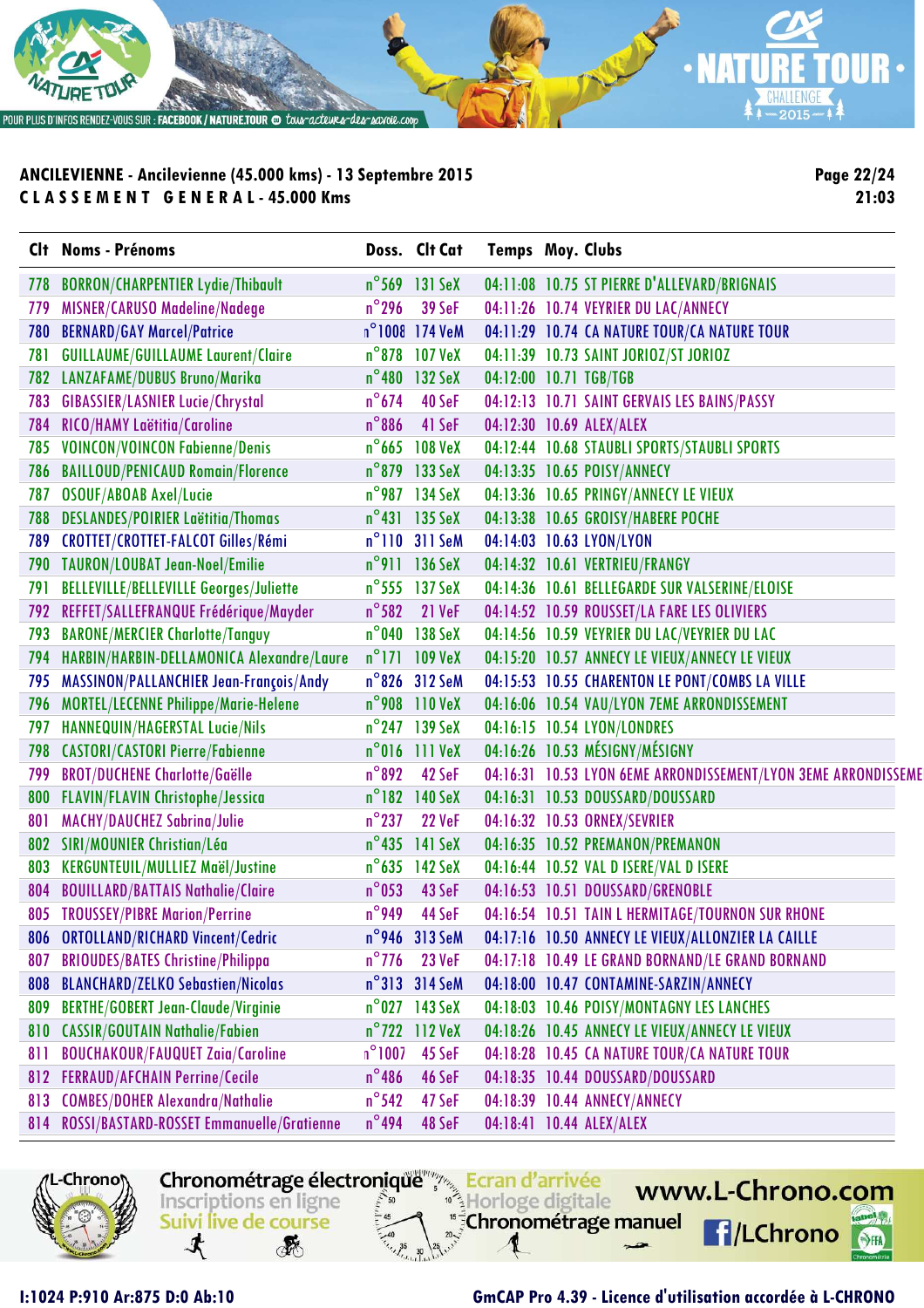

**Page 23/24 21:03**

|     | Clt Noms - Prénoms                            |                 | Doss. Clt Cat           | <b>Temps Moy. Clubs</b> |                                                                    |
|-----|-----------------------------------------------|-----------------|-------------------------|-------------------------|--------------------------------------------------------------------|
|     | 815 CHAPPEL/TRANCHANT Valérie/Carole          | $n^{\circ}$ 092 | <b>24 VeF</b>           |                         | 04:18:46 10.43 VALLIERES/VALLIÈRES                                 |
| 816 | <b>REHIM/REHIM Abdel-Karim/Celine</b>         |                 | $n^{\circ}$ 710 144 SeX |                         | 04:19:28 10.41 MEYTHET/MEYTHET                                     |
| 817 | <b>BOURQUENOUD/LISON David/Patrice</b>        |                 | n°414 315 SeM           |                         | 04:20:25 10.37 ALBERTVILLE/ALBERTVILLE                             |
| 818 | <b>DEVAUX/DEVAUX Stephane/Christian</b>       |                 | n°473 316 SeM           |                         | 04:20:26 10.37 SAINT HÉLÈNE SUR ISERE/ALBERTVILLE                  |
| 819 | <b>REAL/BULOU Romain/Alison</b>               |                 | n°629 145 SeX           |                         | 04:20:51 10.35 ANNECY/ANNECY                                       |
| 820 | <b>CHEVALIER/CHEVALIER Philippe/Véronique</b> |                 | n°453 113 VeX           |                         | 04:21:27 10.33 SENS-TRIATHLON/SENS-TRIATHLON                       |
| 821 | <b>BOLLARD/BOLLARD Jofray/Laurent</b>         |                 | n°676 317 SeM           |                         | 04:21:52 10.31 HAUTEVILLE SUR FIER/HAUTEVILLE SUR FIER             |
| 822 | ALGOUD/ALGOUD Nadege/Laurent                  |                 | $n^{\circ}$ 062 114 VeX |                         | 04:21:54 10.31 VALLIERES/VALLIERES                                 |
| 823 | <b>JOURDE/LHOMME Patrick/Peggy</b>            |                 | $n^{\circ}$ 653 115 VeX |                         | 04:22:40 10.28 ST ETIENNE/GRAIX                                    |
| 824 | <b>SAXOD/BARTHELEMY Louise/Lionel</b>         |                 | n°405 146 SeX           |                         | 04:22:56 10.27 CRUSEILLES/DRAILLANT                                |
| 825 | <b>BOBADILLA/ETALLAZ Serge/Cyril</b>          |                 | n°739 318 SeM           |                         | 04:23:18 10.26 EAC/VEREL PRAGONDRAN                                |
| 826 | <b>RUAUD/BURLOT Pascale/Laurence</b>          | $n^{\circ}$ 283 | <b>25 VeF</b>           |                         | 04:23:36 10.24 STAUBLI SPORTS/ESPÉRANCE FAVERGIENNE - STAUBLI SPOR |
| 827 | LAISSUS/PAGNEUX Valérie/Sandrine              | $n^{\circ}$ 834 | <b>26 VeF</b>           |                         | 04:23:44 10.24 SAINT LAURENT DU PONT/SAINT MAXIMIN                 |
| 828 | <b>PEYRON/PEYRON Nina/Marilou</b>             | $n^{\circ}$ 059 | 49 SeF                  |                         | 04:24:00 10.23 LE MONTCEL/LE MONTCEL                               |
| 829 | <b>QUILEZ/QUILEZ Daniel/Romain</b>            | $n^{\circ}$ 293 | 319 SeM                 |                         | 04:24:02 10.23 VULBENS/VULBENS                                     |
| 830 | <b>CAUSSATIERES/CESPEDES Yoann/Nicolas</b>    |                 | n°259 320 SeM           |                         | 04:25:13 10.18 BELLEGARDE/AUBORD                                   |
| 831 | LEBRUN/BILLON Anne/Gérard                     |                 | n°360 116 VeX           |                         | 04:25:24 10.17 AC EVIAN/LYAUD                                      |
| 832 | <b>BAUDEL/BLANC Odile/Martine</b>             | $n^{\circ}102$  | 27 VeF                  |                         | 04:25:34 10.17 METZ TESSY/EPAGNY                                   |
| 833 | <b>GODARD/BLANC Anne/Luc</b>                  | $n^{\circ}821$  | 117 VeX                 |                         | 04:25:50 10.16 ANNECY/ANNECY                                       |
| 834 | MONCHAL/LERAY Catherine/Sandrine              | $n^{\circ}$ 455 | <b>28 VeF</b>           |                         | 04:26:09 10.15 MONNETIER MORNEX/EPALINGES                          |
| 835 | <b>JAN/JAN Ronan/Clairelyse</b>               |                 | n°620 147 SeX           |                         | 04:27:34 10.09 SAINT SAVIN/SAINT SAVIN                             |
| 836 | <b>PERALTA/VACHER Martin/Lison</b>            |                 | n°650 148 SeX           |                         | 04:27:36 10.09 FRANGY/FRANGY                                       |
| 837 | DAVIOT/BARON Frédéric/Patrick                 |                 | n°820 175 VeM           |                         | 04:27:56 10.08 BOMBON/ASRD                                         |
| 838 | <b>BASSET/TEIXEIRA Gilles/Jorge</b>           |                 | n°090 176 VeM           |                         | 04:28:20 10.06 SEVRIER/LYON 3EME ARRONDISSEMENT                    |
| 839 | PICHOLLET/PELLETIER Séverine/Sylvain          |                 | $n^{\circ}463$ 149 SeX  |                         | 04:28:25 10.06 CRAN GEVRIER/ANNECY                                 |
| 840 | <b>BERTOMEU/BERTOMEU Marc/Léo</b>             |                 | n°897 321 SeM           |                         | 04:28:26 10.06 VILLARD SUR DORON/ALBERTVILLE                       |
| 841 | <b>LHOSTE/LHOSTE Damien/Delphine</b>          |                 | n°978 150 SeX           |                         | 04:28:38 10.05 BERNOLSHEIM/BERNOLSHEIM                             |
|     | 842 CNOCKAERT/WEBER Benoit/Alphonse           |                 | n°107 177 VeM           |                         | 04:28:40 10.05 MOLSHEIM/MUTZIG                                     |
|     | 843 MERSCH/CHRISTENSEN Jannie/Heinrich        |                 | $n^{\circ}$ 086 151 SeX |                         | 04:28:44 10.05 SEVRIER/VEJLE, DENMARK                              |
| 844 | MIGNOT/PERRU Cyrille/Jean-Louis               |                 | n°448 178 VeM           |                         | 04:29:03 10.04 SAINT JORIOZ/CHENNEVIERES SUR MARNE                 |
| 845 | HOSTACHY/BREDOUX Corinne/Jocelyne             | $n^{\circ}510$  | <b>29 VeF</b>           | 04:29:11                | <b>10.03 SAINT ETIENNE/SAINT ETIENNE</b>                           |
| 846 | <b>BACONNIER/BLANC-HECTOR Laure/Dominique</b> | $n^{\circ}1016$ | <b>50 SeF</b>           | 04:30:27                | 9.98 CA NATURE TOUR/CA NATURE TOUR                                 |
| 847 | LARQUEY/ADOLPHE Alexandre/Sarah               | $n^{\circ}$ 498 | 152 SeX                 | 04:31:05                | 9.96 TGB/TGB                                                       |
| 848 | <b>DAUDON/CARRON Aurélie/Maxime</b>           | $n^{\circ}$ 697 | 51 SeF                  | 04:31:05                | 9.96 ANNECY CEDEX/ANNECY CEDEX                                     |
| 849 | PILLOUD/GAUTHIER Nathalie/Pascale             | $n^{\circ}$ 707 | <b>30 VeF</b>           | 04:31:07                | 9.96 ANNECY CEDEX/ANNECY CEDEX                                     |
| 850 | <b>MARTINEZ/MARTINEZ Nicolas/Yves</b>         |                 | n°854 179 VeM           | 04:31:08                | 9.96 SEYNOD/SAINT-EGREVE                                           |
| 851 | <b>ROHR/ROHR Joëlle/Franck</b>                |                 | n°152 118 VeX           | 04:31:43                | 9.94 DUTTLENHEIM/WEYER                                             |

Chronométrage électronique Ecran d'arrivée

Inscriptions en ligne

Suivi live de course

**RE** 

寸



Horloge digitale

#### **I:1024 P:910 Ar:875 D:0 Ab:10 GmCAP Pro 4.39 - Licence d'utilisation accordée à L-CHRONO**

www.L-Chrono.com

 $\mathbf{e}$